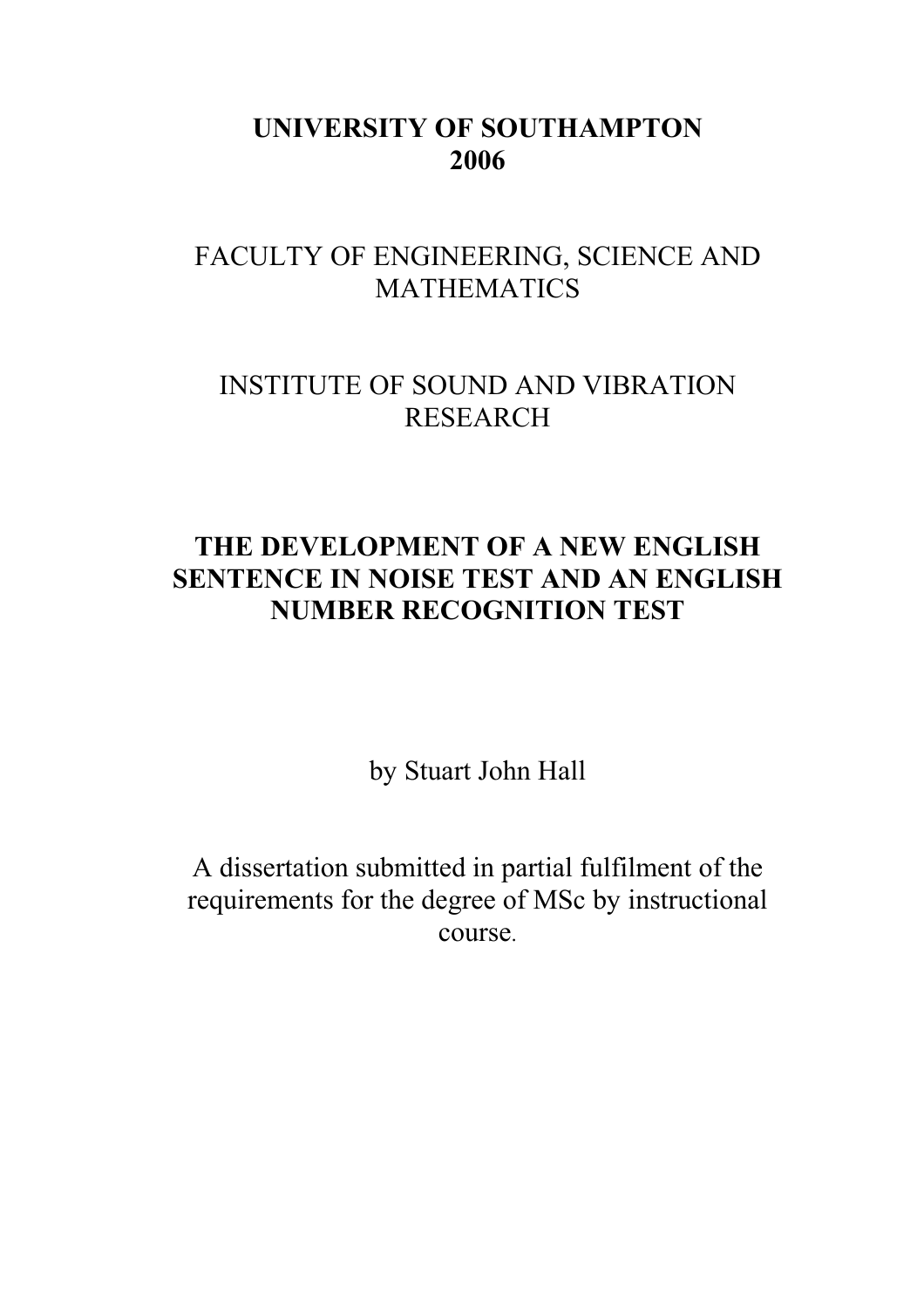#### Abstract

An English synthetic sentence test and a number triplet test have been developed as part of HEARCOM, a wide-ranging European Union project aimed at mitigating the effects of hearing impairment in the information society. There is a lack of such tests in the English language and the present study attempts to create and develop English versions of these speech tests to add to a strategy of unified procedures and methods across Europe. The sentence test was developed following the same principles as the Hagerman sentences (Swedish), the Oldenburg sentences (German) and the DANTALE II test (Danish). The number triplet test was based on a Dutch speech-in-noise screening test for completion by telephone. The sentences were randomly generated from a base list. This base list consisted of

10 rows of words with the same syntactic structure (name, verb, numeral, adjective and object). The sentences were spoken, recorded and cut into separate words in such a way as to include co-articulation effects, so that when re-combined randomly into new sentences they would be perceived as naturally spoken. The triplets were similarly randomly generated from a base set of nine spoken digits, but without co-articulation.

Word specific speech recognition functions were measured for every word in each test and compared to the overall speech recognition function for the combined material for each test so that level corrections could be calculated. These corrections when applied would achieve homogeneity in the speech material and improved measurement accuracy. Once the corrections have been applied to the words a further evaluation of the material should be carried out to establish if homogeneity has been satisfactorily achieved.

The 50% correct level for the synthetic sentence test corresponded to a signal-tonoise ratio  $9.5$  dB. The  $50\%$  correct level for the number triplet test corresponded to a signal-to-noise ratio of  $11.8$ . These findings show good agreement with other similar tests. It is concluded that the new materials form the basis of viable English language tests in the common format being adopted by the HEARCOM project.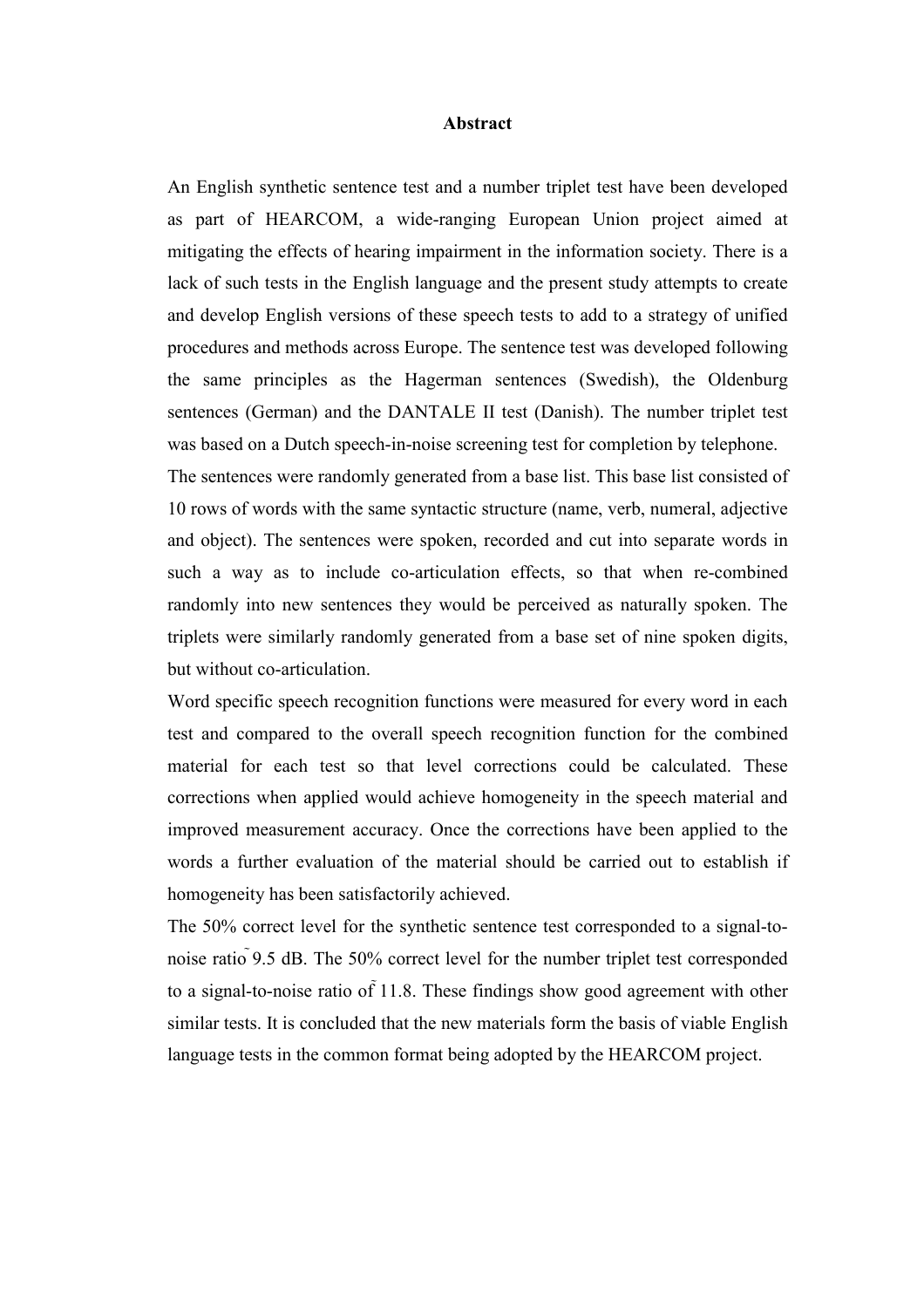# ACKNOWLEDGEMENTS

The author would like to thank his supervisor, Professor M E Lutman for his much appreciated help and advice in the preparation of this study. He would also like to thank Kirsten Wagener for her guidance and expertise in the creation of the tests. He also gives thanks his colleagues Ann Stevenson and Elaine Maynard and his parents for all their support during the past year.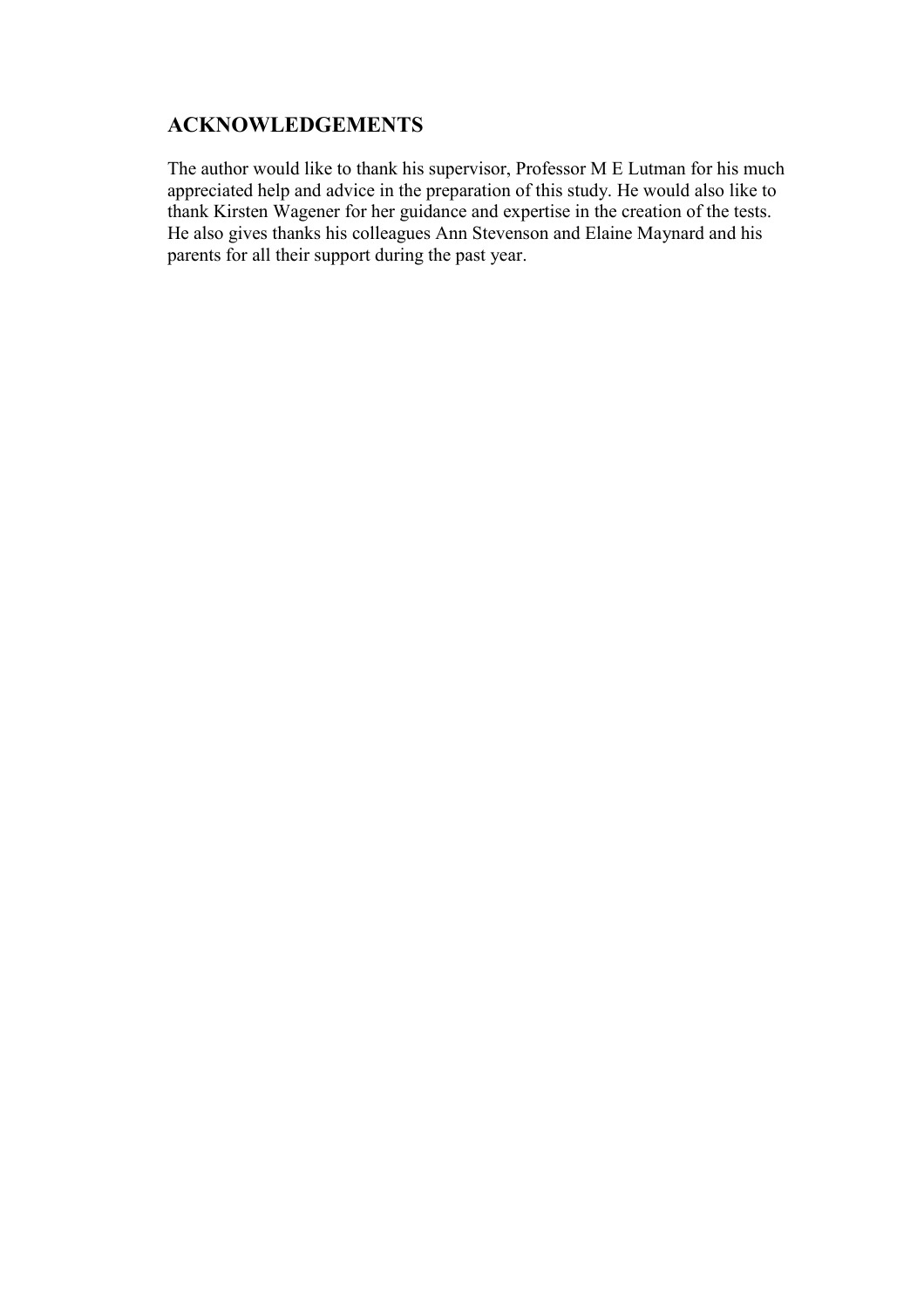# **CONTENTS**

# CHAPTER ONE

| 1.0<br>1.1<br>1.1.1<br>1.1.2<br>1.1.3                                       | Literature review<br>Introduction<br>The nature of the speech signal<br>Linguistic units of speech<br>Speech perception - auditory space                                                                  | Page<br>8<br>8<br>9<br>9<br>10                     |
|-----------------------------------------------------------------------------|-----------------------------------------------------------------------------------------------------------------------------------------------------------------------------------------------------------|----------------------------------------------------|
| 1.2<br>1.2.1<br>1.2.2                                                       | Objectives of speech audiometry<br>Speech audiometry<br>Accuracy of speech audiometry                                                                                                                     | 11<br>12<br>13                                     |
| 1.3<br>1.3.1<br>1.3.2<br>1.3.3<br>1.3.4<br>1.3.5<br>1.3.6<br>1.3.7<br>1.3.8 | The choice of speech materials<br>Phonemic balance<br>Nonsense syllables<br>Monosyllabic words<br>Sentences<br>Running speech<br>Speech in noise<br>Redundancy in speech material<br>Open vs. closed sets | 14<br>14<br>15<br>15<br>16<br>17<br>17<br>19<br>19 |
| 1.4                                                                         | Scoring                                                                                                                                                                                                   | 20                                                 |
| 1.5                                                                         | Development of speech tests                                                                                                                                                                               | 20                                                 |
| 1.6                                                                         | Development of an automated speech in noise test                                                                                                                                                          | 22                                                 |
| 1.7                                                                         | Development of a Europe wide sentence in noise test                                                                                                                                                       | 25                                                 |
| 1.8                                                                         | Rationale of study                                                                                                                                                                                        | 28                                                 |
| 1.9                                                                         | Aims of the study                                                                                                                                                                                         | 29                                                 |
|                                                                             | <b>CHAPTER TWO</b>                                                                                                                                                                                        |                                                    |
| 2.0                                                                         | Experimental design                                                                                                                                                                                       | 30                                                 |
| 2.1                                                                         | Research objectives                                                                                                                                                                                       | 30                                                 |
| 2.2<br>2.2.1<br>2.2.2<br>2.2.3<br>2.2.4<br>2.2.5<br>2.2.6                   | Creation of the test material<br>Synthetic sentences<br>Number triplets<br>Recording the speech material<br>Recording the number triplets<br>Cutting the speech material<br>Labelling the files           | 30<br>30<br>31<br>32<br>33<br>33<br>35             |
| 2.2.7                                                                       | Cutting the number triplets                                                                                                                                                                               | 35                                                 |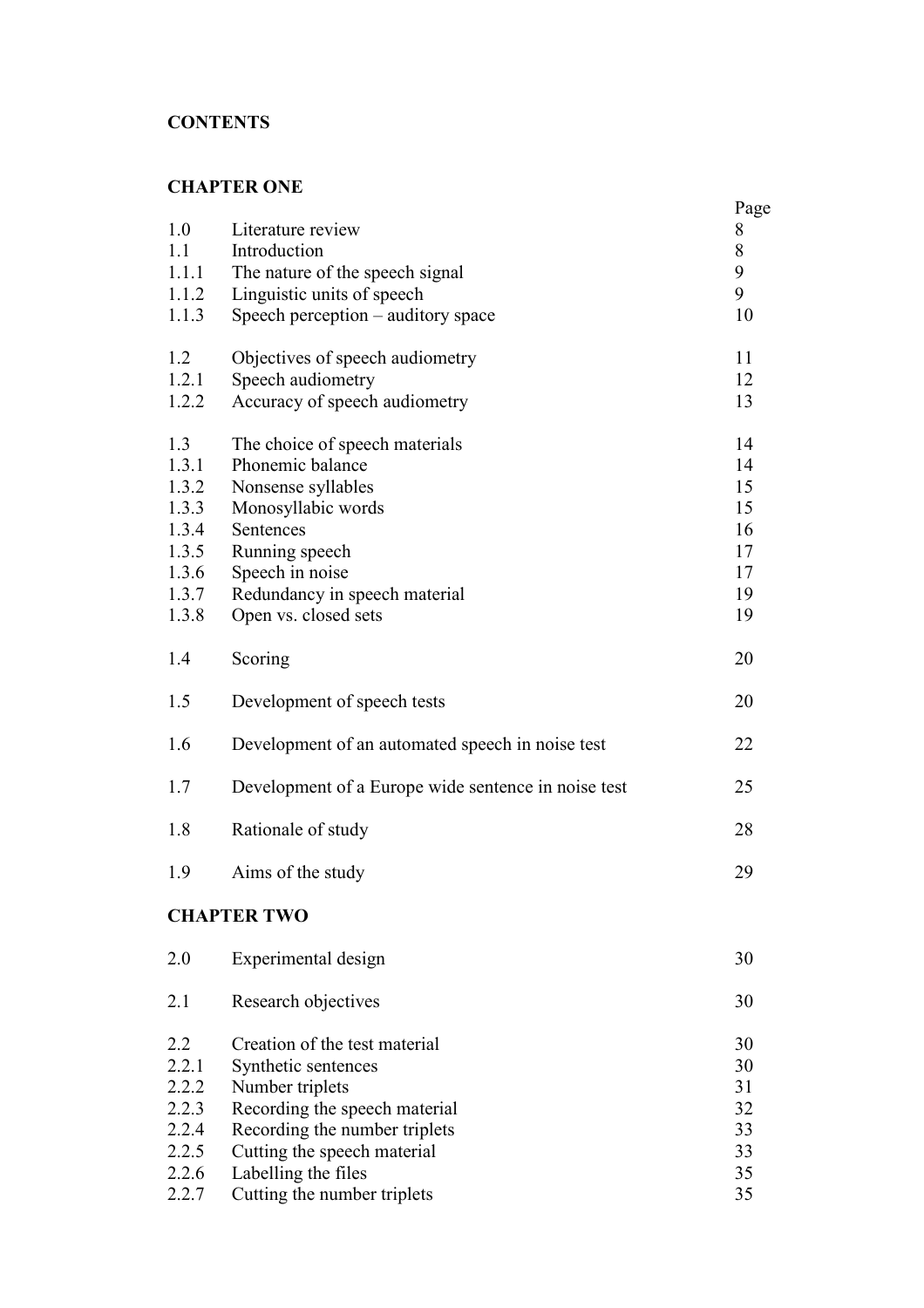| 2.3<br>2.3.1<br>2.3.2                   | Generating new test material<br>Generating new test sentences<br>Generating the test triplets    | 36<br>36<br>37             |
|-----------------------------------------|--------------------------------------------------------------------------------------------------|----------------------------|
| 2.4                                     | Generating the noise                                                                             | 37                         |
| 2.5<br>2.5.1<br>2.5.2                   | The Automated Sentence Test<br>Adaptive testing<br>Non-adaptive testing                          | 38<br>39<br>39             |
| 2.6                                     | Subject sample                                                                                   | 40                         |
| 2.7                                     | Experimental variables                                                                           | 41                         |
| 2.8<br>2.8.1<br>2.8.2<br>2.8.3<br>2.8.4 | Equipment and testing<br>Arrangement of equipment<br>Test room<br>Daily checks<br>Test procedure | 42<br>42<br>42<br>43<br>44 |
| 2.9<br>2.9.1<br>2.9.2                   | Pilot study<br>Subject sample<br>Results of the pilot study                                      | 47<br>48<br>48             |
|                                         | <b>CHAPTER THREE</b>                                                                             |                            |
| 3.0                                     | Results                                                                                          | 51                         |
| 3.1                                     | Subjects                                                                                         | 51                         |
| 3.2                                     | Raw data                                                                                         | 51                         |
| 3.3<br>3.3.1<br>3.3.2                   | Exploration of data<br>Synthetic sentences<br>Number triplets                                    | 51<br>51<br>54             |
| 3.4<br>3.4.1<br>3.4.2                   | Individual word scores<br>Synthetic sentences word scores<br>Number triplet word scores          | 55<br>56<br>58             |

3.5 Summary of data 60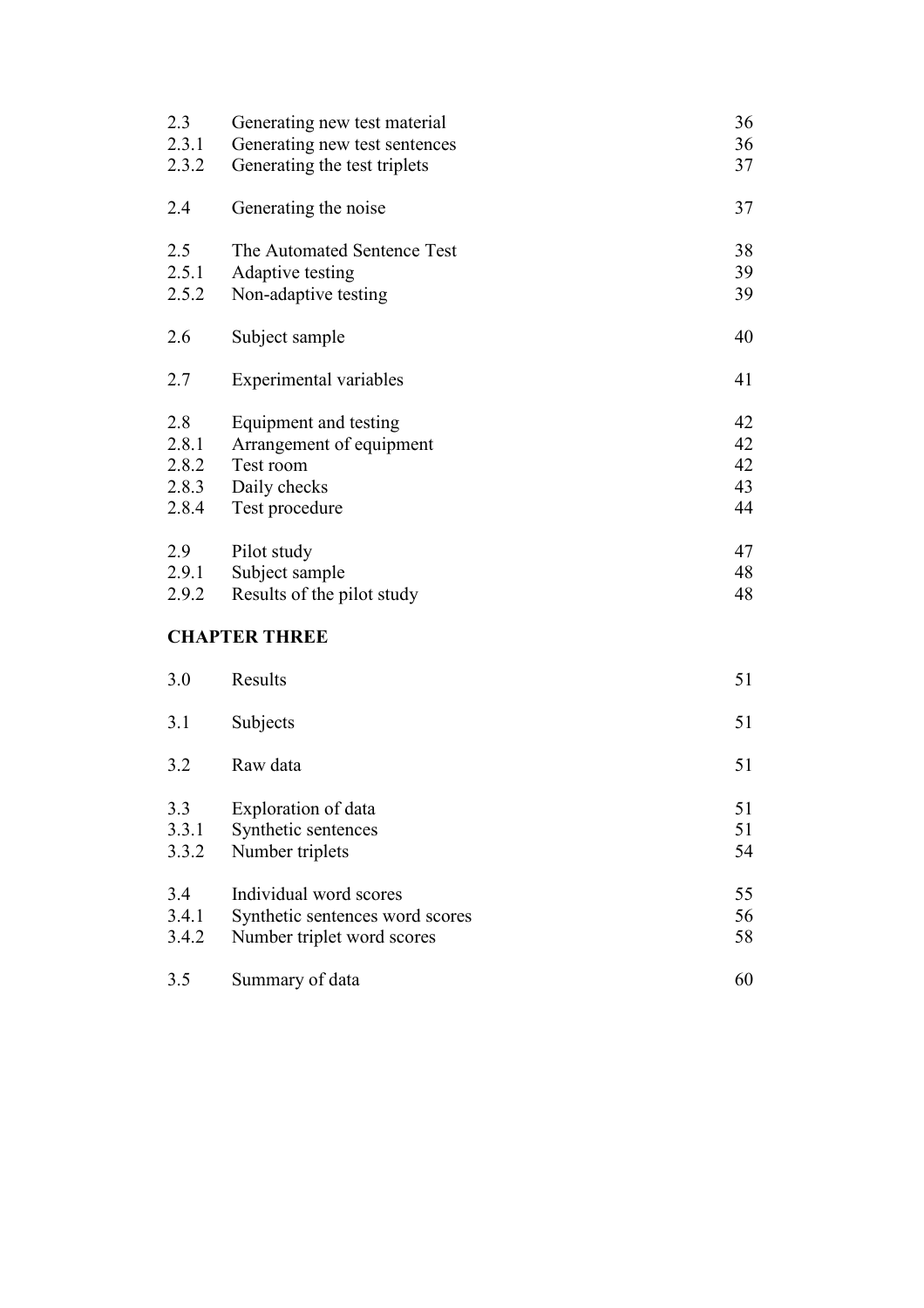# CHAPTER FOUR

| 4.0                                                     | Discussion                           | 63 |
|---------------------------------------------------------|--------------------------------------|----|
| 4.1                                                     | Limitations of study                 | 63 |
| 4.2                                                     | Correction of individual word levels | 64 |
| 4.3                                                     | Comparisons with other studies       | 67 |
| 4.4                                                     | Further research                     | 68 |
| 4.5                                                     | Conclusion                           |    |
| <b>References</b>                                       |                                      | 70 |
| <b>Appendices</b><br>Appendix 1 Screening questionnaire |                                      | 76 |
|                                                         | 76                                   |    |

# List of Tables

| 1.1 | Physical and perceptual descriptions                                                                                                               | 9  |
|-----|----------------------------------------------------------------------------------------------------------------------------------------------------|----|
| 1.2 | Summary of basic features of common speech tests                                                                                                   | 21 |
| 1.3 | English translation of the basic test list of the Dantale II test                                                                                  | 26 |
| 1.4 | The two part adjustments of the SRT                                                                                                                | 27 |
| 2.1 | The word matrix of the fifty words from which the test material<br>has been derived                                                                | 30 |
| 2.2 | Base sets of the number triplets, as originally recorded                                                                                           | 32 |
| 2.3 | Pilot study results synthetic sentences                                                                                                            | 48 |
| 2.4 | Pilot study results number triplets                                                                                                                | 49 |
| 3.1 | summaries of the noise levels representing 50% correct scores<br>and the level adjustment required for each word in the synthetic<br>sentence test | 60 |
| 3.2 | summaries of the noise levels representing 50% correct scores<br>and the level adjustment required for each word in the synthetic<br>sentence test | 62 |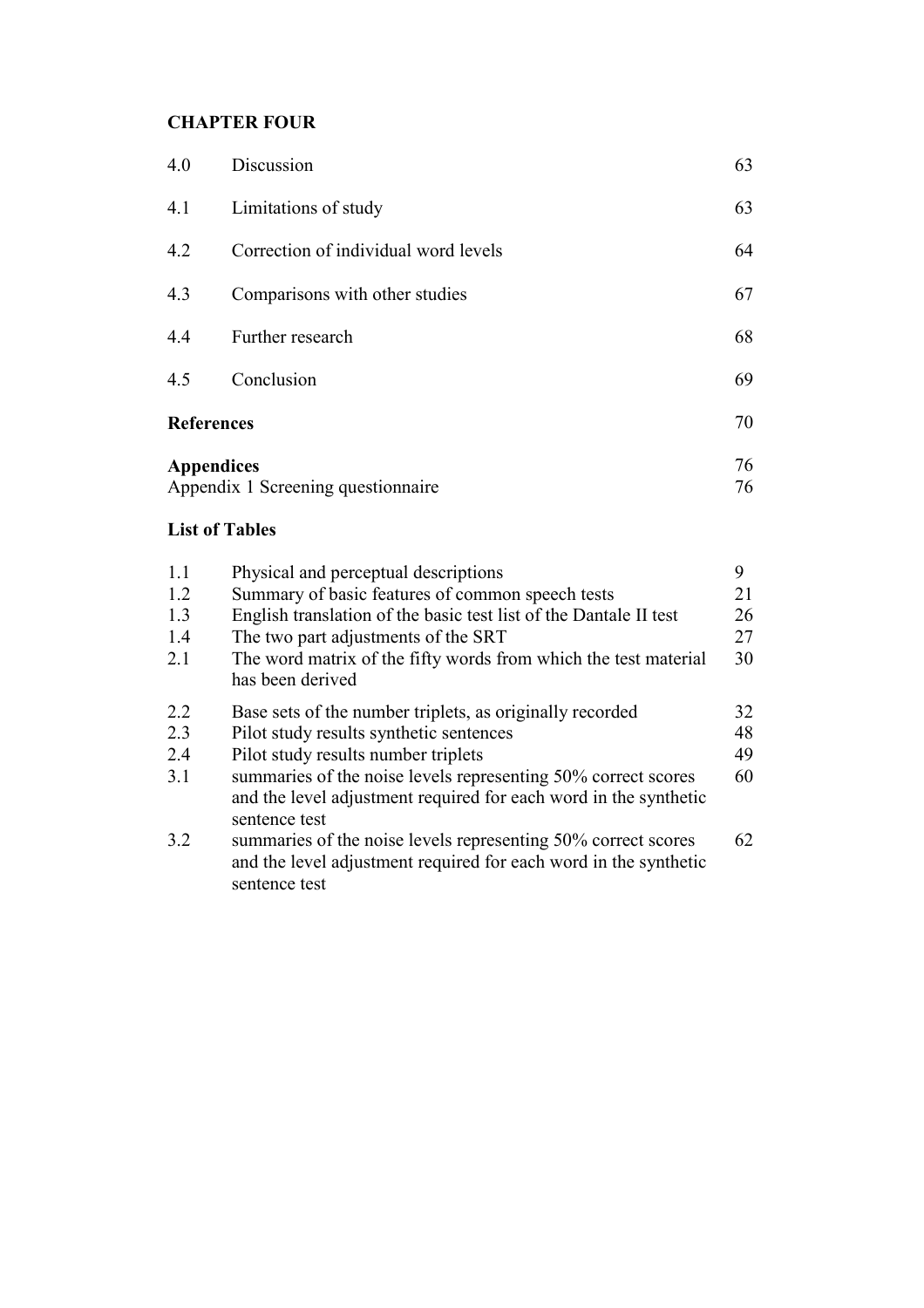# List of Figures

| 1.1 | The frequency component of English speech sounds                                                            | 10 |
|-----|-------------------------------------------------------------------------------------------------------------|----|
| 1.2 | Speech audiogram, with reference curve given as an example                                                  | 13 |
| 2.1 | The layout of the room during testing                                                                       | 43 |
| 3.1 | Proportion correct word scores against noise for individual                                                 | 52 |
|     | synthetic sentence lists. Each curve is for a different list (1-20)                                         |    |
| 3.2 | Proportion correct word scores plotted against noise for entire<br>sample population of synthetic sentences | 53 |
| 3.3 | Proportion correct word scores against noise for individual                                                 | 54 |
|     | number triplet lists. Each curve is for a different list (1-20)                                             |    |
| 3.4 | Proportion correct word scores against noise level for the entire<br>sample population of number triplets   | 55 |
| 3.5 | Proportion correct across all words for synthetic sentences<br>combined as a function of noise level        | 56 |
| 3.6 | Proportion correct for word "Barry" as a function of noise level                                            | 57 |
| 3.7 | Proportion correct across all words for number triplets combined<br>as a function of noise level            | 58 |
| 3.8 | Proportion correct for the triplet digit "eight" as a function of<br>noise level                            | 59 |
| 4.1 | Proportion correct for word "has" as a function of noise level                                              | 65 |
| 4.2 | Proportion correct for word "Hannah" as a function of noise<br>level                                        | 66 |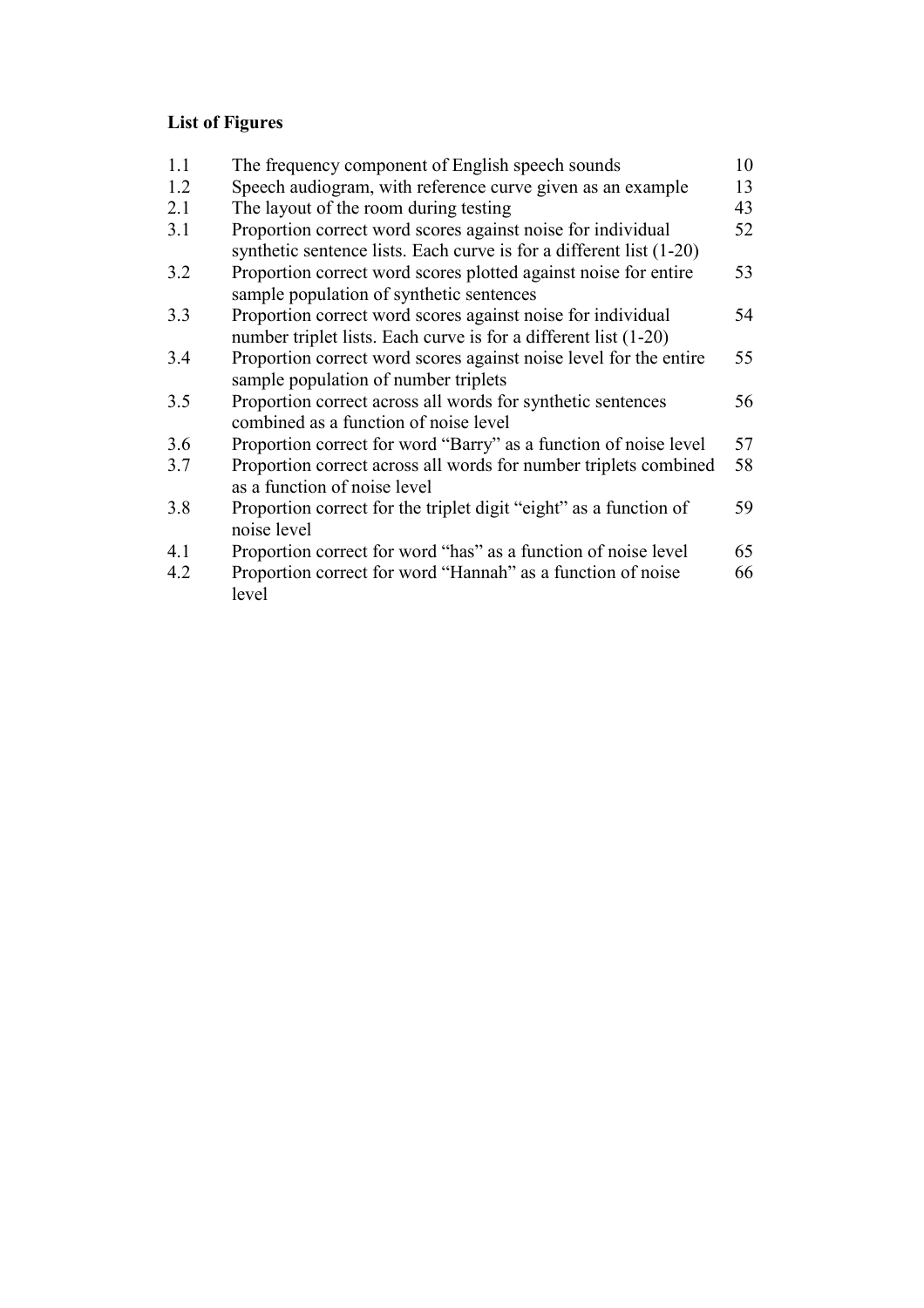## Chapter One: Literature review

## 1.1 Introduction

Speech is the most important sound which we listen to in everyday life. It allows us to communicate with the complex world which surrounds us. To an individual with a hearing loss the degree to which they can perceive and understand such speech is an important feature of their condition. Since its introduction pure tone audiometry has been used to accurately describe the characteristics of a person's impairment and make a significant contribution to the diagnosis of the hearing disorder. However since this time audiologists have had to face the fact that pure tone audiograms do not provide a good measure of hearing loss for speech and as such do not provide any direct measure of the handicap endured in everyday life. A variety of audiometric descriptors have been suggested for best representing performance at speech tests, most commonly averages of hearing threshold levels (HTLs) at frequencies between 0.5-6 kHz, however no single descriptor has been agreed upon. The utilisation of self-assessment has broadened the basis of disability rating and made the descriptors largely redundant. Lutman et al (1987) derived four principal components from the responses of 1470 people who completed a questionnaire. Two of these components deal with speech, they are, 'everyday speech' and 'speech in quiet'. Everyday speech showed a correlation coefficient of  $0.63$  with the HTLs of  $0.5$ , 1, 2 kHz and  $0.62$  with  $0.5$ , 1, 2, 4 kHz and speech in quiet showed a correlation coefficient of 0.39 with both of these descriptors.

 So while speech tests of hearing have less diagnostic value than pure tone audiometric tests, the minimal level at which a listener can correctly perceive speech in quiet correlates highly with the listener's absolute sensitivity averaged across the frequencies relevant to speech (Festen and Plomp, 1983). So to gain an insight into the problems encountered by those with a hearing impairment speech tests play a vital role as stated by Fry (1961) "[speech reception] depends upon the condition of the peripheral hearing mechanism and the efficiency of the central decoding mechanism, the speech centres of the brain".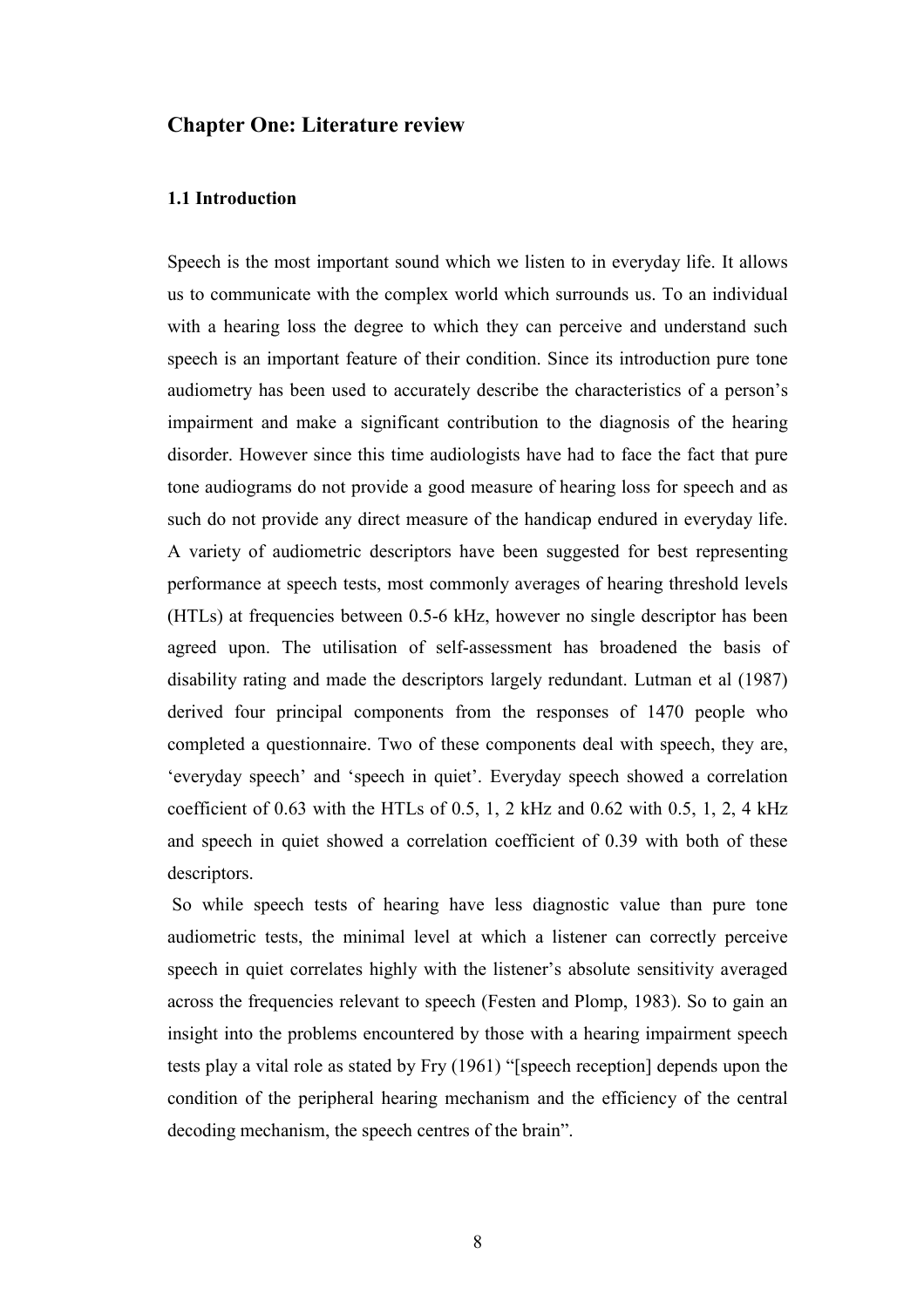### 1.1.1 The nature of the speech signal

Speech is the communication system for all human beings and these linguistic structures fulfil their intentions if they allow the listener to generate the same thoughts that the talker is trying to express (Gibson, 1998).

The physical description of speech usually commences with the analysis of waveforms and whether or not they are periodic, a repeating waveform, or aperiodic, a non-repeating waveform. At this level speech can be considered to be simply a disturbance of air pressure. We can physically describe speech signals in terms of their amplitude, period, spectrum and duration.

Each of these physical descriptions has an equivalent perceptual description. Perceptually, speech signals can be therefore defined in terms of loudness, pitch, quality and length.

| Physical  | Perceptual |
|-----------|------------|
| Amplitude | Loudness   |
| Period    | Pitch      |
| Spectrum  | Quality    |
| Duration  | Length     |

Table 1.1 Physical and perceptual descriptions (Wright 1997).

#### 1.1.2 Linguistic units of speech

In addition to being defined by physical and perceptual descriptions, speech can also be broken down into linguistic units. The smallest speech sound is the phoneme. Phonemes can be classified into two groups, vowels and consonants. Individually phonemes are abstract units but in relation to one another they distinguish one word from another. For example 'fog' and 'jog' each have three phonemes but it is possible to distinguish each separate word by the phonemes /f/ and /j/. When combined together phonemes form syllables. A syllable usually consists of a vowel surrounded by one or more consonants. The combination of one or more syllables forms units which we would recognise as words. Words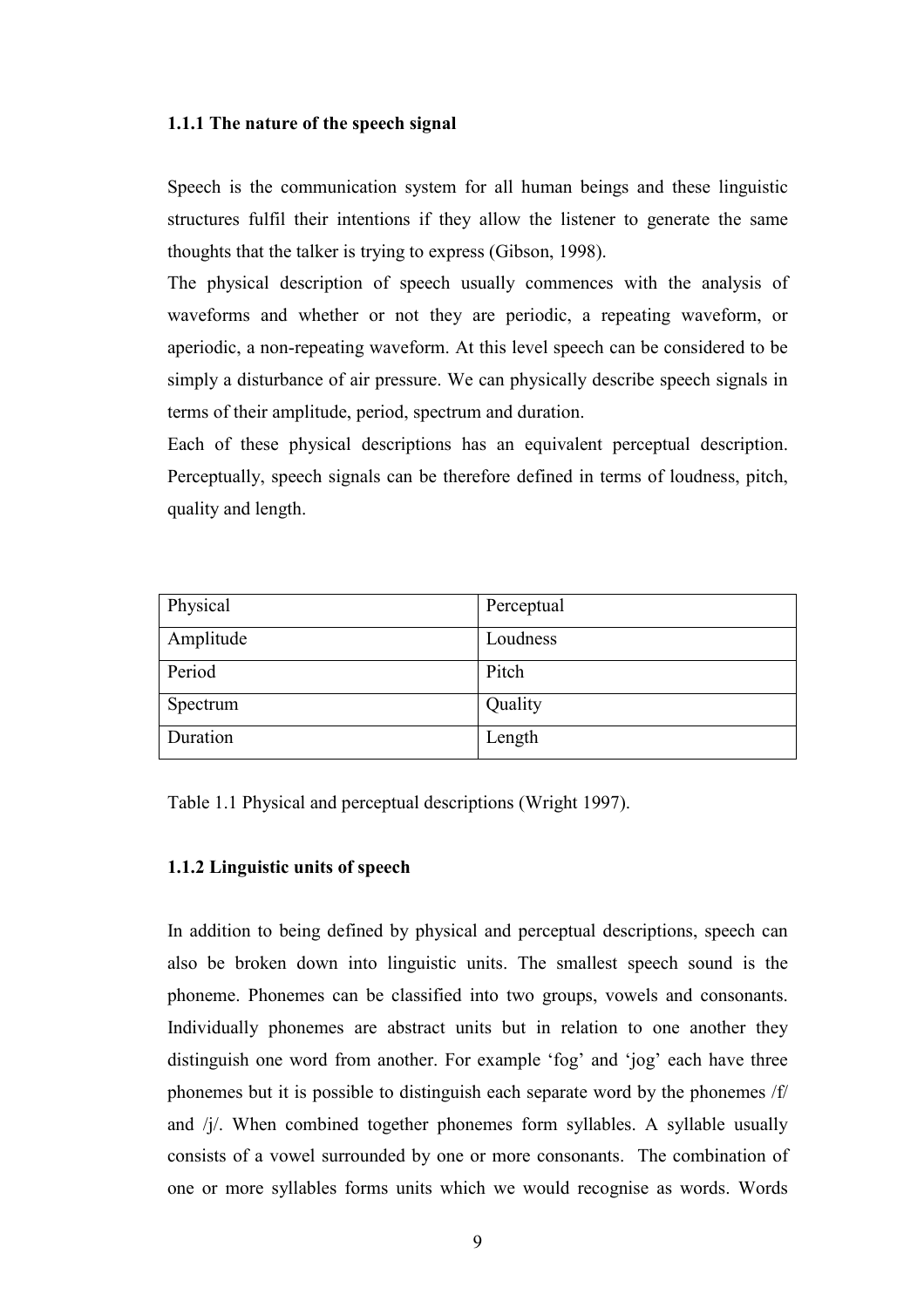when linked together form larger linguistic units termed sentences, the use of which in speech testing will form a large part of this study.

Sentence structure is described in terms of phonology, morphology, syntax and semantics. Phonology describes the phonemes of the language, their formation and how they combine into words. Morphemes are the smallest meaningful linguistic units for example /s/ is a morpheme when acting as a plural marker. Morphology describes how morphemes are combined into words. Syntax refers to the system of word arrangement and how words linked together form acceptable sentences. The study of word meanings is semantics. A sentence must have the correct syntax and semantics for it to seem a natural composition in a particular language.

### 1.1.3 Speech perception – auditory space

The acoustic properties of speech can be summarised and illustrated using a diagram similar to an audiogram (dB vs. frequency), with areas marked out for the various speech sounds. See diagram below.



Figure1.1 The frequency component of English speech sounds, adapted from Wright (1997).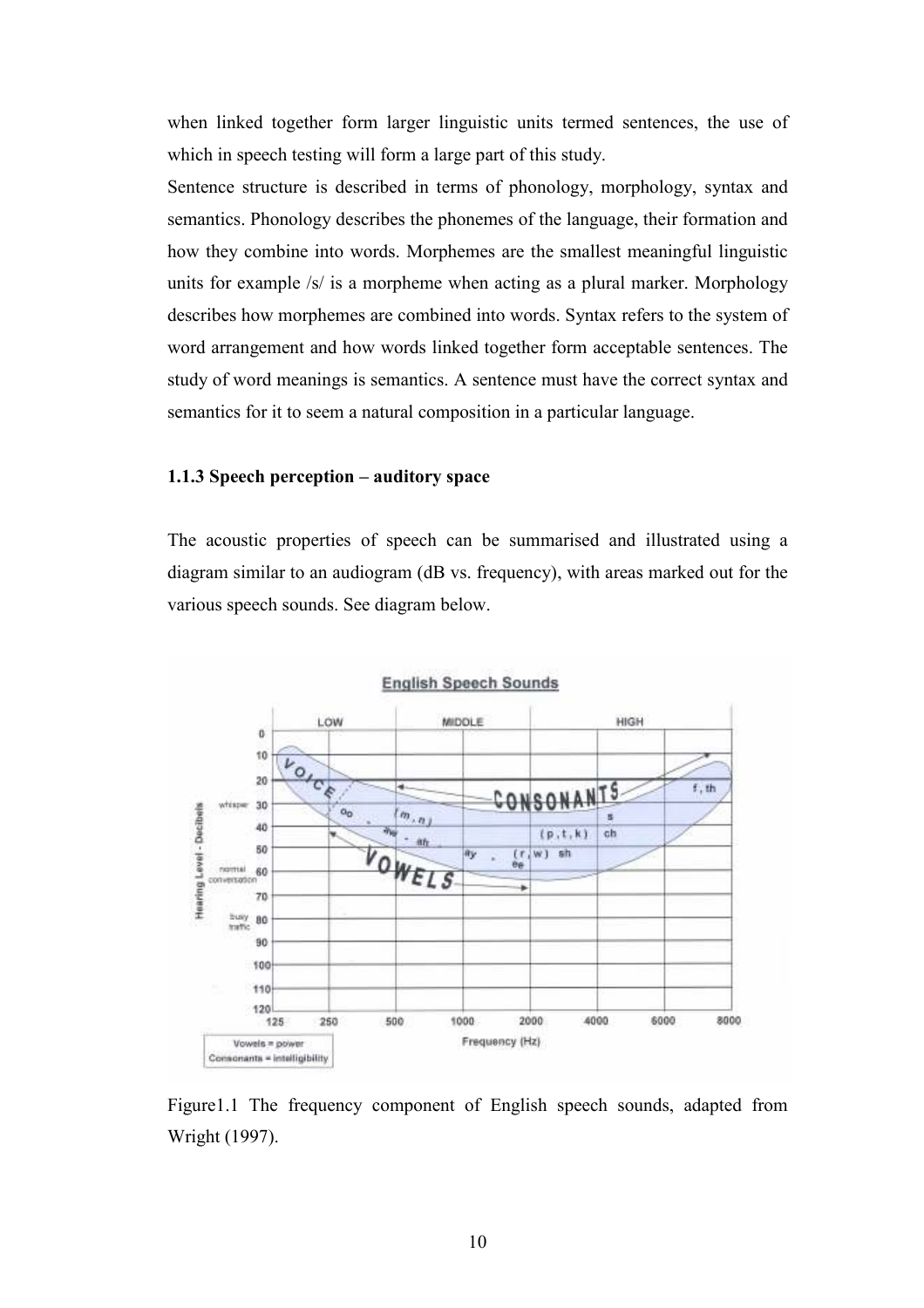Such a diagram is informative but incomplete. It only maps the short term spectral content of speech overlaid on the auditory dimensions of a response to the level of frequency of pure tones. It is mainly a summary of the locations of 'auditory space' involved in vowel contrasts and place/manner decisions.

Detection of pitch is usually neglected and a more informative diagram would show pitch related information as being dependent upon the entire spectrum of the speech signal. The biggest problem with conventional auditory space, for pitch perception and generally for speech processing as a whole is that the time dimension is neglected. The perception of speech is dependent on a three dimensional space (amplitude vs. frequency vs. time), and this type of diagram just shows section through this space. The consideration of time is particularly relevant to pitch perception and sensorineural hearing loss, due to the existence of a temporal mechanism for frequency discrimination.

### 1.2 Objectives of speech audiometry

Traditional assessments of hearing loss based on pure tone thresholds may not adequately measure the function of the auditory system with wideband signals, nor do these assessments accurately predict speech intelligibility in noisy environments (e.g. American Academy of Otolaryngology Committee on Hearing and Equilibrium, 1979).

Historically speech testing has been used for the differential diagnosis of sensory and neural disorders. Speech tests are also used in assessing a patient's potential candidacy for rehabilitation using hearing aids. The speech test can give information whether a hearing aid would be effective. The amount of initial disability and examination of the individual speech reception scores for each ear may help decide which ear is most suitable for hearing aid fitting.

Many studies have used speech testing in their evaluation of benefit of hearing aid fittings and in comparison of different types of hearing aids by testing the subject in both aided and unaided speech recognition. More recently speech in noise testing has been used to assess the effectiveness of noise cancelling technologies employed by nonlinear hearing aids.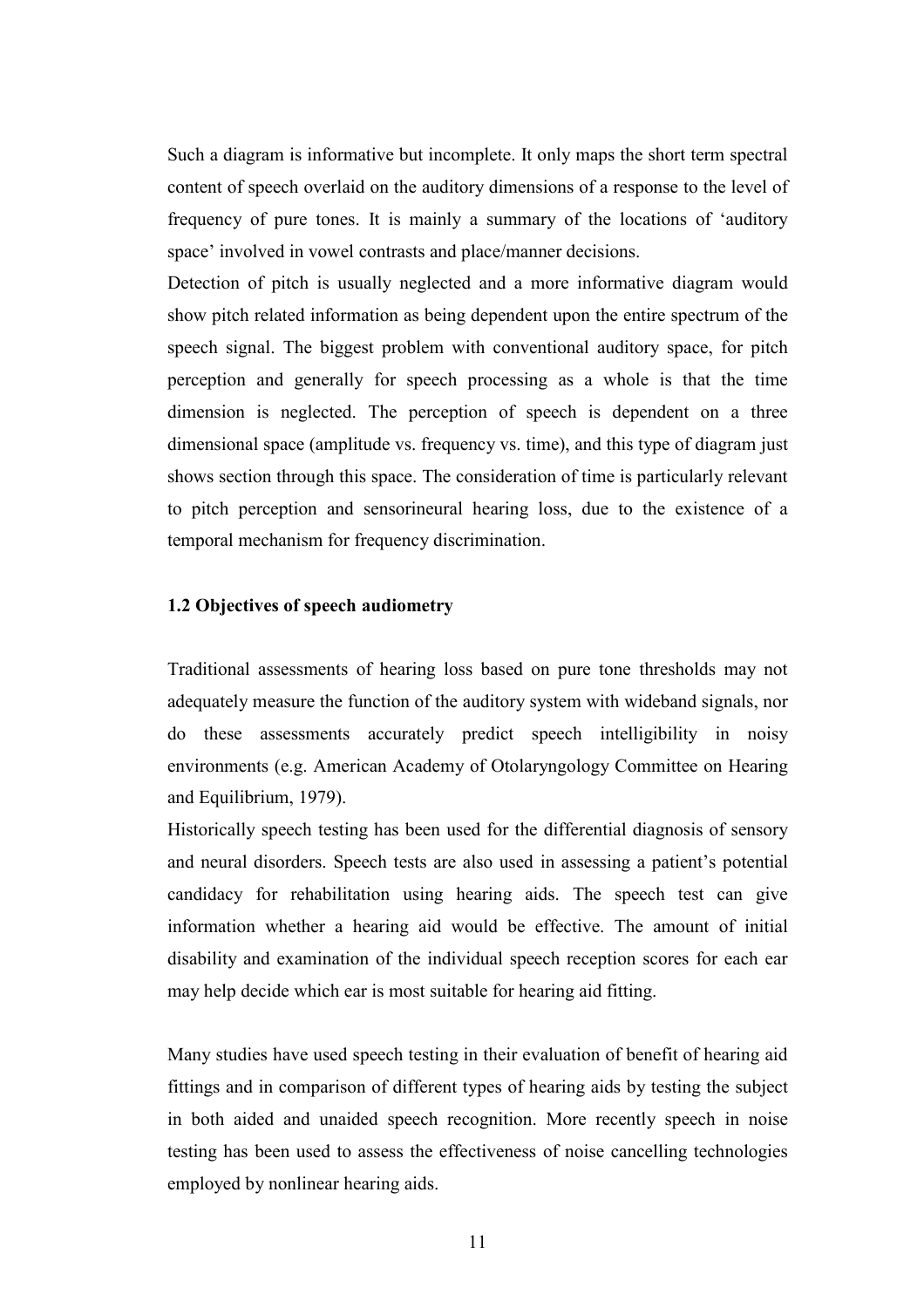Speech testing is often employed prior to surgical intervention firstly to assess if the integrity of the auditory system is worth preserving and secondly to what extent speech discrimination has been affected post operatively.

The aim of the speech test is to assess how well an individual can correctly identify speech under certain conditions. Speech tests are generally intended primarily to be representative of everyday speech used for communication and the tests aim to give an indication of disability (Lutman, 1997).

### 1.2.1 Speech audiometry

Carhart (1951) defined speech audiometry as follows: The technique wherein the standardized samples of a language are presented through a calibrated system to measure some aspect of hearing ability. Lyregaard et al (1976) state speech audiometry means any method for assessing the state or ability of the auditory system of an individual, using speech sounds as the response evoking stimuli.

These definitions both place the role of speech audiometry as the assessment of the auditory system. The basic principle of speech audiometry is as follows.

Specified speech materials such as words are presented to the subject, who then indicates what they heard. The tester then compares the reported and the presented material and derives a score for that particular condition. Items from lists of the selected speech material are presented to the subject at a series of intensities and a speech recognition score obtained for each intensity.

 These can then be plotted on a speech recognition curve or performance intensity functions so that scores obtained are plotted against the intensity of the speech signal.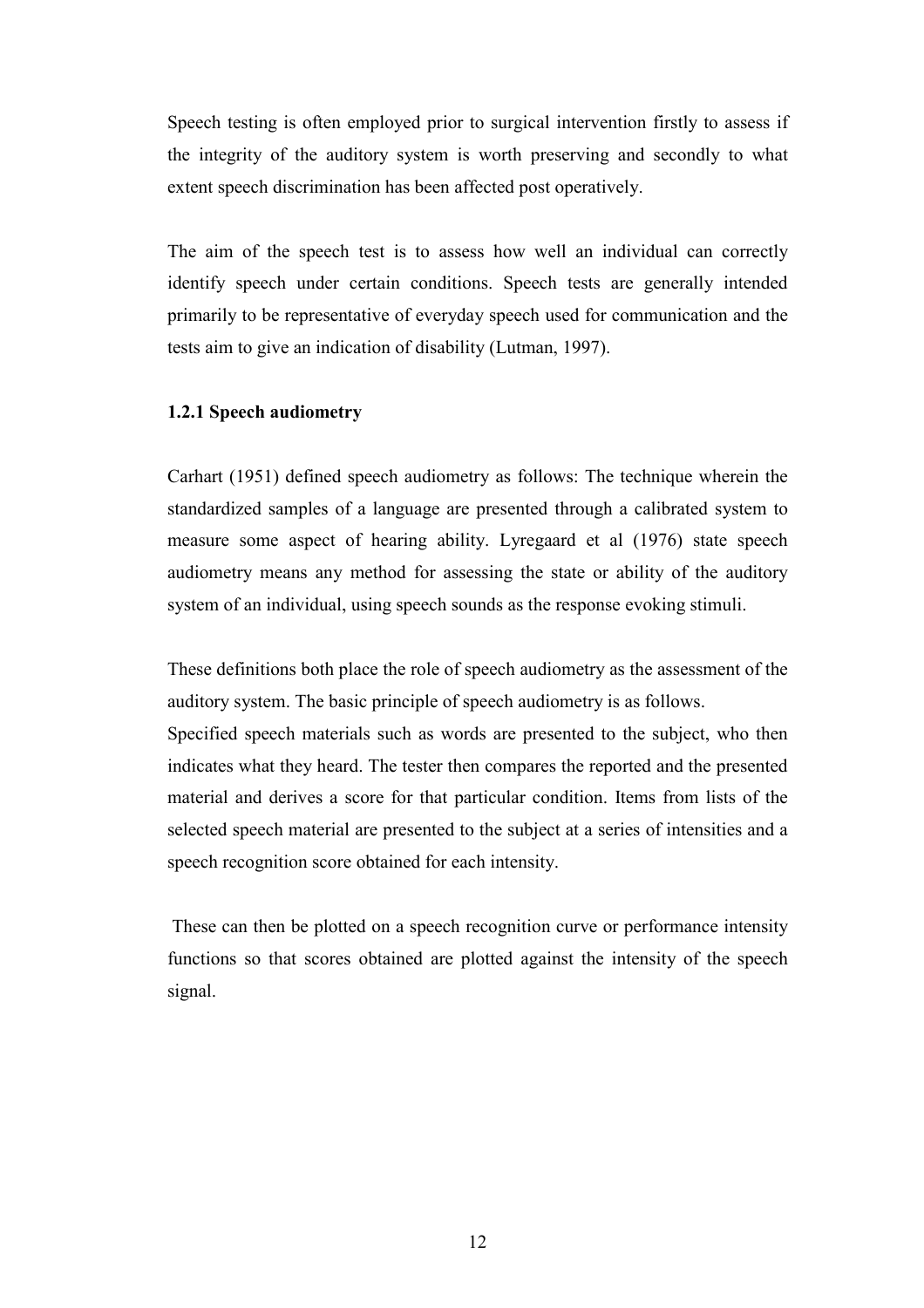

Figure 1.2 Speech audiogram, with reference curve given as an example.

The test validity depends on keeping all the other factors constant other than the test subject.

#### 1.2.2 Accuracy of speech audiometry

If a difference is observed between two scores obtained from one individual under two test conditions, this may be due to variability in the test, variability in the subject or to the difference in the two test conditions. Scores from an ideal speech test would be exactly repeatable. However, in practice, this is not usually the case; if a subject performs a speech test and achieves one score it would be unrealistic to hope that they would obtain exactly the same score every time the test was performed under the same conditions. If this were the case then if they achieved a different score under a different condition we could be confident that this change was the effect of the different condition. In reality the test scores will show some random variation from test to test. This variability will depend on the test itself, and on the conditions under which it took place. There is in fact a trade-off between the sensitivity of the test and its reliability.

There are critical differences that have been noted by researchers Thornton and Raffin (1978) where tables were constructed to display upper and lower limits comparing the use of one or two lists which can be said to be significantly different with 95% confidence.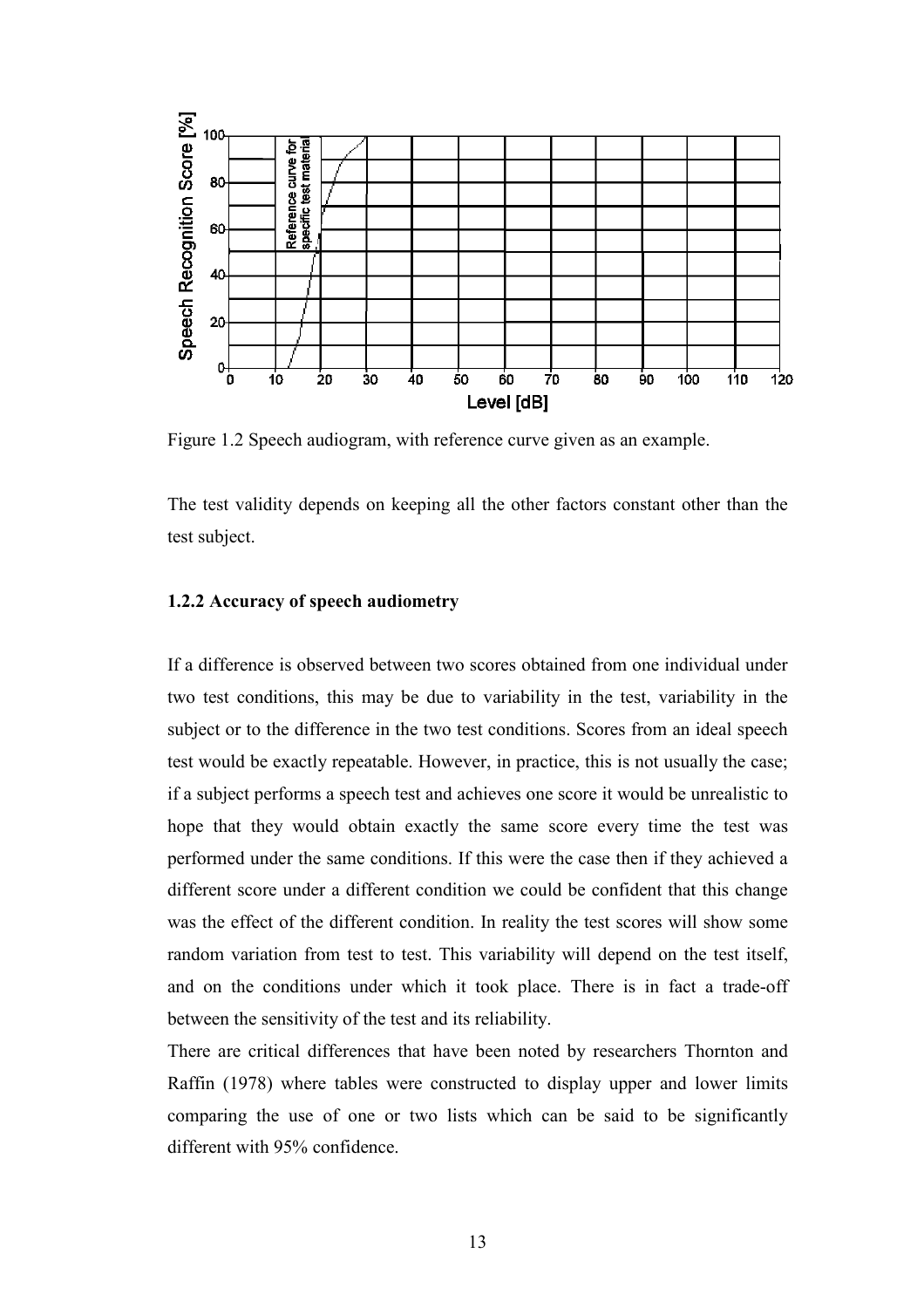Markides (1978b) stated that the test re-test repeatability of the AB(S) word lists is reasonably high, providing correlation coefficients ranging from 0.34 near to threshold to 0.79 at supra threshold for identification scores.

#### 1.3 The Choice of speech materials

# 1.3.1 Phonemic balance

If the test material is said to have phonemic balance, usually termed phonetic balance (PB), it has a phonemic composition which is equivalent to that of everyday speech. The different phonemes should occur in the test material with the same relative frequencies as is observed in everyday speech. The reasoning behind this is if the subject was unable to perceive a particular phoneme that occurs infrequently in normal everyday speech then the handicap they will experience will be less severe than it would be if the phoneme had been a more common one. Phonemic balance may be described as a relationship between the parent population and the test material

The familiarity of the speech material used in the test is important for both test and interpretation and need to be considered when considering sources of speech material. The term familiarity implies that if a subject has a greater familiarity with one stimulus with regard to another then they will more readily recognize the one which is more familiar. In order to quantify the familiarity of a word the assumption is made that it is equivalent to the frequency with which the subject has been exposed to that word. That is then approximated from the frequency of occurrence of words found in a corpus of word material, sampled to ensure good coverage of written or spoken material. Owens (1961) and Savin (1963) indicate that uncommon words have a lower intelligibility than common words, everything else being equal. The effect that this is likely to have in terms of SRT shift from commonly occurring words to uncommon words has been estimated has been estimated at 15 dB by Howes (1957).

Most speech tests have been constructed to account for this word frequency effect, uncommon words are normally excluded from the word material. Wagener et al (2003) selected the words for a Danish speech test by analysing word frequency in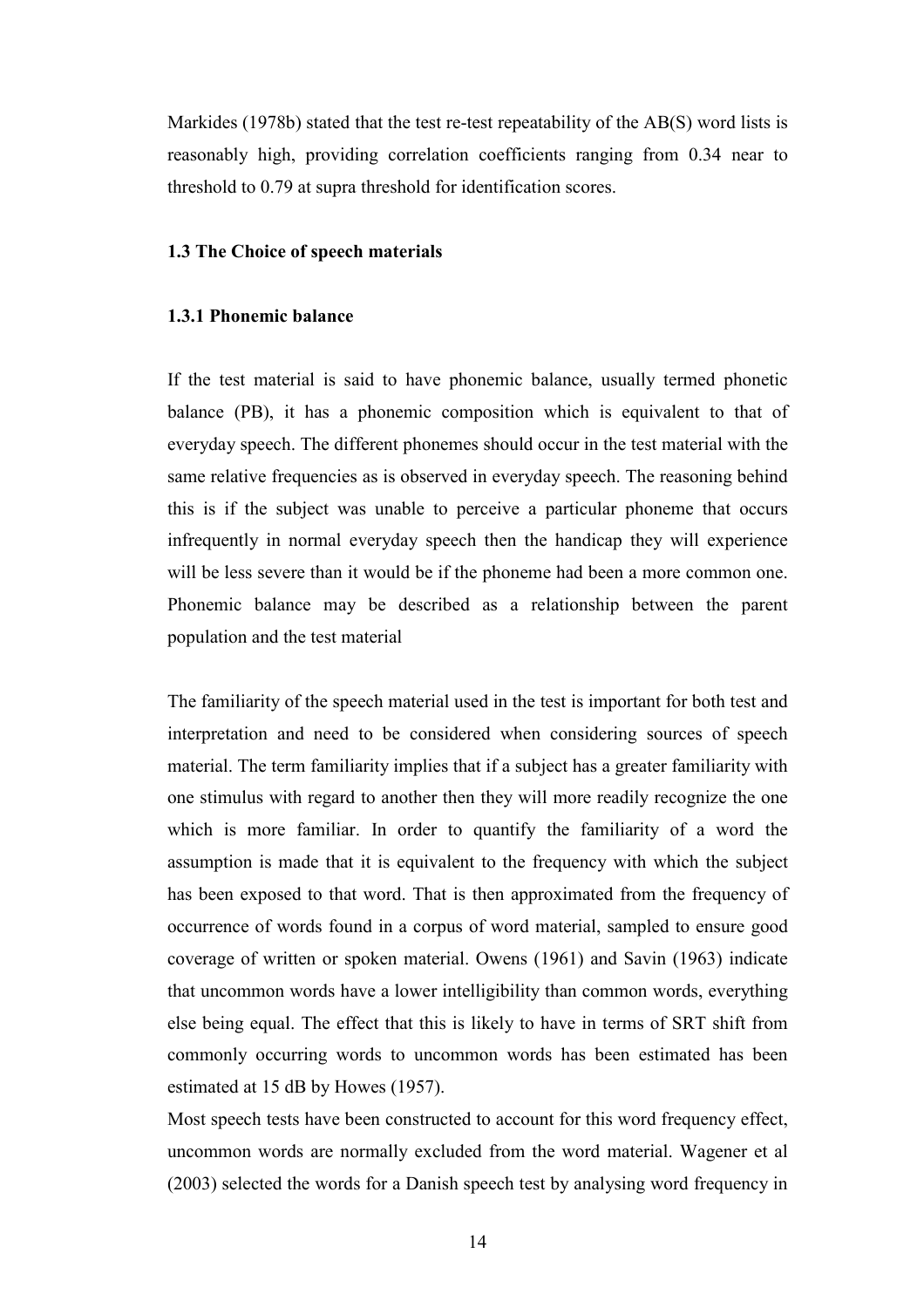the written language. This analysis was performed on the 5000 most frequently used words in Danish this is to give each test sentence equal difficulty. This gives the test subjects an equal footing as far as familiarity is concerned.

Many variations of material have been developed for speech audiometry. The choice of material depends upon the intended purpose of the test. If the purpose is to measure an individual's speech recognition ability, then the choice of test material should resemble natural conversation as closely as possible.

### 1.3.2 Nonsense syllables

The advantage of these tests is that they look at the acoustic and phonetic information in speech and contain minimal semantic content. Therefore the subject's performance is not affected by vocabulary or education. The items are usually presented to the listener and various potential responses offered from which the subject can choose, thus allowing for analysis of the phonemic errors made. There are disadvantages to this type of test, as the test material is abstract and the composition of nonsense syllables does not resemble the sequencing found normally in language. It may be difficult to obtain appropriate responses from the subject without considerable training so are not really suitable for general clinical use.

#### 1.3.3 Monosyllabic words

Monosyllabic words are easier to use in clinical testing as they are more familiar to the subject under test and therefore more readily repeated than nonsense syllables and their abundance in the English language provides a large pool of source material.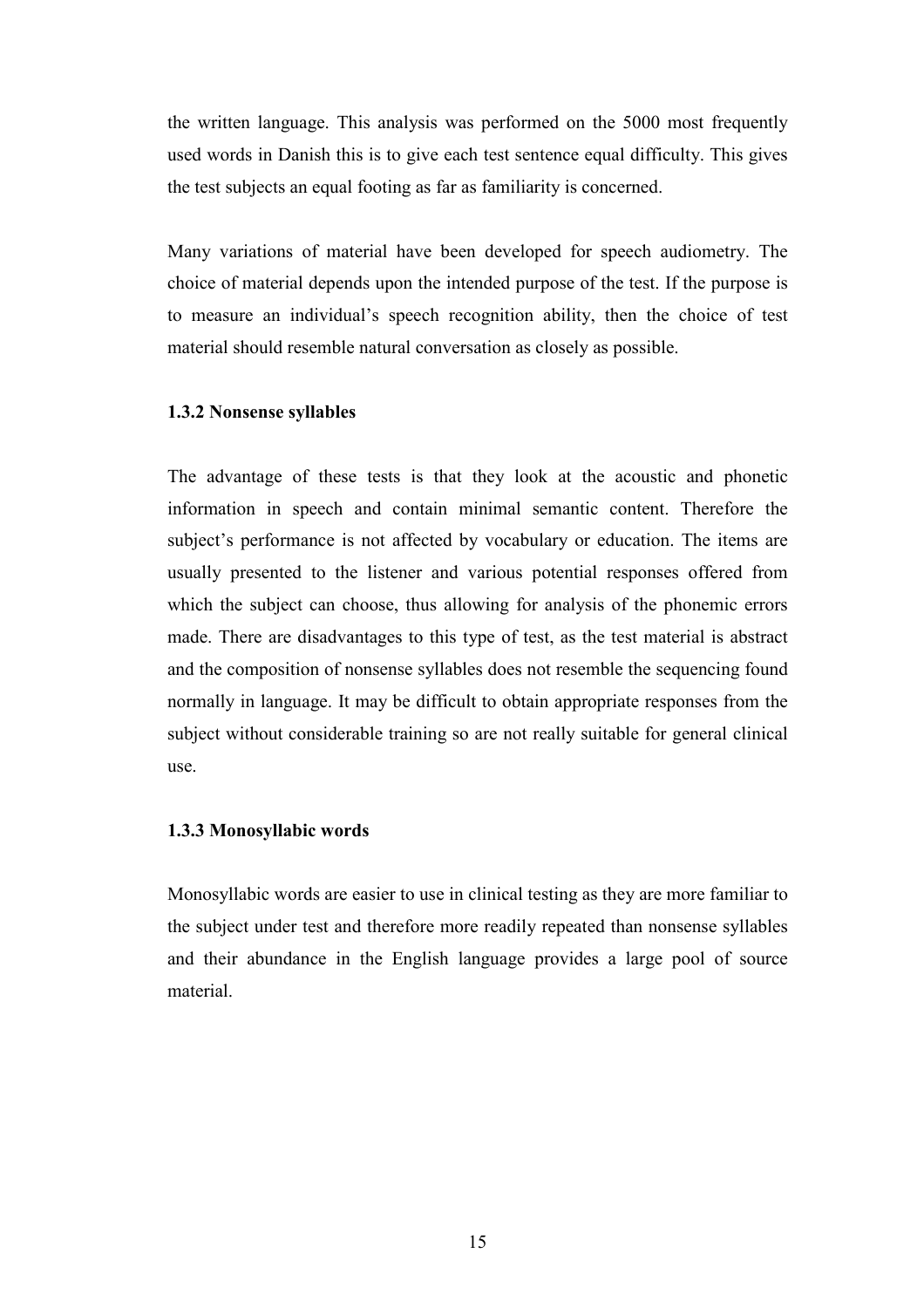#### 1.3.4 Sentences

Sentence tests are used to measure the intelligibility of realistic speech material. Sentences assess the phonetic, lexical and semantic information. The advantage of using sentences instead of isolated words or syllables is that they incorporate the whole language system and resembles everyday listening conditions much more realistically than using isolated utterances giving them high face validity.

Most often sentences are used for the determination of the speech reception threshold (SRT) in noise; that is, the signal to noise ratio at which a 50% recognition score is obtained. Depending on how the sentences have been constructed and the contextual content included in the sentence material they can be divided into the following groups.

- Short meaningful sentences
- Syntactically fixed, but semantically unpredictable short sentences
- Carrier phrase type sentences

## Short meaningful sentences

Each test list consists of 10-20 short meaningful sentences that are matched with respect to their intelligibility in noise and that approximately represent the phoneme distribution in the respective language. Examples are Plomp sentence test (Plomp and Mimpen 1979a), Göttingen Sentence test (Kollmeier and Wesselkamp 1997),

HINT test (Nilsson et al. 1994) and BKB sentence test (Bench, Kowal and Bamford 1979).

## Syntactically fixed, semantically unpredictable sentences

This type of sentence was first proposed by Hagerman (1982). It employs short sentences of the form "name" "verb" "number" "adjective" "object". For each position of the sentence ten alternatives are available. Within each list all ten alternatives of all five positions are used. They approximately represent the phoneme distribution in the respective language. The advantage is that a large number of different sentence lists can be generated that all use the same word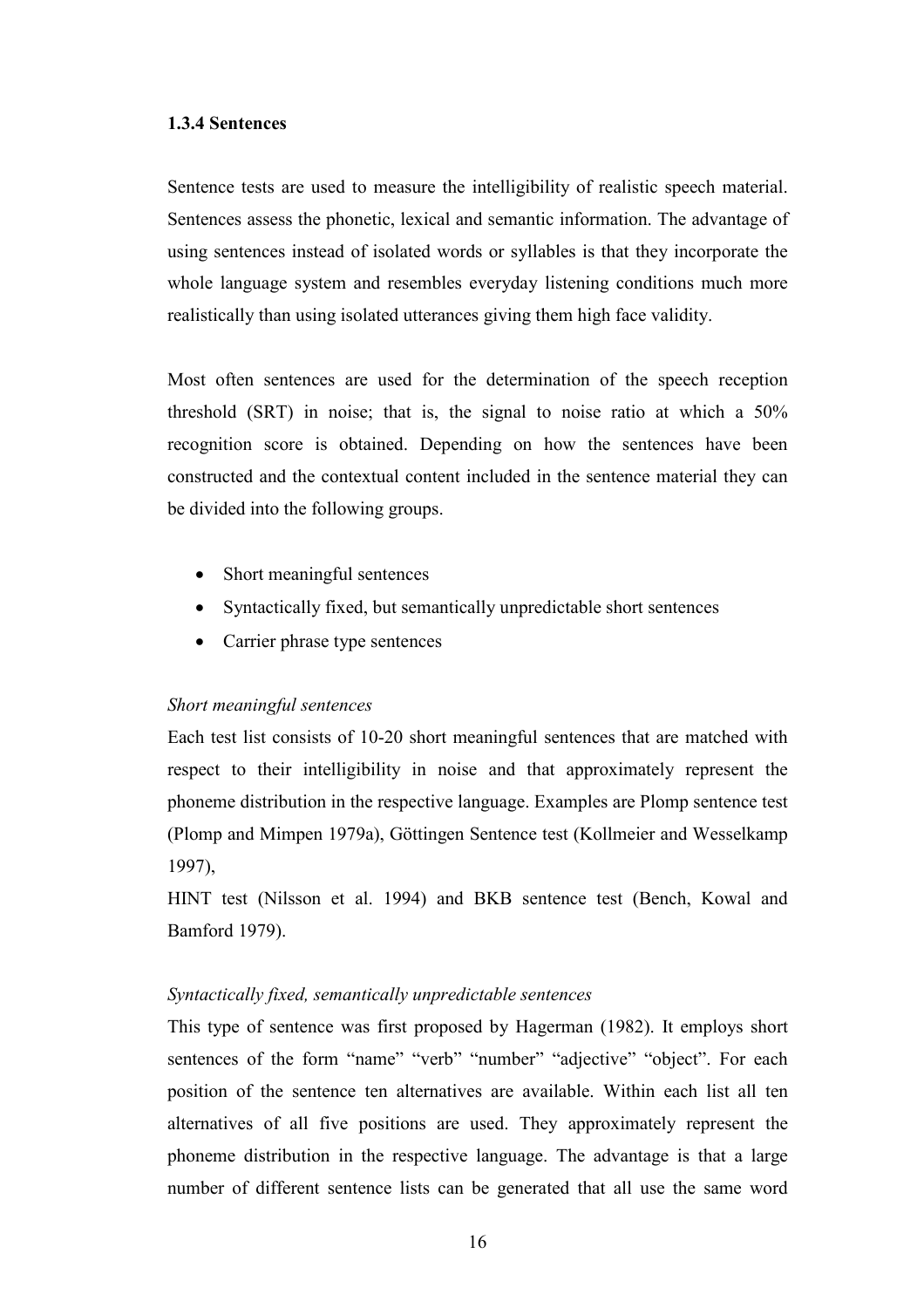material. Examples are: Hagerman Sentences (Hagerman 1982), Oldenburg Sentences (Wagener et al 1999a).

#### Carrier-phrase-type sentences

This type of test uses sentences primarily as a carrier phrase to introduce a certain key word. Hence the result of the test is the intelligibility of the key words only, whereas the intelligibility of the remaining elements of the sentence is not considered. The key word can either be predictable from the remainder of the sentence (highly predictable) or not predicable at all (no predictability). Hence these tests are in between word and sentence tests. They can be used to assess the degree to which the listener can make use of the contextual information in understanding the respective key words. SPIN Sentence test (Kalikow et al 1977) and Basel Sentence test (Tschopp and Ingold 1992) are examples.

### 1.3.5 Running speech

Running speech contains all the semantic, prosodic (rhythm) and contextual features of everyday speech so has high face validity for use as a testing material. However the results are difficult to record and the subject requires a certain amount of training to be able to repeat running speech accurately. There are also significant challenges in quantifying the materials.

### 1.3.6 Speech in noise

It is common for hearing impaired listeners to complain of increased difficulties hearing in background noise or in reverberant environments. Available evidence suggests that individuals with hearing impairment are more susceptible to the deleterious effects of background competition than are individuals with normal hearing (Dirks, Morgan and Dubno 1982). Speech-in-quiet tests can therefore be insensitive and ineffective measures of the effectiveness of a chosen management strategy, as they have failed to reproduce the listening situation which resembles everyday listening environments.

Speech tests in noise require a suitable noise to be selected to accompany the test material; generally the noise should have sufficient energy at all the frequencies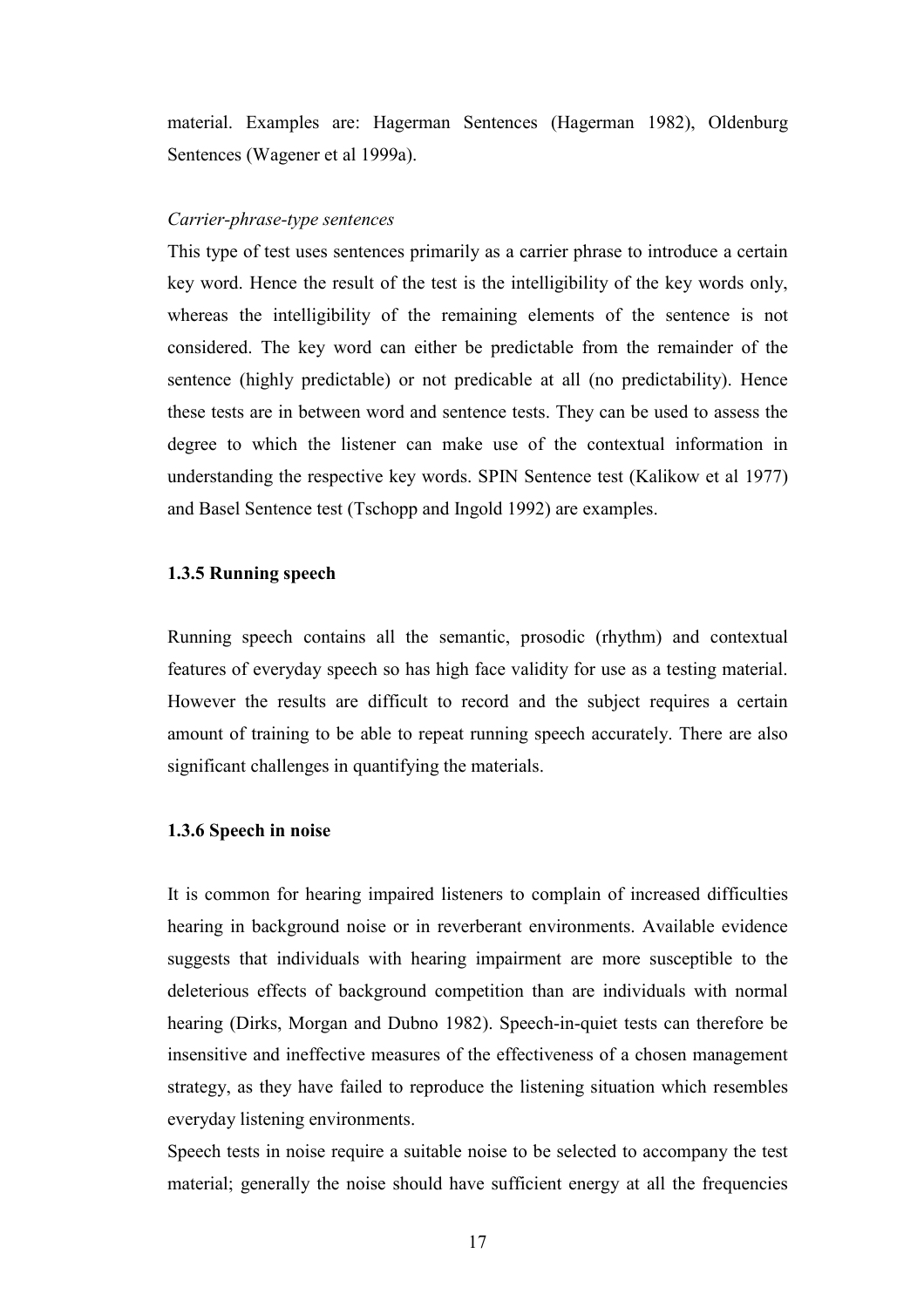present in the speech signal. Noise can be generated to have a frequency spectrum which approximates the long term spectrum of speech, or the voice of another or several talkers may be used.

There are many variations of noise used for speech-in-noise testing, which combine the speech from several talkers, known as speech babble the speech of several talkers can also be mixed with cafeteria noise, white noise, and speech shaped noise and others. The effect of noise is to interfere with speech understanding and mask some of the speech signal so that the listener has less acoustical information on which to interpret the speech. This requires an increased effort on the part of the listener. Speech babble interferes with speech intelligibility to a greater extent than stationary noise, the degree of masking that occurs is dependent on the number of voices mixed. Optimal spectral masking can be achieved by using stationary noise with the same long-term spectrum as the speech material state (Wagener et al, 2003).

The temporal structure of noise affects its ability to mask the speech sounds. Speech is a spectro-temporal code containing information in both the frequency and time domain. A steady noise is less likely to mask the amplitude modulations of the speech than those with similar amplitude modulations to those in the speech and therefore amplitude modulated noise (babble) has a greater masking effect than steady continuous noise. With amplitude modulated noise there are temporal fluctuations in the masking noise and the listener may be able to detect the speech sounds in the relatively silent gaps. The ability depends of course on the temporal resolution of the ear so is likely to be reduced in hearing impaired listeners.

The main advantage of using speech in noise is its use in testing a heterogeneous population. A suitable range of scores can be determined in advance by manipulating the signal-to-noise ratio. It is therefore possible to avoid or at least reduce the problems of ceiling and floor effects (scores of 100% and 0% respectively) which would lead to the test having a lack of sensitivity and inadequate measures of rehabilitation efficacy by setting the absolute level of materials at a moderately high intensity easily audible to most subjects and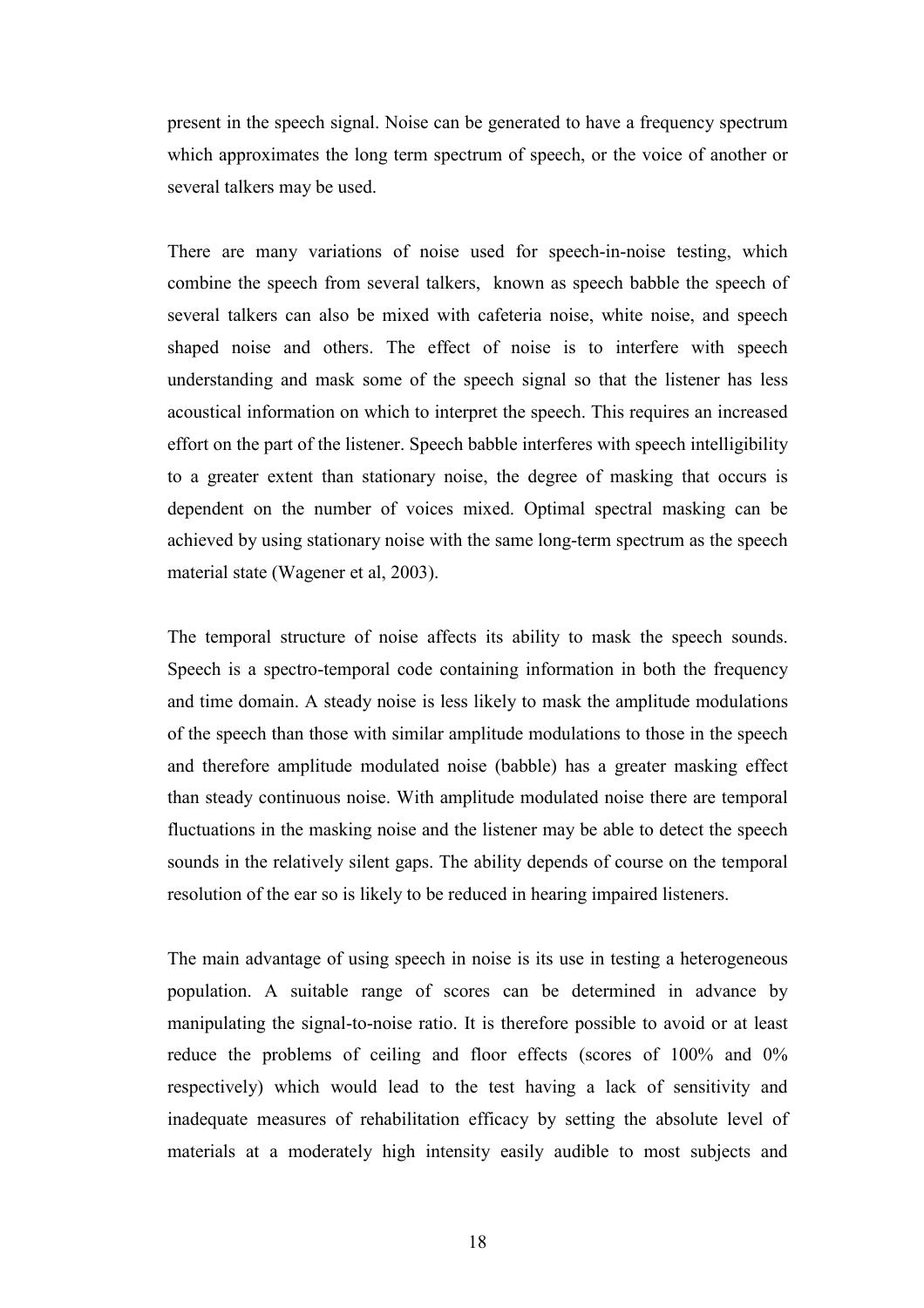adjusting the signal-to-noise ratio. The addition of background noise to a speech test attempts to overcome ceiling effects of testing in quiet.

### 1.3.7 Redundancy in speech material

The redundancy of speech material relates to the ease with which an individual can determine what is being spoken from the context. Sentences have a much higher redundancy than phonemes. The less choice there is amongst the alternative items the more the items are redundant. The identification of certain speech sound patterns will also be influenced by the duration and silent intervals of speech. Parnell and Amerman (1978) state that the influence of adjacent phonemes on each other is known as 'co-articulation' and represents a bi-directional phenomenon involving overlapping of articulatory movements for two or more phonetic segments which has an obvious effect upon the listener. In the context of speech testing the effect of increased redundancy and reduced choice is to make the slope of the audiogram steeper. Lehmann (1962) suggested that the higher the redundancy, the fewer the acoustic cues needed to recognise the stimulus when related to the shapes of speech intelligibility curves.

Comprehension of a sentence when preceded with information about its context is greater than when presented in a neutral context (Kalikow et al, 1977). Therefore a test using sentences will both be a measure of peripheral hearing impairment and of general cerebral function.

#### 1.3.8 Open vs. Closed sets

The responses to different types of speech tests can be open or closed set. In an open set test (e.g. the AB word list Boothroyd, 1968) the subjects response is unrestricted. The subject is asked to repeat whatever they thought they heard regardless of any context so the extent of possible responses in unlimited .

In a closed set the possible responses have been deliberately limited which makes them easier to perform. The four alternative auditory feature test (FAAF) test (Foster and Haggard, 1987) offers the subject four possible alternatives from which to select. Closed set or forced choice material is usually constructed in lists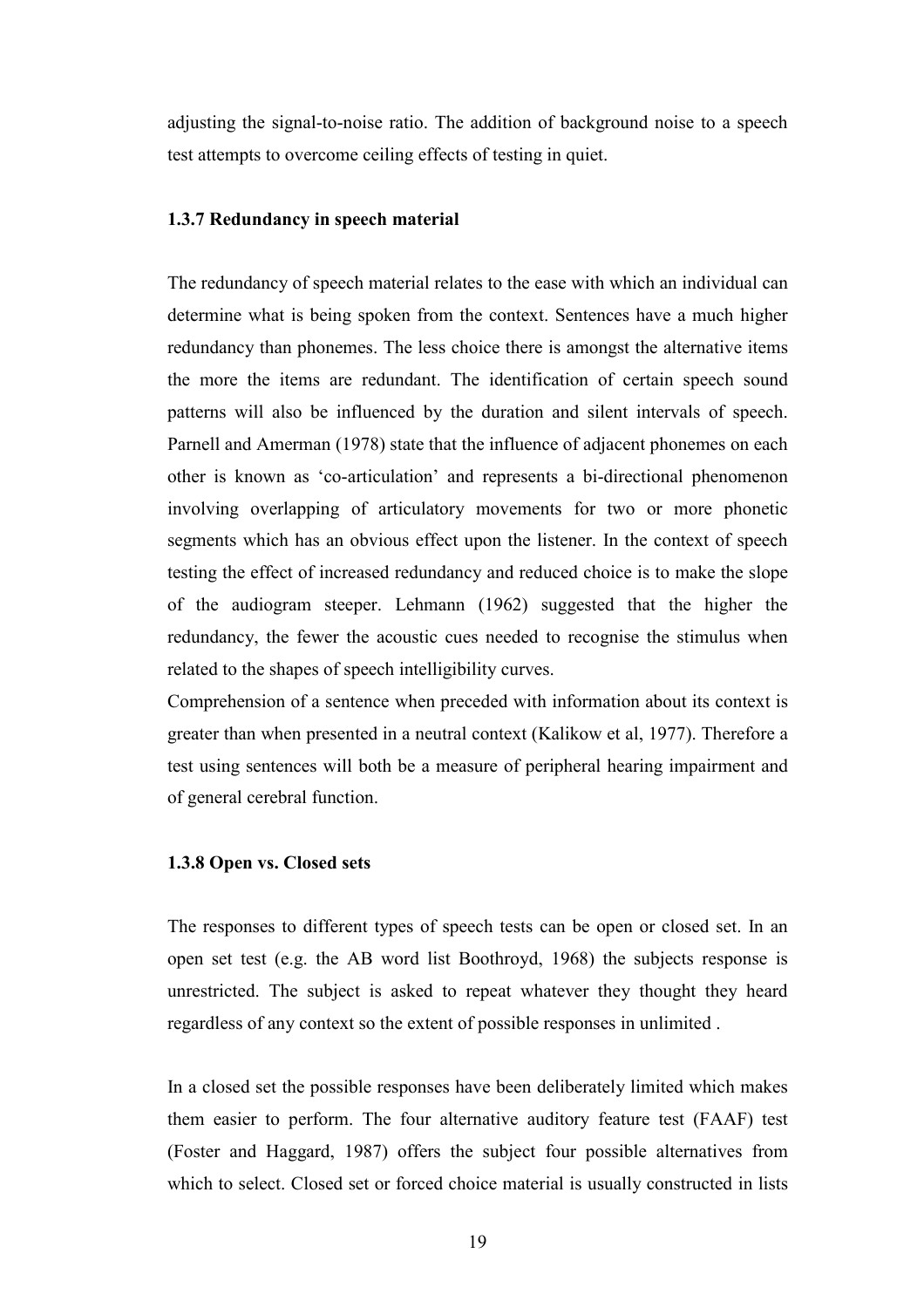of similar words presented in a written or touch screen format from which the subject can choose. The sensitivity of such tests can be altered by changing the response set used. Closed response tests can be used repeatedly for the same listener, as redundancy is low. Lyzenga (2005) suggests that closed response tests suffer more from learning effects. However Munro and Lutman (2003) demonstrate that repeated use of the FAAF test does not show significant practice effects.

### 1.4 Scoring

Compared to scoring keywords or whole sentences, scoring all the words separately requires more effort, time and skill of the tester but gives more finegrained results. Using all the information in a sentence by scoring all the words or the whole sentence as a block is a better approximation of natural listening than scoring one or a few key words.

#### 1.5 Development of speech tests

Three primary issues are fundamental to the development of a speech test. Firstly the test should be sensitive, demonstrating performance differences for individuals with normal hearing and individuals with hearing impairment. It should also be possible to demonstrate performance differences with different degrees of hearing loss. Second, the test should provide information regarding the underlying auditory processes that govern the perception of speech. Thirdly the test should provide data that can be applied for the purpose intended.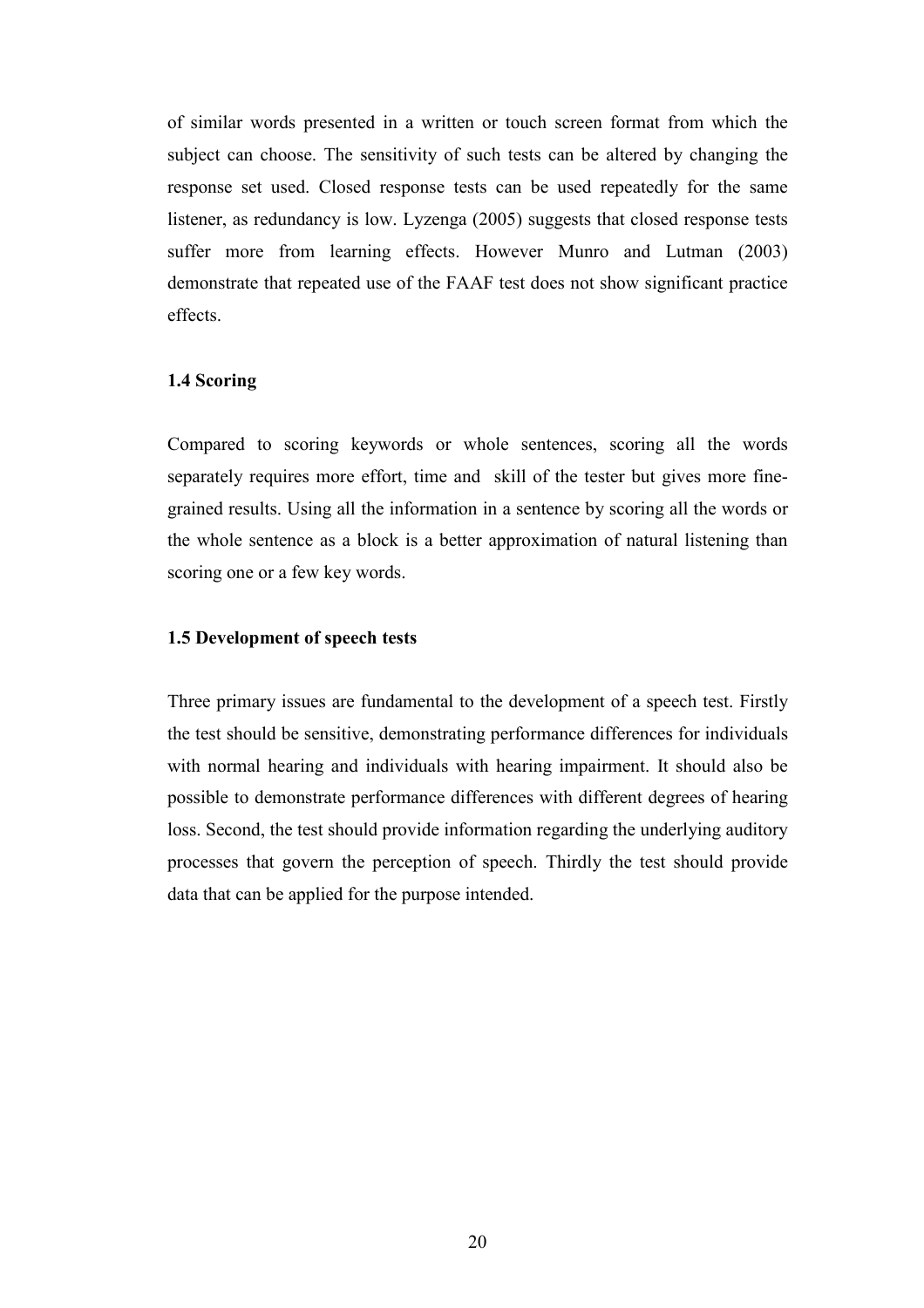| <b>Test</b>                    | Language       | <b>Sentence length</b> | <b>Scoring</b>      | <b>Noise</b>      |
|--------------------------------|----------------|------------------------|---------------------|-------------------|
| Spin, Kalikow et al 1977       | American       | $5-8$ words $6-8$      | Keywords %          | 12 talker babble  |
|                                | English        | syllables              | correct             |                   |
| Dutch speech reception test    | Dutch          | 8-9 syllables in       | Whole               | Speech shaped     |
| Plomp & Mimpen 1979a           |                | total no word          | sentences           | noise             |
|                                |                | with more than 3       |                     |                   |
|                                |                | syllables              |                     |                   |
| Alternative Dutch speech       | Dutch          | 8-9 syllables in       | Whole               | Speech shaped     |
| reception test Versfeld et al, |                | total no word          | sentences           | noise             |
| 2000                           |                | with more than 3       |                     |                   |
|                                |                | syllables              |                     |                   |
| Speech in noise sentence test  | <b>British</b> | $21$ lists of 16       | Correct key         |                   |
| (BKB) Bench et al, 1979        | English        | sentences with up      | words               |                   |
|                                |                | to 7 syllables         |                     |                   |
| Test for speech reception      | <b>British</b> | Average 5 words        | 3 keywords,         | Low pass filtered |
| thresholds (IHR sentences)     | English        |                        | all correct in      | white noise       |
| MacLeod and Summerfield        |                |                        | sentence            |                   |
| 1990                           |                |                        |                     |                   |
| Closed set Swedish             | Swedish        | 5 words                | All 5 words         | Speech shaped     |
| sentences for speech           |                |                        |                     | noise             |
| intelligibility Hagerman,      |                |                        |                     |                   |
| 1982                           |                |                        |                     |                   |
| Hearing in noise test HINT     | American       |                        | Whole               | Speech shaped     |
| Nilsson et al, 1994            | English        |                        | sentences all noise |                   |
|                                |                |                        | word correct        |                   |
| German sentence in noise       | German         | Phonemically           | Each word is        | Fixed level       |
| test (Göttingen sentences      |                | balanced lists         | scored and          | speech shaped     |
| Kollmeier & Wesselkamp,        |                |                        | weighted            | noise             |
| 1997                           |                |                        |                     |                   |
| Closed set German sentence     | German         | 5 words                | All 5 words         | Fixed level       |
| in noise test (Oldenberg       |                |                        |                     | speech shaped     |
| sentences) Wagener, 1999a      |                |                        |                     | noise             |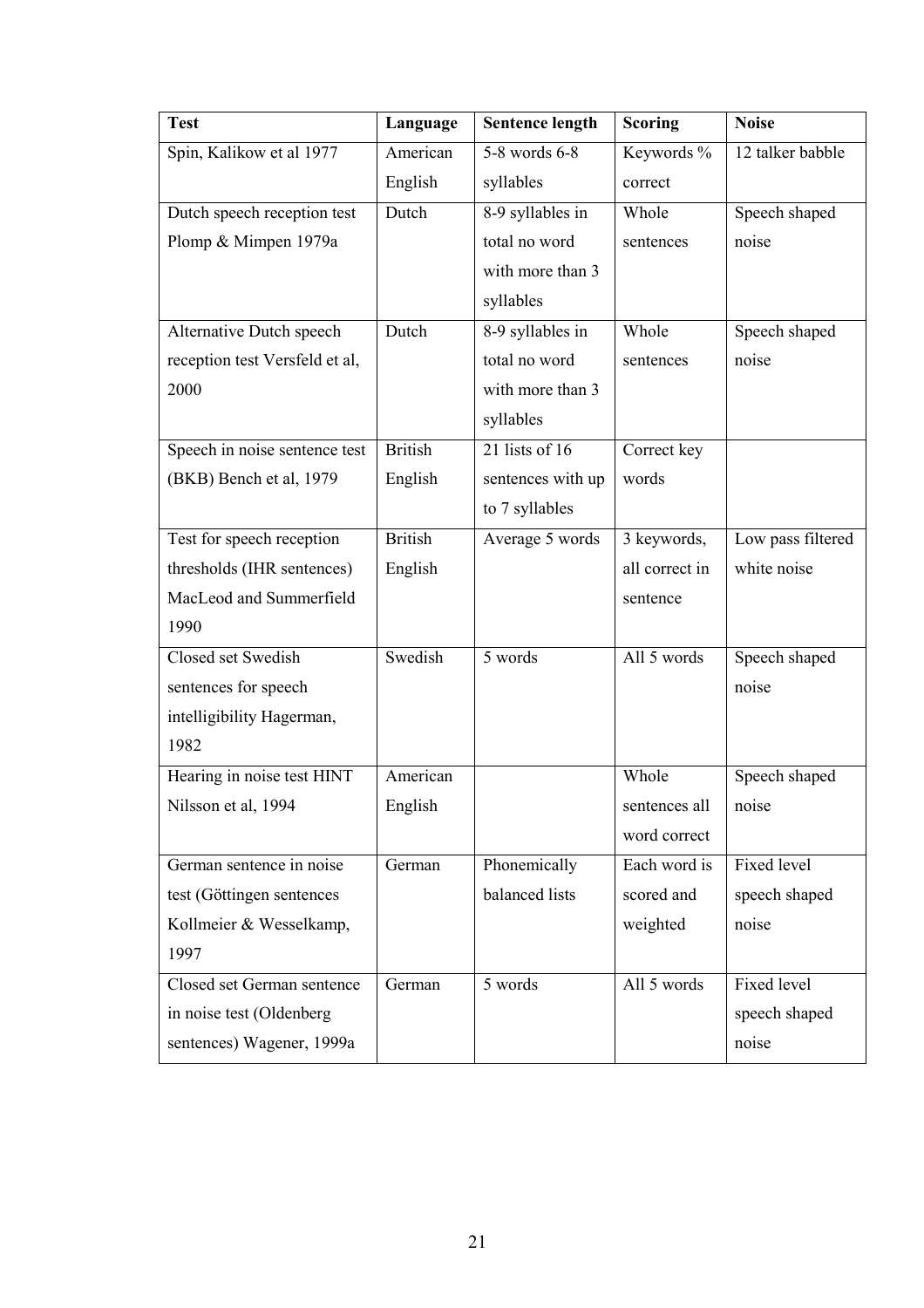| <b>Test</b>                 | Language | <b>Sentence length</b> | <b>Scoring</b> | <b>Noise</b>  |
|-----------------------------|----------|------------------------|----------------|---------------|
| Adaptive version of the     | German   |                        | Word scores    | Speech shaped |
| Gottingen and Oldenberg     |          |                        |                | noise         |
| speech tests Brand $\&$     |          |                        |                |               |
| Kollmeier, 2002             |          |                        |                |               |
| Dutch speech in noise       | Dutch    | Digit triplets         | Complete       | Speech shaped |
| screening test by telephone |          |                        | triplet        | noise         |
| Smits, Kapteyn and Houtgast |          |                        |                |               |
| 2004                        |          |                        |                |               |

Table 1.2 Summary of basic features of common speech tests.

# 1.6 Development of an automated speech in noise test

The incidence of hearing loss inevitably increases with age; however many people who are aware that they are experiencing some difficulties with hearing do not seek any professional assessment of their hearing. There are also many others who seem unaware that they are experiencing any difficulties possibly because they can only make a subjective assessment of their own hearing ability. Therefore it has been proposed that an objective hearing test for home screening preferably without needing an instructor is needed (Smits and Houtgast, 2004).

The difficulty in understanding speech in noise is considered by many people to be the greatest handicap associated with their hearing impairment (Kramer et al, 1998). So a test which could measure this ability would fulfil these criteria. It has been shown that pure tone audiometry and speech in quiet are not good predictors of this ability (Smoorenburg, 1992). Different tests of speech intelligibility in noise have been developed (some of which have been described above) using sentences as the test material and using fixed signal to noise level or an adaptive procedure (Plomp and Mimpen, 1979a; Kollmeier and Wesselkamp, 1997; Nilsson et al 1994; Hagerman, 1982). The use of sentences instead of words as speech material has the advantage of being more representative of real life listening situations.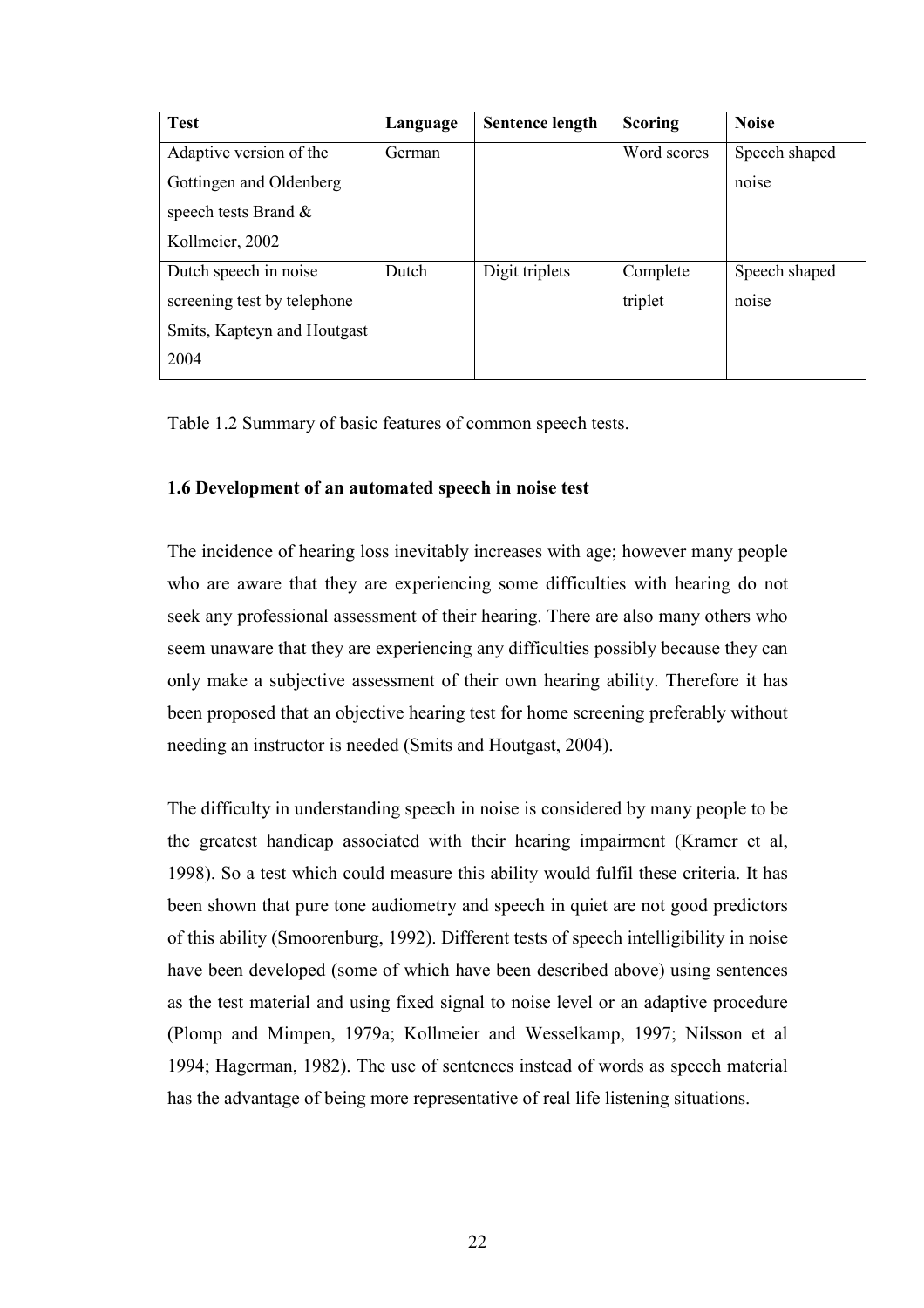The ability to understand speech in noise is generally presented as the speech reception threshold (SRT) which is described as the signal to noise ratio required for a subject to recognize 50% of the speech material.

The stated goal of the project reported by Smits and Houtgast (2005) was "to develop a  $SRT_n$  test that can be done by telephone. The test should be easy quick and suitable for screening purposes (high sensitivity and specificity)". It was also stated that a strong correlation between the  $SRT_n$  measured from the new test and the SRT<sub>n</sub> measured from the original standard Dutch speech in noise test should exist.

It was decided that digit triplets (e.g. 6-2-8) should be used as the speech material. The reasons for this decision were fourfold. Firstly digits are very commonly used words and hence very familiar. Secondly in contrast to sentences they can be repeated as the likelihood of the subject remembering the triplets used is low. Thirdly the use of triplets made possible the full automation of the test using a telephone which was connected to a computer which presents the test and judges the responses, which are given by pressing the telephone key pad. Fourthly it was decided that triplet would give a more accurate response than single digits.

An adaptive test procedure described by Plomp and Mimpen was used with ten extra presentations resulting in 23 presentations per  $SRT_n$  measurement. The noise level is fixed and the level of speech varies. The triplet is judged correct only when all digits are entered correctly. The first triplet is presented in 4 dB steps until the triplet is entered correctly. The speech level is decreased by 2 dB and the second triplet presented. Based on the subject's response, the subsequent triplets are presented 2 dB higher (incorrect response) or 2 dB lower (correct response)

The  $SRT_n$  is calculated as the average signal to noise ratio of triplets 5-24. The last triplet is not presented but is imputed from response to triplet 23.

It was decided that only those numbers which were monosyllables should be used, so 7 and 9 were removed as they have two syllables when spoken in Dutch. The remaining digits were 0,1,2,3,4,5,6 and 8.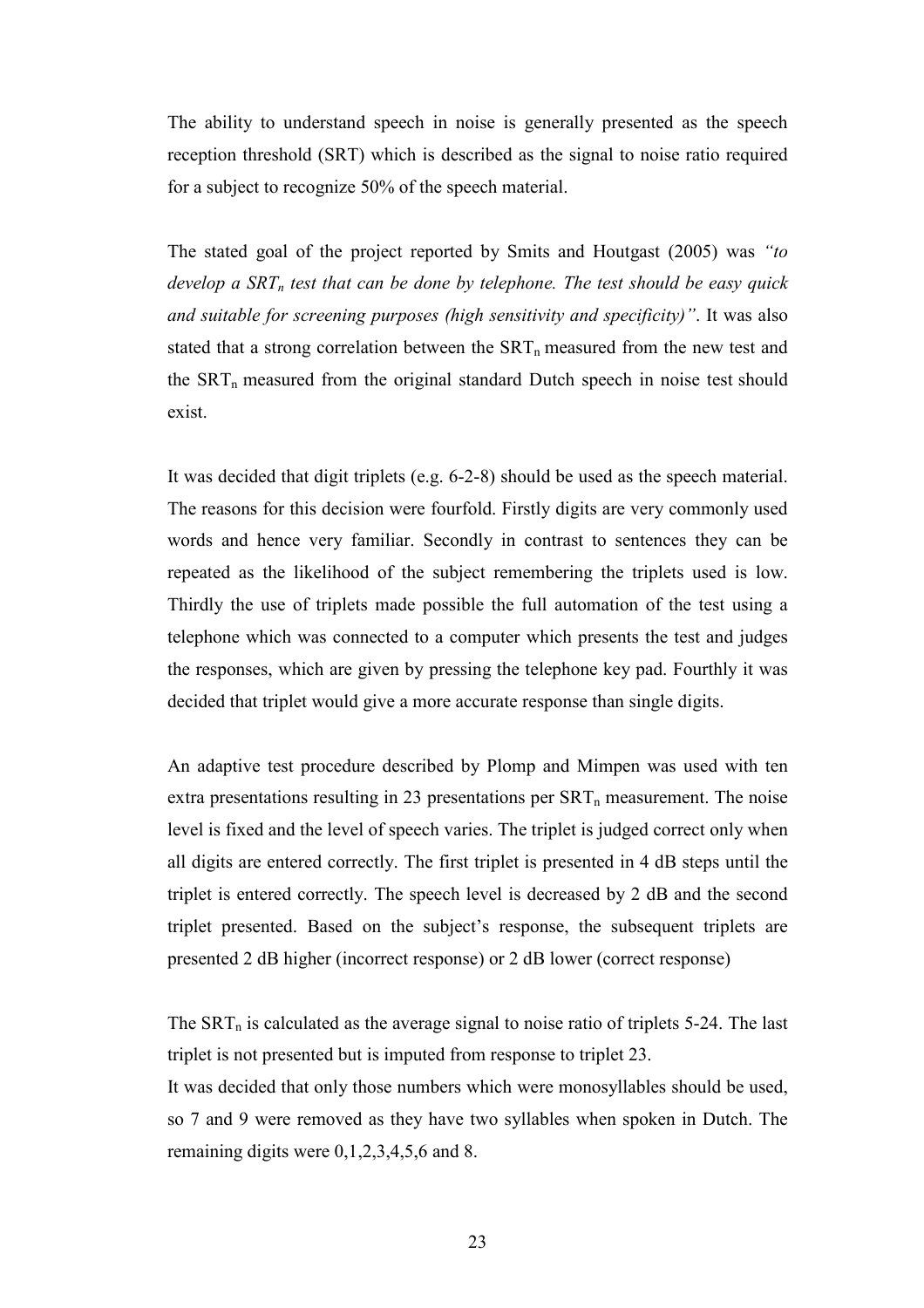Digit triplets were used to reduce the chance of a subject correctly guessing the correct response but not being influenced by cognitive ability. Increasing the number of independent items increases the measurement efficiency (Versfeld et al, 2000). Five lists were compiled made up of 23 different triplets (115 triplets in all). Triplets were chosen so that digits were distributed as equally as possible in the different positions.

All triplets were spoken by a female speaker with each digit pronounced individually and with pauses between digits. It was found that the last digit was pronounced more softly than the first so to equalize the intelligibility across the separate digits; amplitude was increased by 0 dB to 6 dB for every triplet. The noise was shaped to match the long term average speech spectrum.

The selection and equalization of the speech was carried out using eighty normally hearing subjects who completed between one and five of the test lists using their home telephone. The order of the triplets in each list was randomised for each subject and noise level had been fixed at 62 dB (A).

For every triplet presented the signal-to-noise ratio was corrected for interindividual differences by adding the difference between the  $SRT<sub>n</sub>$  for that individual and the average  $SRT_n$  for all individuals. As each triplet was presented at different signal-to-noise ratios during the adaptive procedure and it was known if the response at that level was scored correct or incorrect it was possible to fit a psychometric function to the data.

The function used was a logistic function given as

 1  $P(SNR) = 1 + exp[-(SNR - SRT_n)4s]$ 

Where SNR = signal-to-noise ratio,  $SRT_n$  = speech-reception thresholds (i.e. signal to noise ratio corresponding to  $50\%$  intelligibility), and s = slope of the psychometric function at 50% intelligibility.

Only triplets with steep slopes (s≥9%/dB) and  $SRT_n$ s between –2 dB and –12 dB were selected for the final set of triplets. So there were 80 triplets in all with an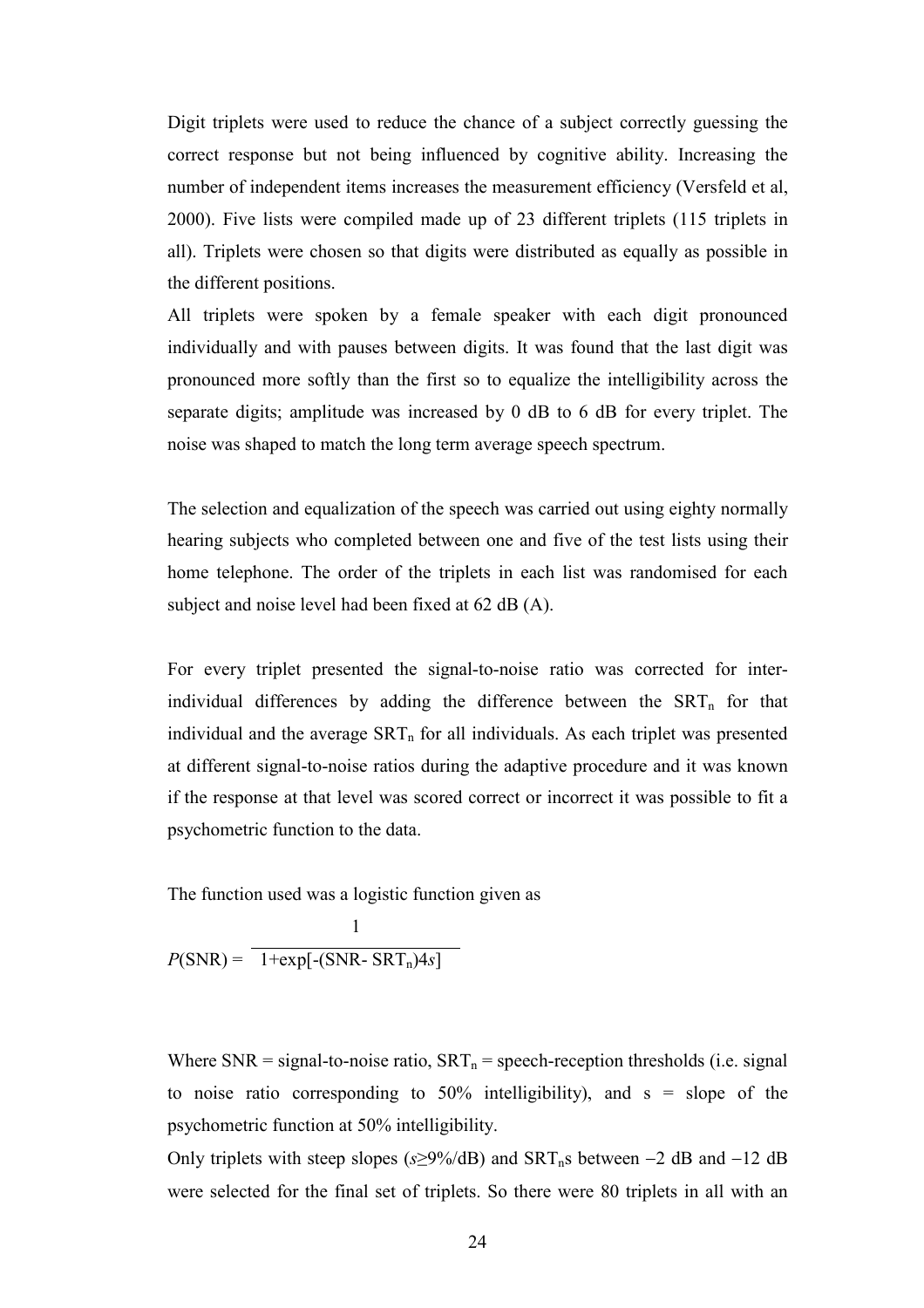average  $SRT_n$  of  $-7$  dB. Equal intelligibility was achieved for all triplets by applying a level correction to them.

### 1.7 Development of a Europe wide sentence in noise test.

The availability of tests, testing procedures and usage of tests differ from country to country across Europe. This has meant that results cannot be compared across national borders or across languages. By developing speech test with a common structure that can be used in various languages it is hoped that comparisons across different populations and languages can be made as well as providing an agreed European standard for speech testing.

Three tests have already been developed: in Swedish (Hagerman sentences) German (Oldenburg sentence test) and in Danish (Dantale II test Wagener et al, 2003) using the same syntactic structure.

The Oldenburg sentence test determines the speech reception threshold in noise and in combination with an adaptive procedure. It has its basis in the Swedish Hagerman sentences (Hagerman, 1982). The sentences are of low predictability and follow the format name/verb/numeral/adjective/object. The sentences are drawn from a base list of ten sentences of five words each.

This base list approximates the mean phoneme distribution of the respective language. The sentences are then generated by randomly choosing one of the ten alternatives for each part of the sentence, so each list contains the same word material.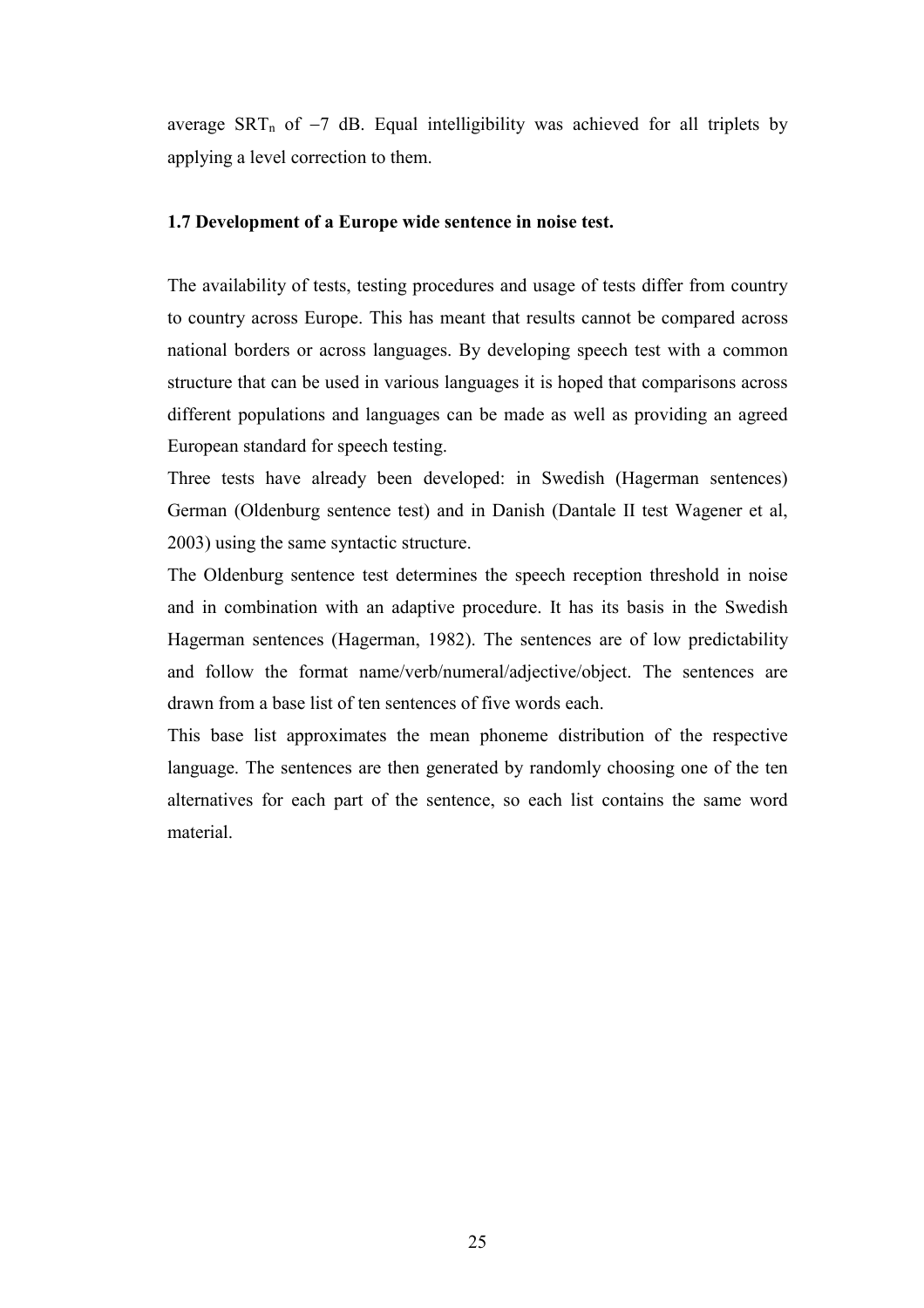| Index            | Name          | Verb    | Numeral  | Adjective | Object    |
|------------------|---------------|---------|----------|-----------|-----------|
| $\boldsymbol{0}$ | Anders        | owns    | ten      | old       | jackets   |
| $\mathbf{1}$     | <b>Birgit</b> | had     | five     | red       | boxes     |
| $\overline{2}$   | Ingrid        | sees    | seven    | nice      | rings     |
| 3                | Ulla          | bought  | three    | new       | flowers   |
| $\overline{4}$   | <b>Niels</b>  | won     | S1X      | fine      | cupboards |
| 5                | Kirsten       | gets    | twelve   | lovely    | masks     |
| 6                | Henning       | sold    | eight    | beautiful | cars      |
| $\tau$           | Per           | borrows | fourteen | big       | houses    |
| 8                | Linda         | chose   | nine     | white     | presents  |
| 9                | Michael       | finds   | twenty   | funny     | plants    |
|                  |               |         |          |           |           |

Table 1.3 English translation of the basic test list of the Dantale II test.

One hundred sentences are spoken and recorded in a way that all words in a given column are recorded in combination with all words in the following column. Speech simulating continuous noise is derived from a random superposition of the words. Sentences are selected to have a high homogeneity; that is sentence specific SRT are restricted to  $-7.1$  dB  $\pm$  0.16 dB.

The lists are optimised with respect to same number of phonemes, same number of words, approximate phoneme distribution and intelligibility over a range of SNR.

The sentences are spoken by a male speaker at a speech rate of 233 syllables/min taking co-articulation into account for a more natural sound.

Each test list consists of at least 20 short sentences. The subject listens to the sentence and then repeats what has been recognised. The experimenter then strikes out all words that have been incorrectly repeated.

The test uses an automated computer controlled adaptive procedure. The level of the subsequent sentence is based on the response to the previous sentence. This is calculated by

# Delta  $L = -f(i)$  \*(prev-tar)/slope

 $tar = target recognition value at which the procedure should converge.$  $prev =$  the recognition value obtained in the previous sentence.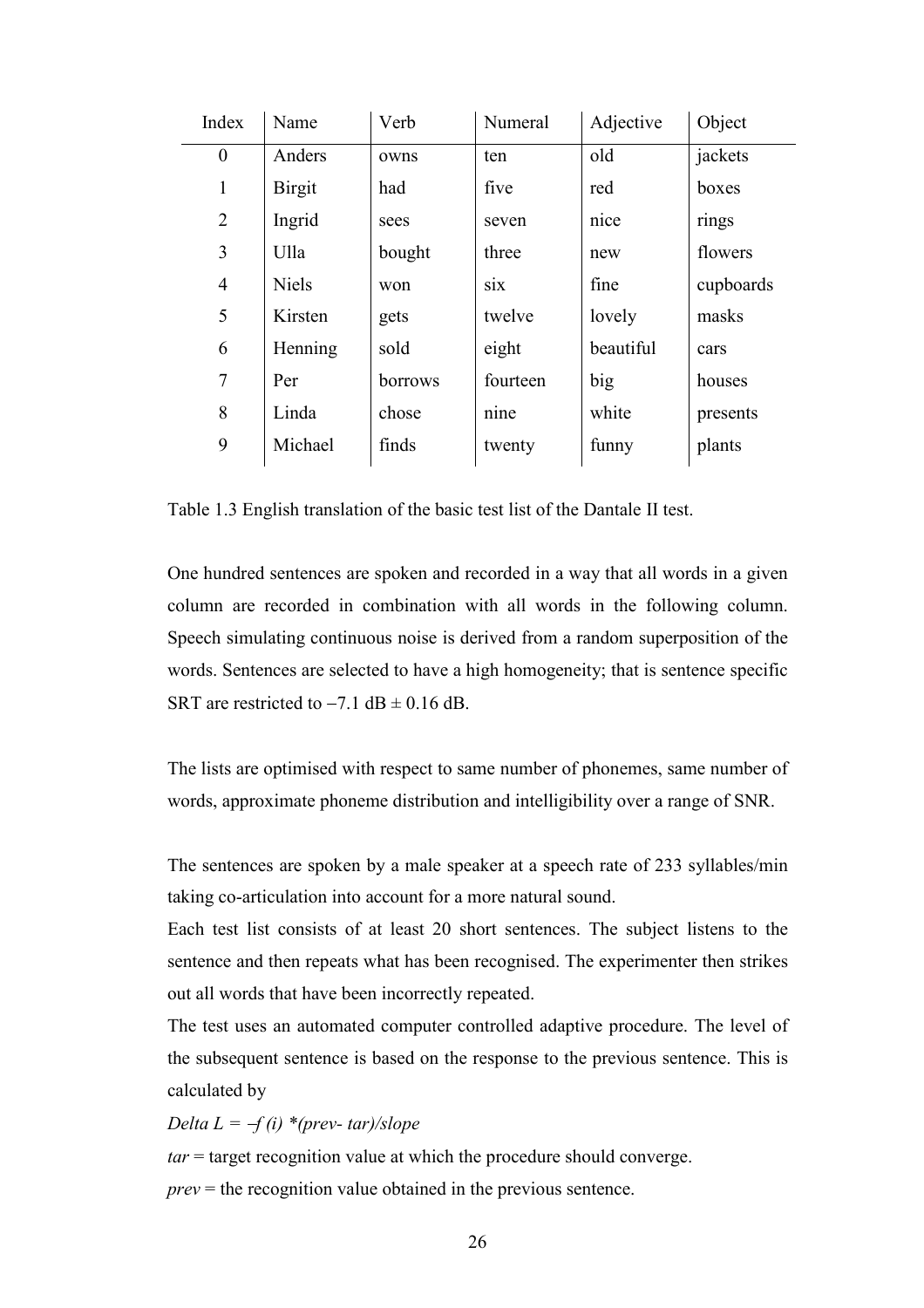$slope = set to 0.151/dB which is median value of Göttingen and Oldenburg$ sentence test in normal hearing and hearing impaired subjects.  $f(i)$  controls the velocity of convergence and its value depends on the value of i of reversals of level.

 The computer controlled procedure can either measure just the SRT (converges on 0.5) or both the SRT and the slope at SRT (has to converge on two concurrent recognition values 0.2 and 0.8). It is possible to use a manual adaptive procedure but it is less efficient. The manual measurement is divided into two parts. The first for a rough adjustment and the second for a fine adjustment of the SRT.

| PART 1: Sentence 1 to 5      |                             | PART 2: Sentence 6 to 10 (20, 30) |         |  |
|------------------------------|-----------------------------|-----------------------------------|---------|--|
| Delta L<br>Number of correct |                             | Number of correct                 | Delta L |  |
| responses                    |                             | responses                         |         |  |
|                              | $-3$                        |                                   |         |  |
|                              | $-2$                        | 4                                 |         |  |
| 3                            | $-1$                        | 3                                 |         |  |
| $\mathcal{D}_{\mathcal{L}}$  |                             | $\mathcal{D}$                     |         |  |
|                              | $\mathcal{D}_{\mathcal{A}}$ |                                   |         |  |
|                              | $\mathbf{3}$                |                                   |         |  |

Table 1.4 The two part adjustments of the SRT.

During the two parts the previous sentence changes the level of presentation level as above.

The result of the test is the individual speech recognition score at the chosen signal-to-noise ratio. The adaptive procedures converge on a speech reception threshold (SRT), a value in dB S/N. The whole speech recognition curve can be obtained if several measurements at different signal-to-noise ratios are made.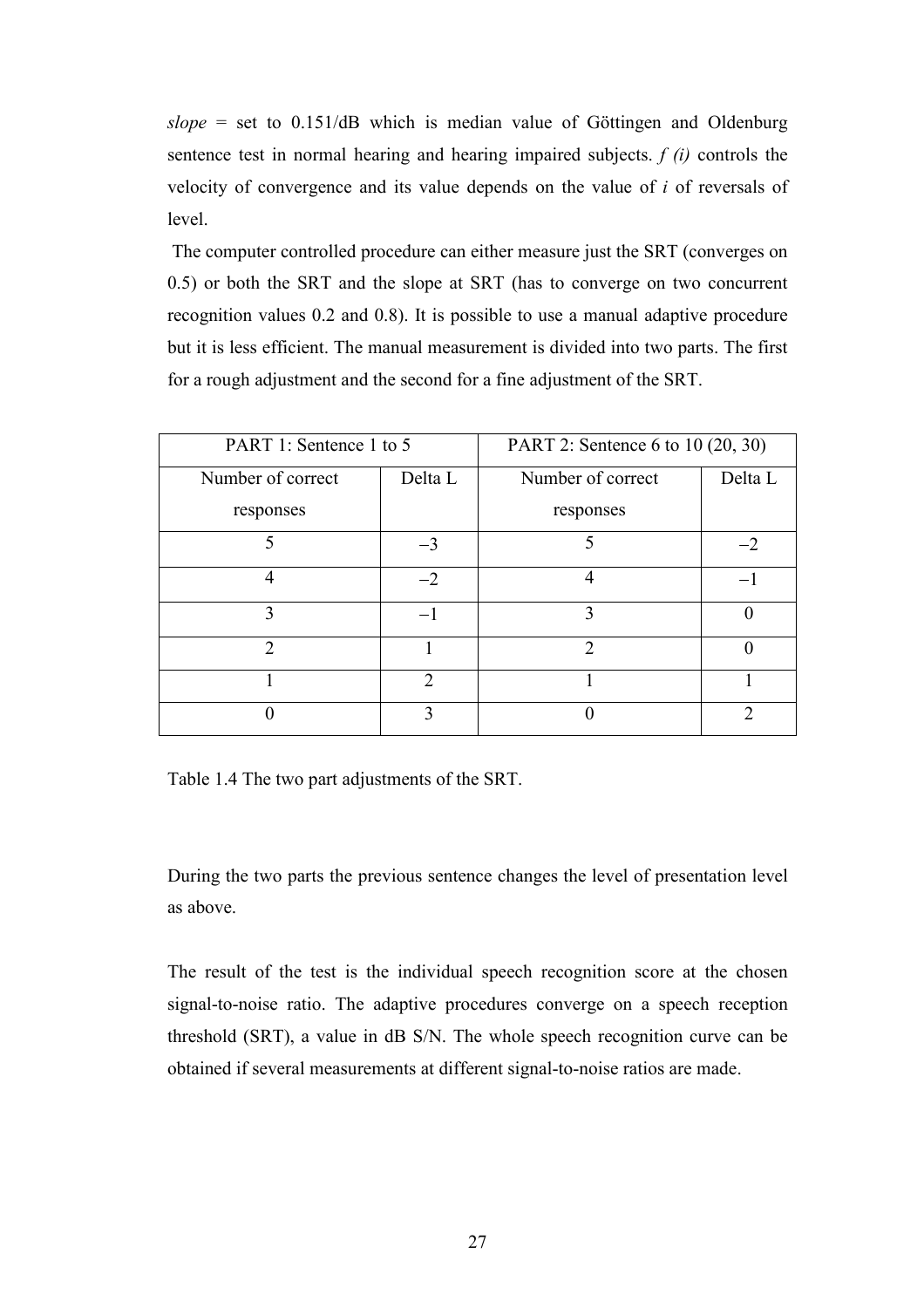#### 1.8 Rationale of study

There has been recent interest in the idea of producing a unified strategy of procedures and methods across Europe. The NATASHA consortium was set up to look at this idea and they have described various tests which the consortium believes are important tests currently, or will become important tests used in clinical Audiology for diagnostic and rehabilitative purposes across Europe (www. Phon.ucl.ac.uk/home/andyf/natasha.htm).

Up to now the availability of tests and testing procedures has varied greatly across European countries. In most cases it means that comparisons of results cannot be made over national borders, certainly not over language borders as many of the tests are language dependent. The consortium put forward various ideas as to which tests should be included in this strategy. Included in these tests were speech tests and in particular sentence tests.

The NATASHA consortium's preferred method of speech material to be used in the future was that of syntactically fixed but semantically unpredictable short sentences, as first described by Hagerman (1982).

The HEARCOM project followed on from the ideas put forward by NATASHA. The HEARCOM project has EU funding to develop a common set of speech recognition tests for use in a wide-ranging project aimed at mitigating the effects of hearing impairment in the information society. These common sets of speech tests include a sentence test as described above and a number recognition test. The reasoning behind the number test is that the test can be designed for selfcompletion over the telephone or the Internet (www.Hearcom.com).

There is a lack of such tests in the English Language and the present study is an attempt to create and develop English versions of these speech tests to add to this concept unified strategy of procedures and methods across Europe.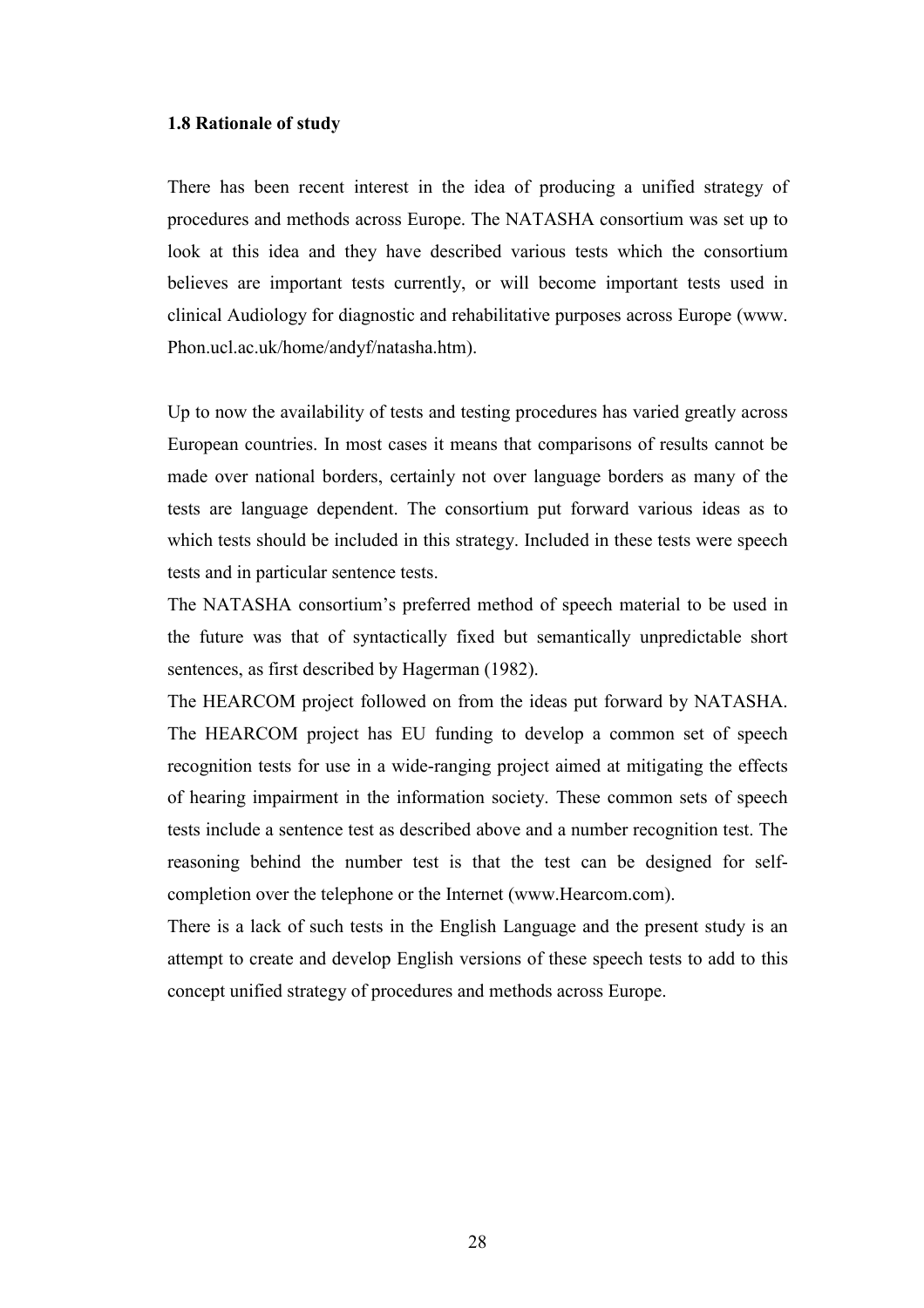# 1.9 Aims of the study

Therefore the main aims of the study are firstly to create the sentence material to be used in an English language version of these speech tests; then secondly to evaluate each word in the material with regard to equal intelligibility. More specifically the aim is to assess whether each word is equally intelligible and therefore are all the sentences across the tests lists homogeneous.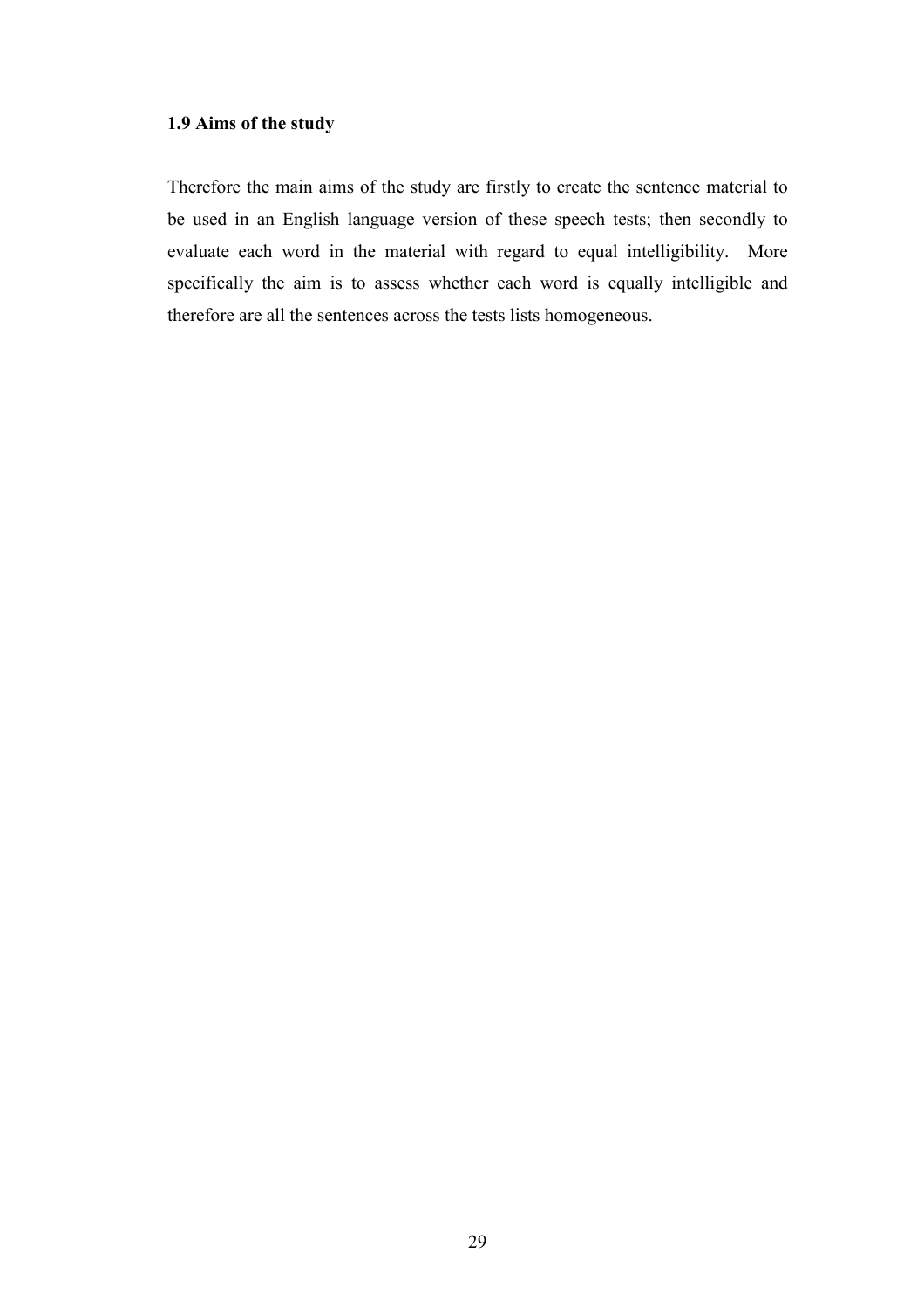# Chapter Two: Experimental Design

# 2.1 Research objectives

The major objectives of the research were, firstly to create the materials needed for the synthetic sentence in noise test and the number triplet test; then secondly to obtain normative data using adult subjects, using these test materials. Specifically the study aimed to compare scores obtained at different signal-to-noise ratios for each word, with the overall scores of the combined word material. Finally the study would obtain for each word an amount in dB by which it needs to be corrected to make all words equally intelligible.

# 2.2 Creation of the test material

## 2.2.1 Synthetic sentences

### Base Material

The synthetic sentences are generated from a base list of fifty words which have been combined into ten sentences of five words each.

| <b>Index</b>     | Name          | <b>Verb</b> | <b>Numeral</b> | Adjective | Object |
|------------------|---------------|-------------|----------------|-----------|--------|
| $\boldsymbol{0}$ | Peter         | got         | three          | large     | desks  |
| 1                | Kathy         | sees        | nine           | small     | chairs |
| $\overline{2}$   | Lucy          | bought      | five           | old       | shoes  |
| 3                | Alan          | gives       | eight          | dark      | toys   |
| $\boldsymbol{4}$ | Rachel        | sold        | four           | thin      | spoons |
| 5                | Barry         | likes       | six            | green     | mugs   |
| 6                | <b>Steven</b> | has         | two            | cheap     | ships  |
| $\overline{7}$   | Thomas        | kept        | ten            | pink      | rings  |
| 8                | Hannah        | wins        | twelve         | red       | tins   |
| 9                | Nina          | wants       | some           | big       | beds   |

Table 2.1 The word matrix of the fifty words from which the test material has been derived.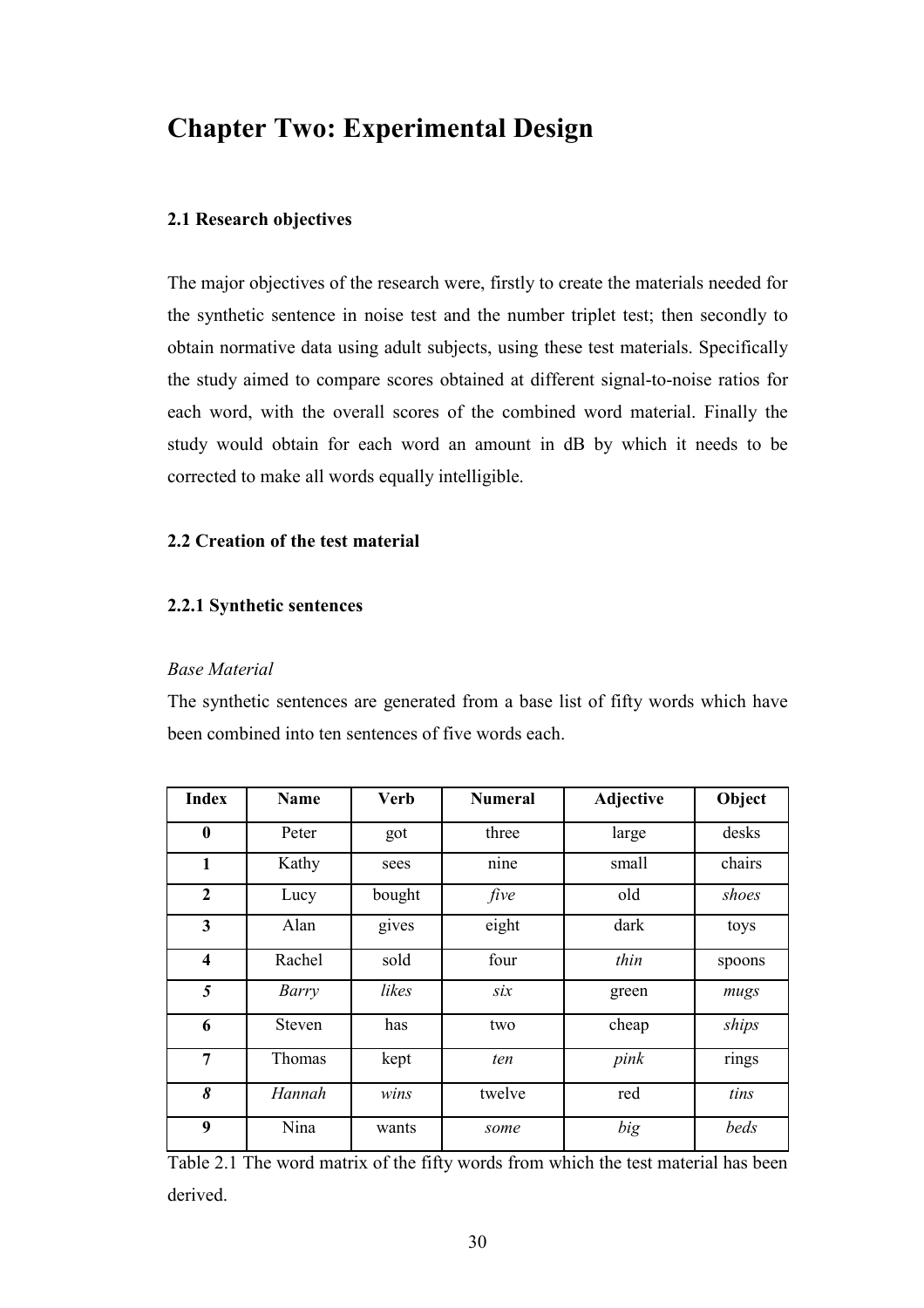Many of the words in this base list had originally been used in an American English version of the test; the words which are in italics have been revised from the American test as it was felt they were not suitable for a British English version of the test. The revised corpus has equal numbers of phonemes within each column and is also phonetically balanced based on the phoneme frequencies of Fry (1961)

The syntactic structure of all the sentences is identical Name verb numeral adjective object. This structure has been used already in other tests which have been discussed in Chapter One: the German Oldenburg Sentence test and the Danish Dantale II test (Wagener et al, 2003), all these having been based on the Swedish Hagerman sentences (Hagerman, 1982). As already stated it is an aim of this project to create an English version based on these principles.

The base list of fifty words is then used to randomly generate the test sentences by selecting one of the ten possible alternatives for each part of the sentence, so each sentence is made up of the same word material.

#### 2.2.2 Number triplets

#### Base material

The base list for the generation of the number triplets consisted of the digits zero (pronounced 'oh' in the test material) to nine. These numbers were chosen as they are found on a standard telephone keypad. One aim of the number triplet test is to create an English language test that can be completed over the telephone, like that already in use in Dutch language . To make the group homogeneous it was decided to use only words which were monosyllabic; this then excluded the number seven having two syllables. Having two syllables would make its identification during testing too easy.

Using digit triplets reduces the chance of a subject guessing the correct response and makes the measurements more accurate (Smits, Kapteyn and Houtgast, 2004). It is well known that increasing the number of independent items increases the measurement efficiency (Versveld et al, 2000).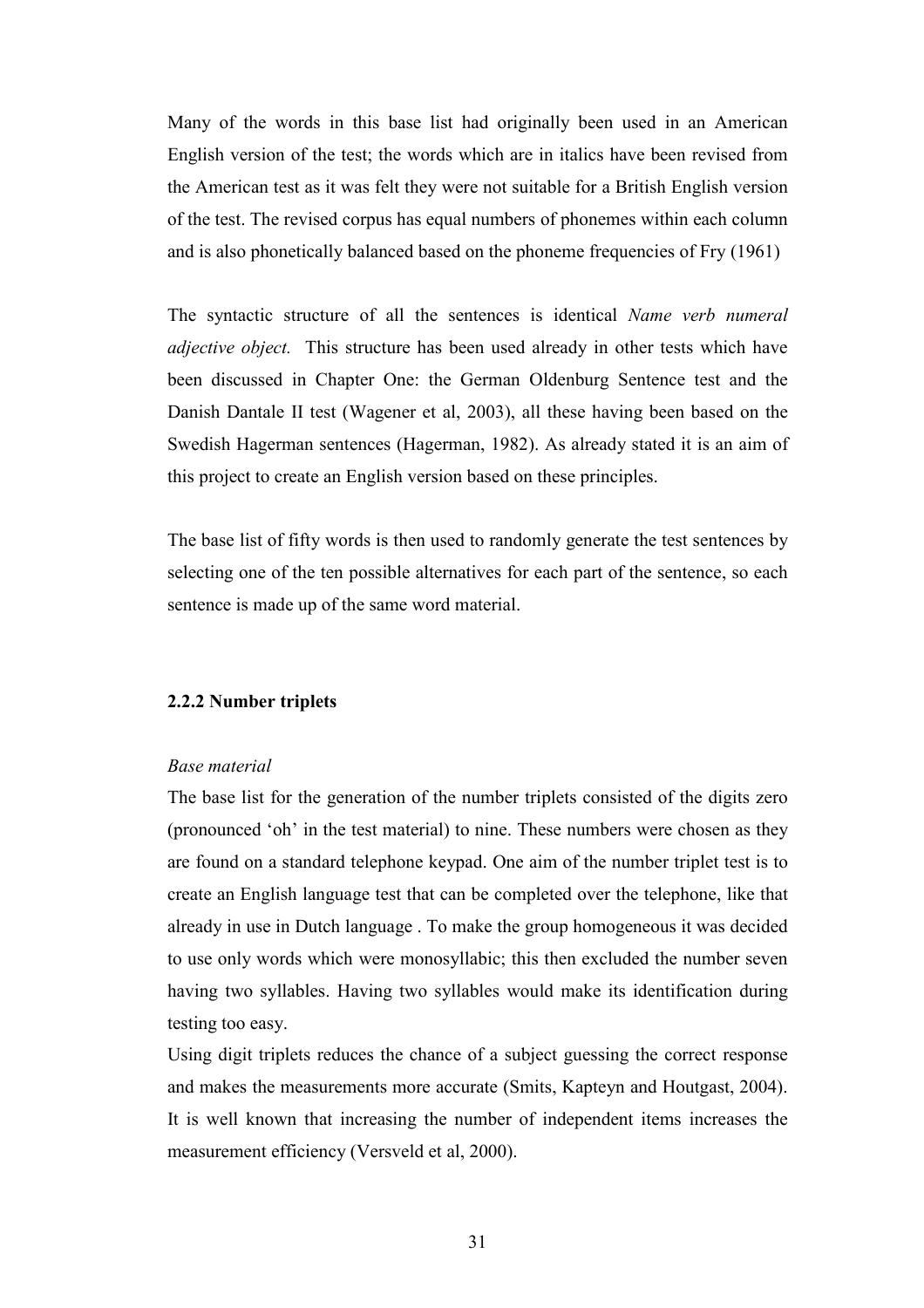These numbers are then randomly grouped together as three sets of nine number triplets. In the sets of number triplets each number appears in the first, second and third positions once.

| Set 1 | Set 2 | Set 3 |
|-------|-------|-------|
| 024   | 000   | 962   |
| 135   | 111   | 815   |
| 246   | 222   | 534   |
| 359   | 333   | 628   |
| 468   | 444   | 093   |
| 591   | 555   | 401   |
| 680   | 666   | 340   |
| 802   | 888   | 289   |
| 913   | 999   | 156   |

Table 2.2 Base sets of the number triplets, as originally recorded.

## 2.2.3 Recording the speech material

For the initial recording of the speech material one hundred sentences were generated in a manner which meant that each word in a given column would be recorded in combination with all the words from the following column. This was so that in the cutting of the speech material the correct co-articulation between words could be used, giving the sentences used in the final test a more naturally spoken pattern.

The one hundred sentences were randomly compiled into ten lists for recording, comprising ten sentences each. These lists were then recorded in three separate takes. These lists were recorded in a different order for each take. The same female speaker was used in each take. The speaker was instructed to maintain the same speed and pronunciation throughout each take. Any sentences in which it was felt that a difference in pronunciation could be detected were recorded again at the end of each take.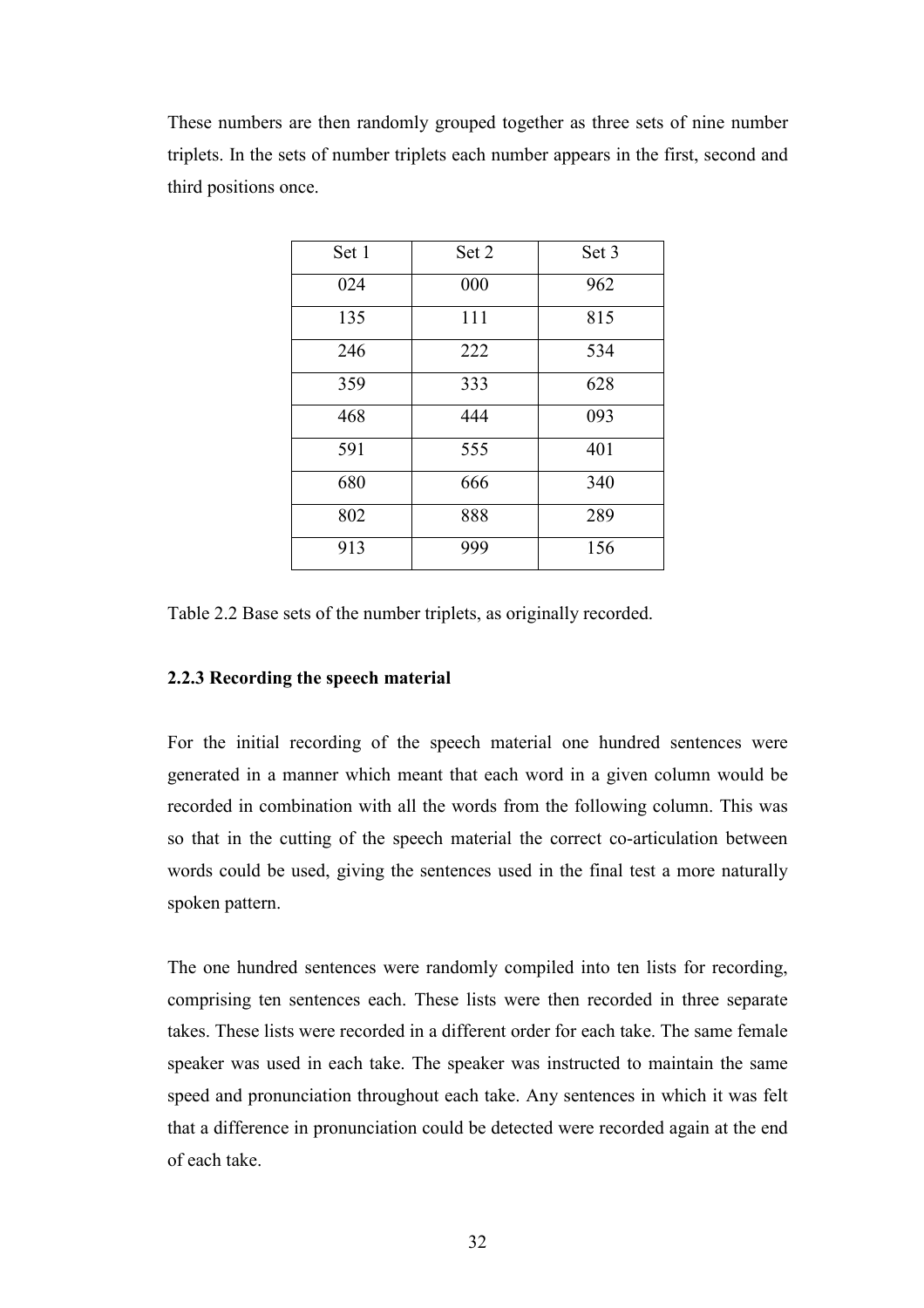Three takes were used to provide enough recorded material so that the best material could be used and any words which were identified during the cutting as not ideal could be replaced by one from another take. The recordings were recorded initially onto Digital Audio Tape (DAT) in a recording studio with low reverberation, at a sampling rate of 44.1 kHz. These recordings were transferred digitally to CD as 16-bit waveform (.wav) files for editing.

#### 2.2.4 Recording the number triplets

The number triplets were recorded at the same time as the synthetic sentences and under the same conditions. The numbers were recorded as three sets of nine triplets as shown in Table 2.2. The first and third sets were randomly generated with each individual number appearing in each position once and the second set as triplets of identical numbers (one, one, one, two, two, two etc).

These sets were recorded in a number of takes with the triplet sets being spoken at slightly different speeds. The sets of triplets were also recorded starting with the first triplet in the set and then starting with the last triplet in the set. As with the synthetic sentences the same female speaker was used and repeats of any triplet which it was felt did not fit the pattern were repeated after each set. Additionally the sets of triplets were recorded with and without a carrier phrase in this case 'the digits' followed by the triplet. The carrier phrase was included as in the completed test this would be included repeating the instruction to the subject for example 'please repeat the digits' followed by a number triplet.

### 2.2.5 Cutting the speech material

The different takes were examined by listening to the recordings and the one which was considered to be the best in terms of speed of delivery and pronunciation was selected as the starting point from which to begin cutting the speech material. As the final test materials are to be produced by combining the 10 alternatives for each word randomly the original one hundred recorded sentences need to be cut into single words.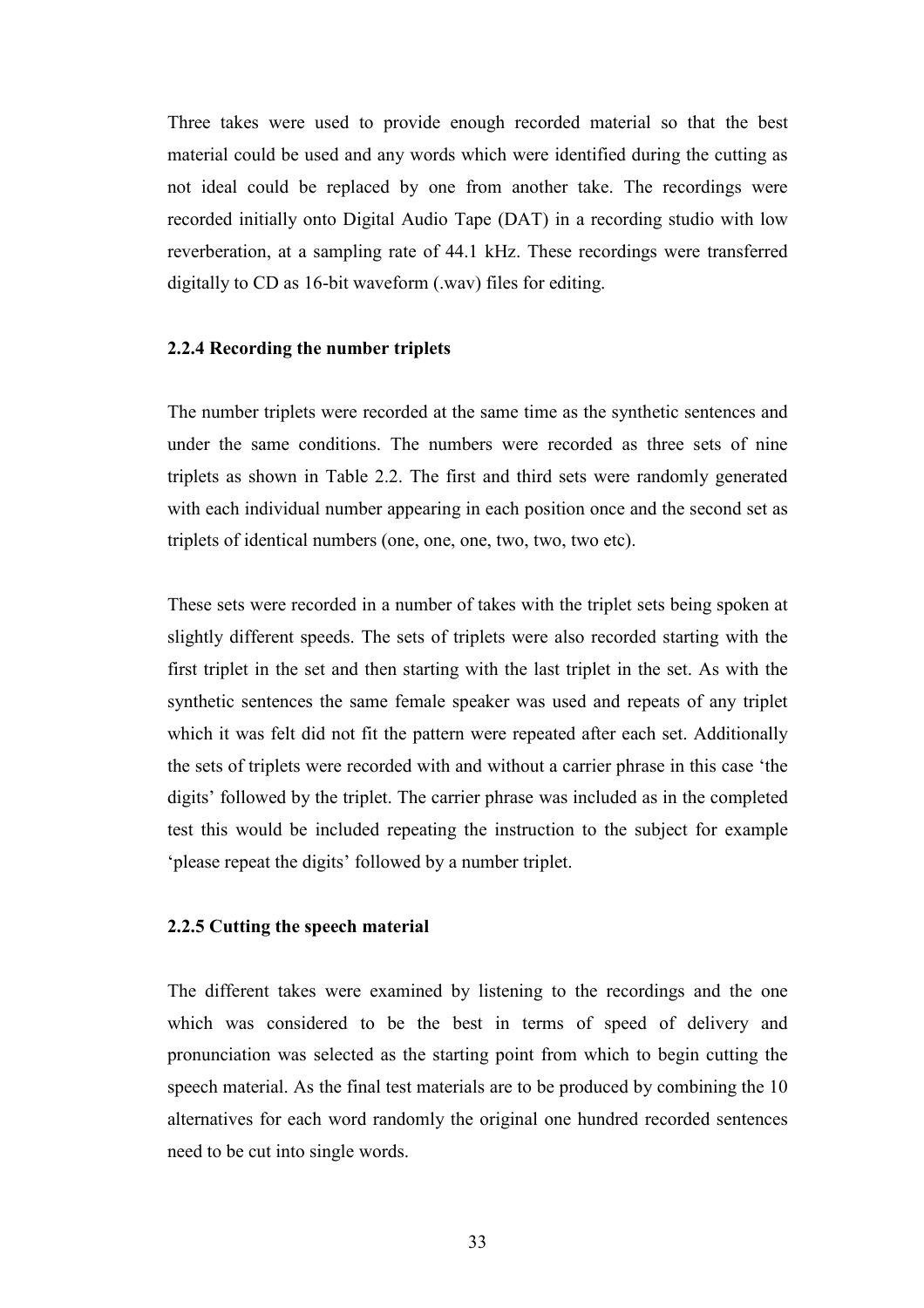The cutting was performed using the Adobe Audition program. This allows the sentences to be visualised as both waveforms over time and as spectrograms. The recordings of the speech materials were imported from the CD and stored in the program, each take as a separate file. Before cutting individual words the required sentence was selected by listening to the required take, highlighting the whole sentence and then copying it into a new file. The silence at the beginning and end of the sentences was then almost entirely deleted. A small duration of silence (15 ms or as close as possible) was left. After the silence had been removed the entire sentence was averaged with regard to RMS level.

An RMS level was selected after examining a number of sentences and noting their RMS values, as these were all found to be close to a value of −30 dB relative to maximum limits this figure was taken as the value to which all of the sentences should averaged.

Once the silence has been removed and the sentences averaged with regard to RMS level then it becomes possible to begin cutting the individual words. As the words will be chosen at random (with the constraint of correct co-articulation) it is important that the same procedure is used throughout the cutting process. The cutting point needs to be identified that separates the file into two parts so nothing is duplicated. To do this requires careful listening to find the point at which the second word of a selected pair begins. The sentences were cut into individual words and the saved as single files (.wav) except for the last two words of each sentence (the adjective and object can be left as one file).

The words were cut concisely at the beginning of each word, as if representing the first word of a new sentence, but included the co-articulation to the following word so that the following word would be perceived as naturally spoken.

The selection of these cutting points was undertaken by listening carefully to the recorded material using headphones. This gave the general position of the cutting point. It was then often necessary to examine the selected point with the sentence shown as a spectrogram; this made it easier to locate the point as which to cut and include the co-articulation.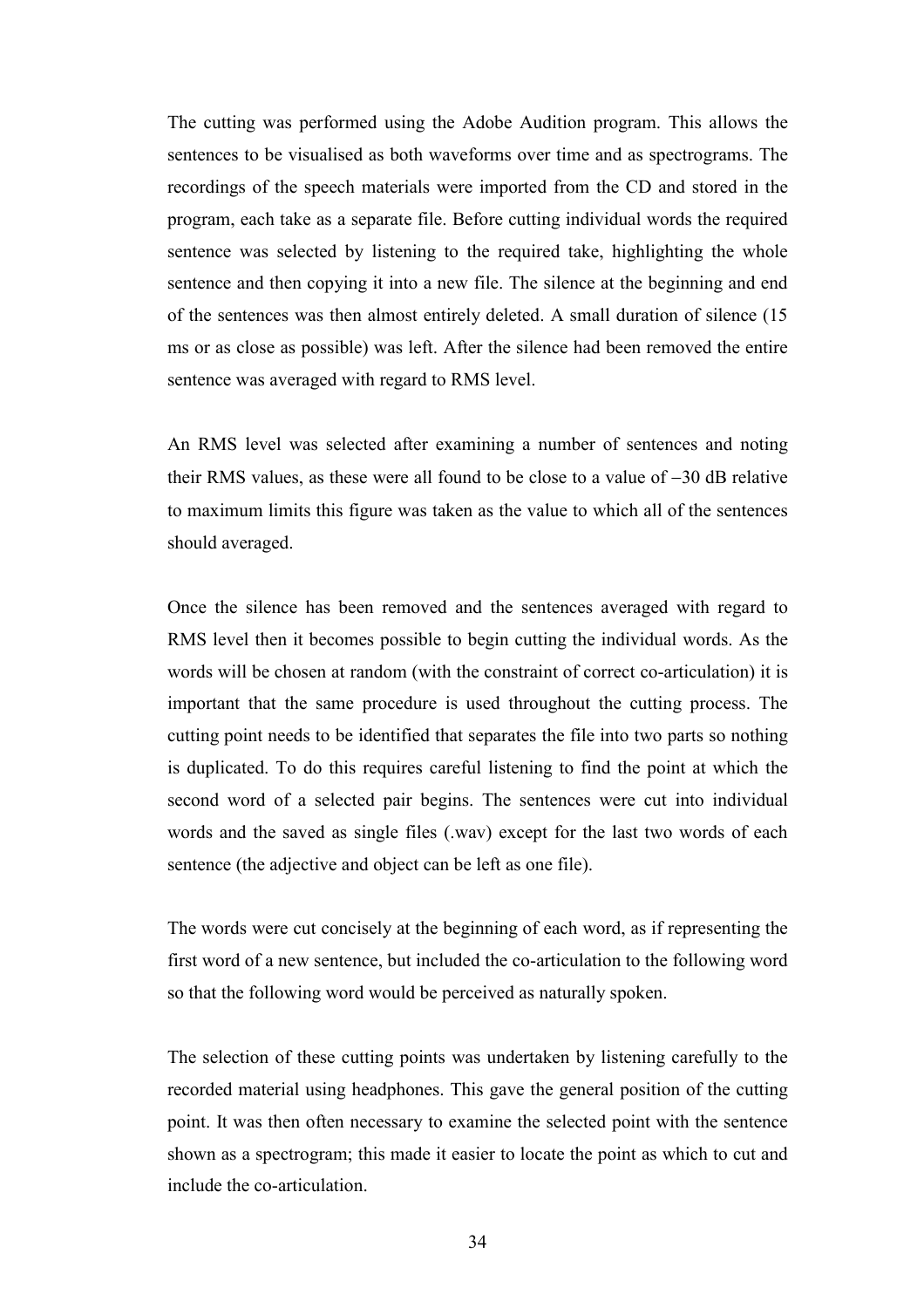The cutting points also needed to be made at the zero crossings of the low frequency components of the waveform. Each individual file need to begin with 0° phase and end with 180° phase so that correct phase can be maintained when the individual files are randomly combined together to generate the test sentences. This could only be done accurately by zooming the view of the file to the selected cutting point and adjusting its location to the nearest zero crossing point.

#### 2.2.6 Labelling the files

The files of the cut material were uniquely labelled so that they could be identified not only by the word but also the co-articulation which is included. To do this the base list of the sentences was given an index. The sentences were indexed by the numbers 0-9 and the letters a, b, c, d, e for the word types. Each file was then labelled by the word and the co-articulation.

For example if we take the sentence, "Lucy has five cheap shoes", the word 'has' would be labelled firstly as the sixth verb of the base list (see table 2.1) b6 and secondly by the co-articulation of the following word in this case 'five' which is the second number of the base list hence c2. The file label would therefore be 'b6c2.wav'. The adjective-object combinations were labelled in the same way, for example 'cheap shoes' would be 'd6e2.wav'.

#### 2.2.7 Cutting the number triplets

The number triplets were examined by listening and it was decided to reject the triplet sets made up of one number repeated three times as the pronunciation sounded different with the number repeated. This left two sets randomly generated triplets. The sets which it was felt were spoken at the correct pace were then selected from the different takes for cutting.

The same software and cutting procedure as described for the cutting of the synthetic sentences was used, except it was not necessary to consider coarticulation as the digits were pronounced discretely.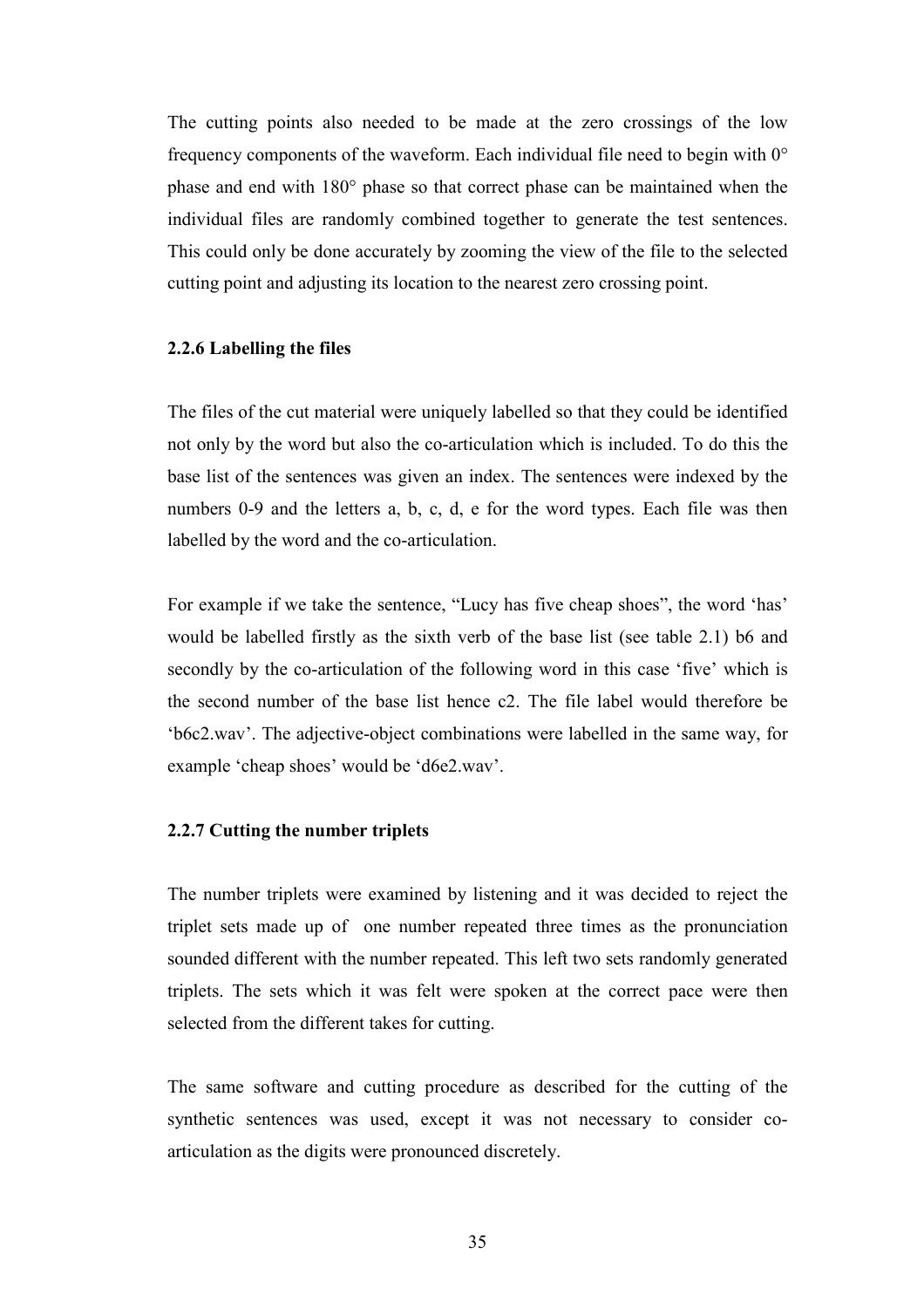The labelling of the number files was undertaken in a different manner. As there were only two sets of nine triplets one was called set one and the other set two. The individual waveform files were then labelled by number, position and set.

For example using the triplet 0-2-4, the two would be labelled 2b and the set from which it came in this case set 1 so the file would be labelled 2b1 way.

#### 2.3 Generating new test material

#### 2.3.1 Generating new test sentences

The cutting of the sentences produced a total of 400 waveform files which could be used to generate new test sentences.

The generation of new test sentences was performed using a specially written program which randomly generated a new list of ten sentences by combining the cut waveform files. In constructing the sentences a word in a given column is selected to produce the correct co-articulation for the following word, regardless of the previous word. The sentence generating program produced a single waveform file for each new sentence of each of the twenty lists of ten sentences (two hundred in totals) each made up of the four original waveform files. These were labelled 0101.wav for the first sentence of list one, 0102.wav for the second sentence of list 1 and so on.

The program also produced a text file for each of the lists of ten sentences describing the contents of each sentence. The text files needed to be cut and pasted into a new text file combining all the text files from all of the lists.

Once all the new test sentences were created it was then necessary to check them by careful listening to improve or remove any sentences which did not seem naturally spoken or contained clicks or other audible unwanted inclusions. It was found by listening to the sentence material that the female speaker had found the word pair 'cheap chairs' difficult to pronounce and this was carried through to the final sentences, so any sentences with this word combination were removed. New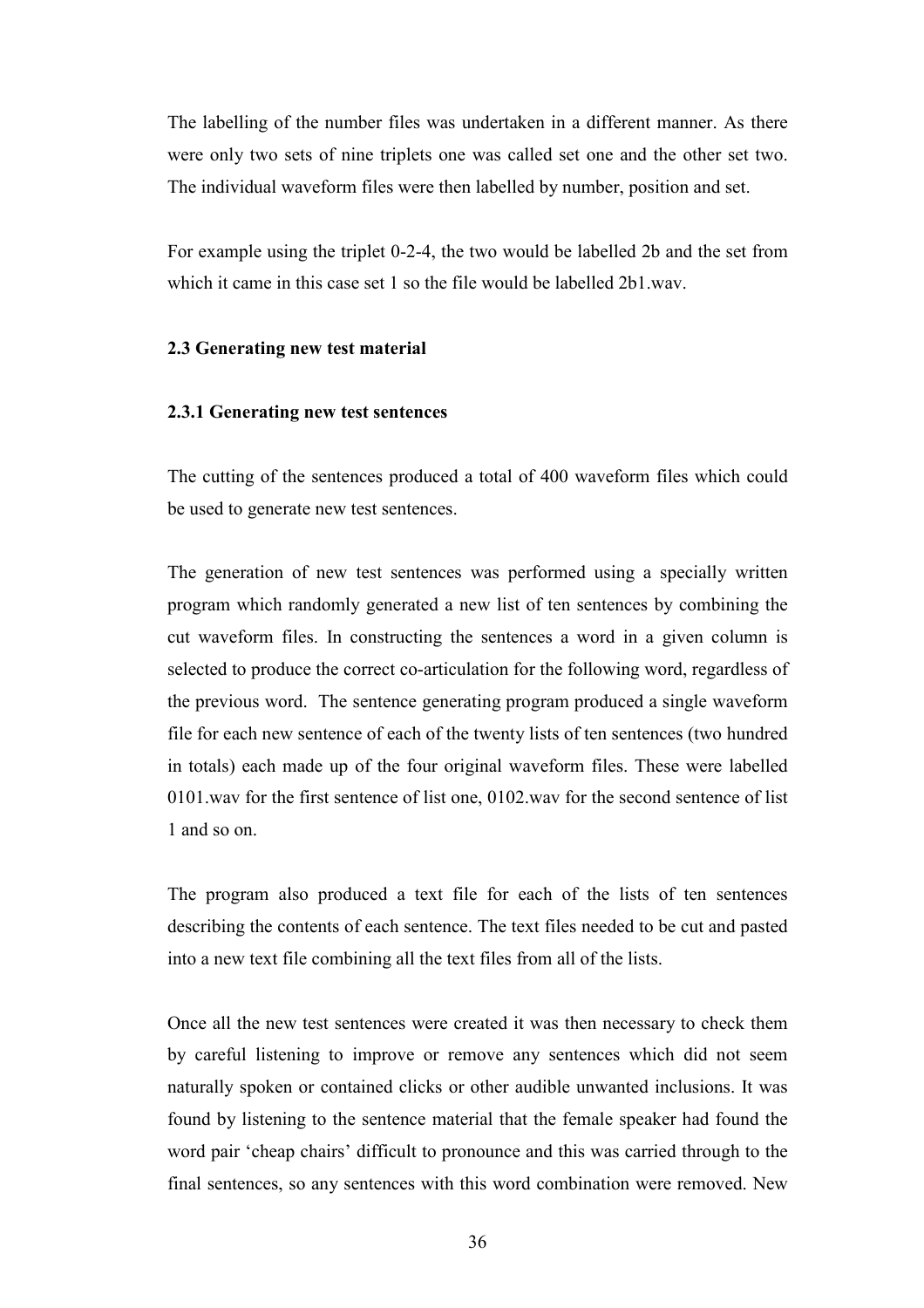sentences were generated in place of these. No other major problems were found with the generated material.

## 2.3.2 Generating the test triplets

To generate the new test triplets a similar program was used to that which generated the synthetic sentences. The program randomly selected three numbers from one of the two original sets. The numbers from each set were kept separate and each new test list of nine triples was sourced from only one set. Each set was used alternately to generate a list. Twenty lists of nine triplets were generated (ten from each original set) one hundred and eighty triplets in to total.

The individual triplet files also contained the carrier phrase 'the digits' and three 10 ms gaps of silence all originally in separate files. So the new triplet file 4-9-8 would be heard by the subject as 'the digits' silence 'Four' silence 'nine' silence 'eight'. These seven separate files would then be saved as a single complete file. This file would then be labelled by the test list and its position in the list; for example, triplet 2 in test list 1 would be 0102.wav. As with the synthetic sentences the program also produced a text file describing the triplets these also needed to be compiled into one file.

### 2.4 Generating the noise

It is the sound of one or more competing speakers that provides the major source of interference in common everyday listening situations so it is preferable when designing tests such as these to use noise with the long term spectrum of speech. In addition, the noise should have the same spectral content as the speech signal. So by using the original speech material for each test as the source for the competing noise this can be achieved. An unwanted effect of having different spectral contents in the speech and in the noise would be for some frequencies to get more weight than others (Plomp and Mimpen, 1979a).

The interfering noise can be generated by superimposing the different types of speech material, in this case the synthetic sentences and the number triplets. So a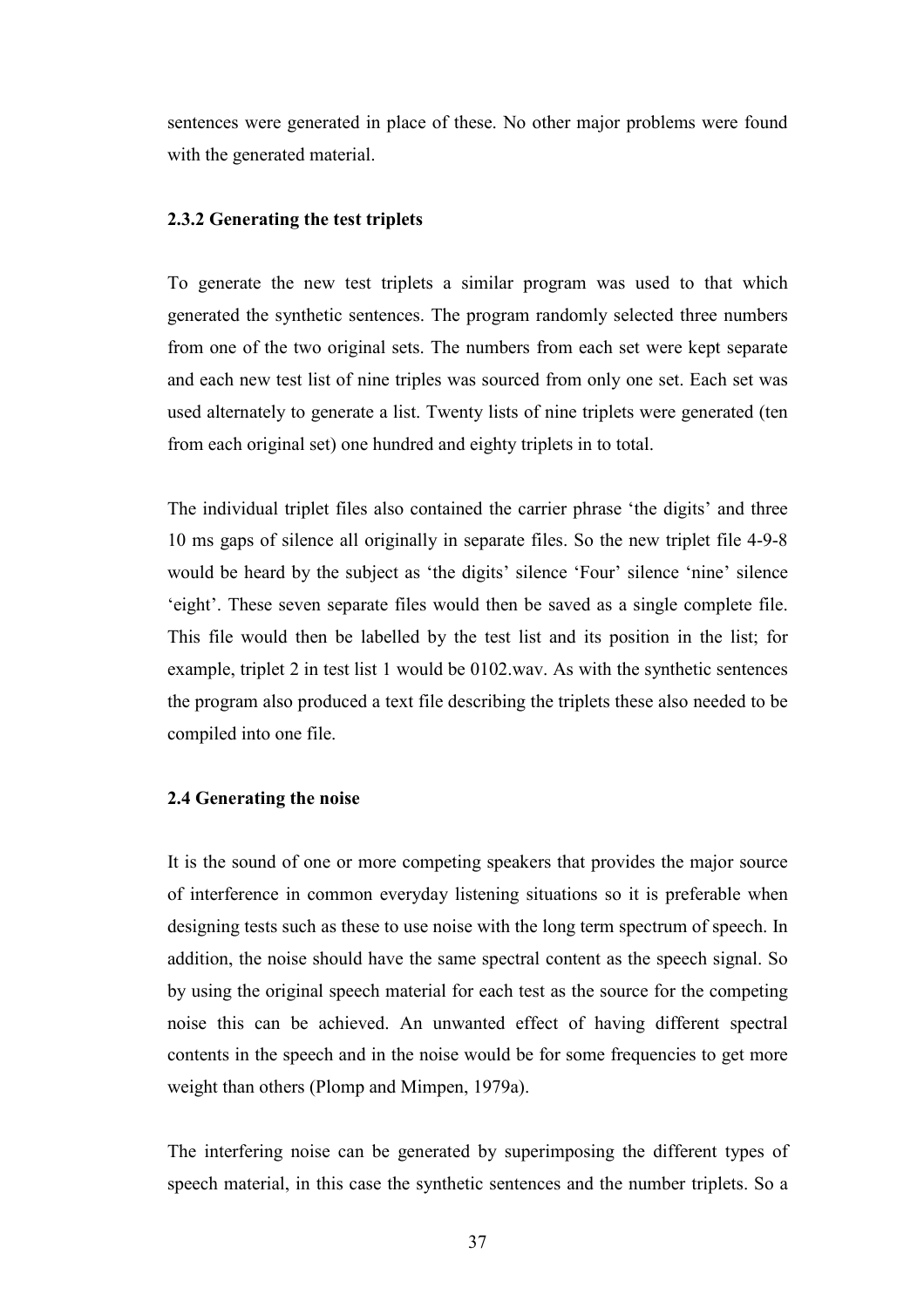unique set of noise is created for each test. In fact, an alternative approach was used here. For the sentence test, the long-term average spectrum of the corpus of material was calculated and then white noise was filtered to have the same spectrum. The same approach was used for the triplet test using the corpus of recorded digits.

The long-term spectrum of the resulting noise is comparable to the mean long term average speech spectrum of various languages (Byrne et al, 1994).

Once the noise files had been generated all the materials required to run the synthetic sentence and number triplet test in noise had been created. All these files were made available to the Automated Sentence Test (AST) software, which was used to run the actual sentence and triplet tests, as described below.

## 2.5 The Automated Sentence Test

The Automated Sentence Test is designed to run sentence testing primarily with the BKB sentence materials, and has been successfully used in a number of studies undertaken at Institute of Sound and Vibration Research. In this instance the synthetic sentences and the number triplets were both added to a new version of the test. Additionally the noises which had been generated for each of the tests (using the test material) were also made available in the software.

The design of the software allows the levels of speech and noise to be altered by the tester. The signal-to-noise ratio was computer controlled following the general principles outlined by Lutman and Clark (1986). The speech level was fixed and the signal-to-noise ratio was altered by adjusting the background noise level. For the purpose of this study the speech level was fixed at a free-field equivalent sound pressure level of 55 dB. This was achieved via headphones, which had been calibrated to produce 65 dB in the IEC artificial ear.

The software allows the tests to be run with the noise being altered adaptively, or run non-adaptively.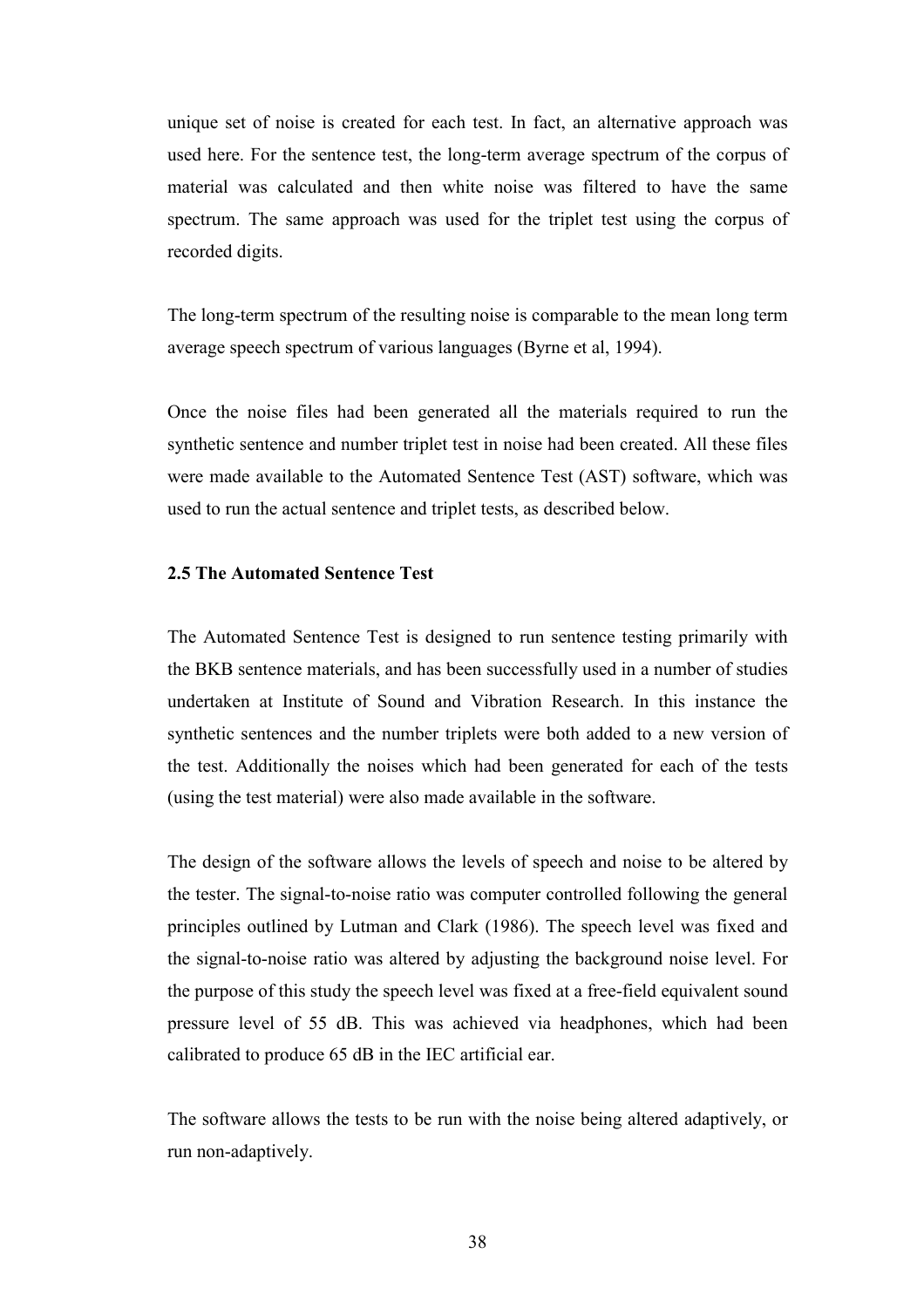## 2.5.1 Adaptive testing

The adaptive method used a 2-down-1-up rule as described by Levitt (1971). The subject must respond correctly twice in succession for the task to become more difficult by one step, but only once for the task to become easier by one step. A series of steps in a single direction is defined as a run, whilst a change in direction is termed a reversal. The 2-down-1-up rule tracks the subject's performance around a level of 70.7% correct. In this study the adaptive staircase continued until nine reversals had occurred. A larger step size (6 dB) was used initially to alter the noise level but after three reversals the step size was reduced to 3 dB. The final score was calculated by averaging the noise level at the final six reversal points.

This adaptive technique was used for both the synthetic sentences and the number triplets to establish the subjects initial thresholds for the test material in both the left and right ears. This threshold figure would then act as a reference point to calculate the levels of the fixed signal-to-noise ratios required in the non-adaptive testing.

### 2.5.2 Non-adaptive testing

The main bulk of the testing was performed using non-adaptive methods according to the method of constant stimuli. In order to plot the intelligibility function of each individual word and to be able to determine both the 50% correct level as a dB value and the slope of the function, scores above and below 50% would also be required. It was initially decided to have three fixed signal-to-noise ratios approximating to the scores of 30%, 50% and 70% correct word scores. These fixed levels were to be determined using a small pilot study (for details of pilot see section). Following the pilot study, it was decided to have four fixed signal-tonoise ratios, principally as the number of sentences and triplets was not easily divided into three. The four fixed signal-to-noise levels were −2, −4, −6 and −8 dB from the initial level determined using the adaptive method described above.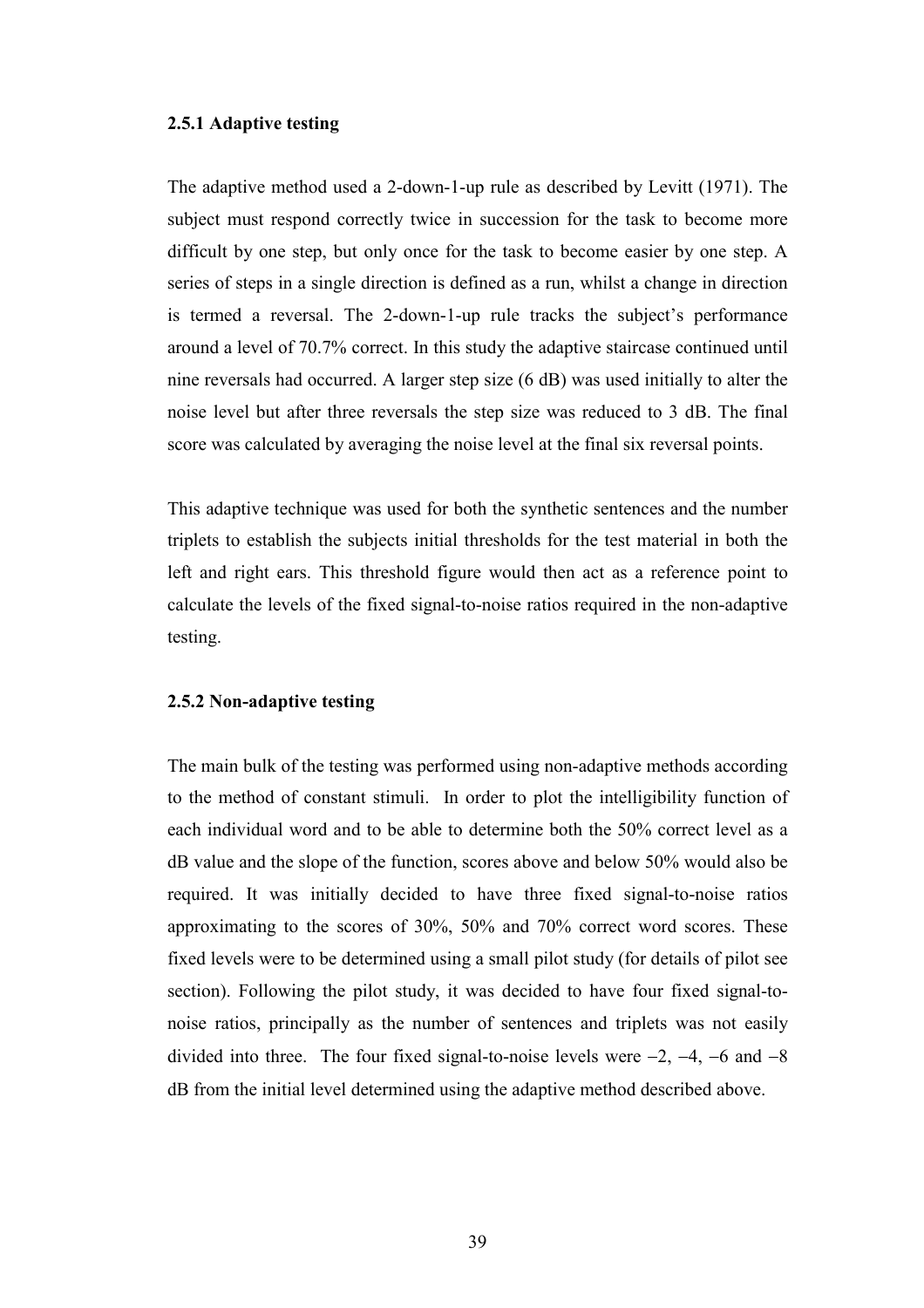The synthetic sentences test session was subsequently split into four parts. Each part would be made up of five test lists of ten sentences presented at one of the four fixed signal-to-noise ratios. Similar procedures were used for the triplet test.

Randomisation was used to reduce any order effects. Each subject started with a different test list (subject 1 with list 1, subject 2 with list 2, etc) and the four signal-to-noise ratios were randomly attributed to one of the parts.

The right and left ears were also alternated after every two parts of the session (10 lists) and between subjects.

Whether the subject started with the synthetic sentences of the number triplets was also alternated between subjects.

## 2.6 Subject sample

The instructions for recording, cutting and validating Oldenburg sentence test types (Wagener, 2005) have guided much of the work of creating the test materials described here. It is suggested that in these instructions that 12 or more normalhearing subjects should be used during the optimisation measurements.

It was possible for 14 subjects to be recruited 11 female and 3 male. The subjects consisted of otologically normal adults. Each subject was only included in the study if they were able to meet certain criteria outlined below.

## Subjects aged 18-30 years.

Hearing threshold levels of  $\leq$ 20 dB HL across all frequencies and in both ears. No occluding wax present in ear canal.

Had English as a first language. The subjects used for the optimisation of the word material need to be English native speakers so that they are familiar with all of the words of the base material.

No history of ear disease.

No previous operations on their ears.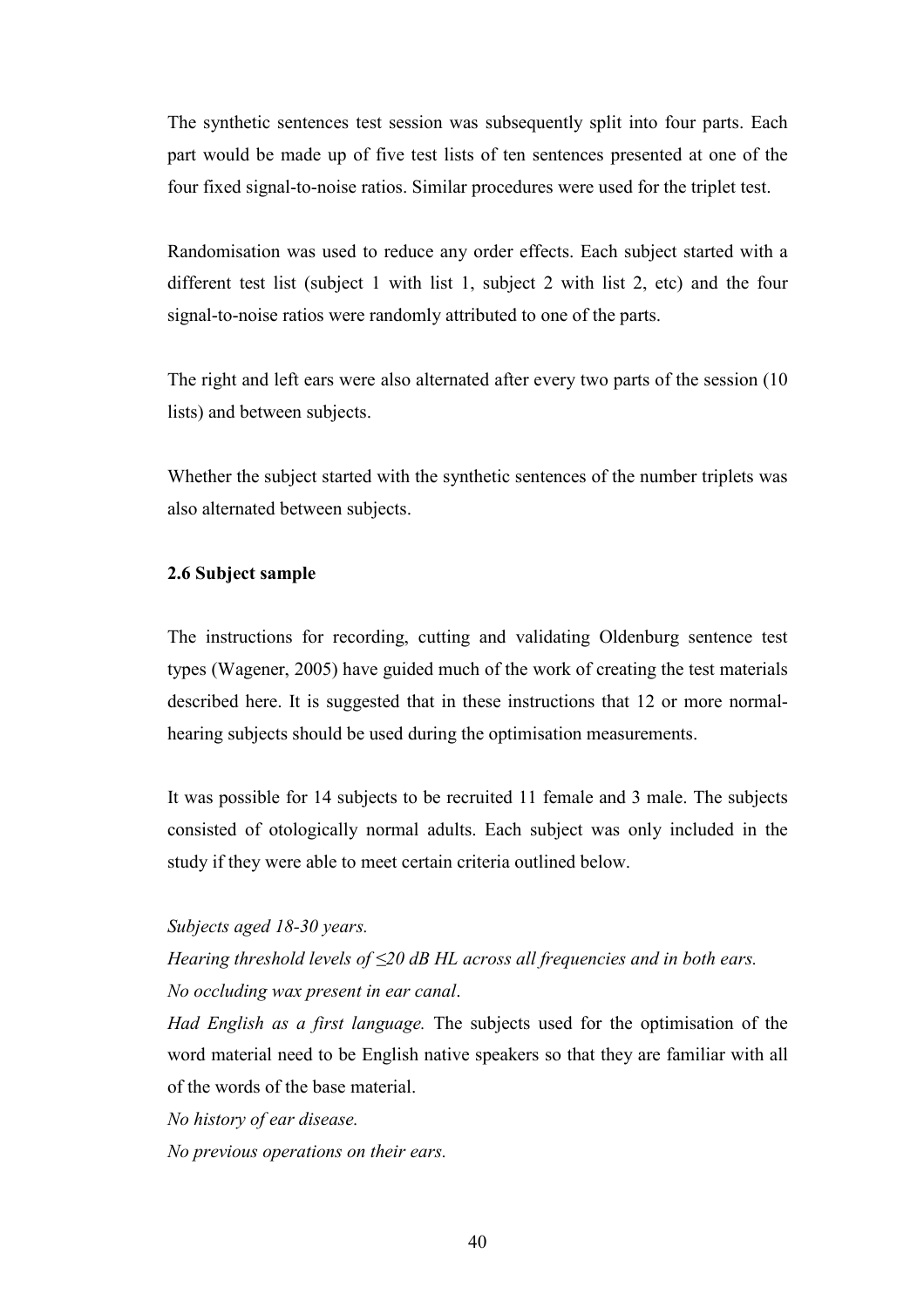No history of exposure to loud sounds. Subjects not to have been exposed in the past to significant durations of noises in the work place, gunfire of explosions.

No exposure to loud sound in past 48 hours. Subjects who have been exposed to recent loud sound may have some temporary threshold shift.

No significant tinnitus. This may affect a subject's ability to distinguish the speech in noise.

Not suffering from any colds or congestion. No medical or other reasons that may prevent them from taking part.

All prospective subjects were asked to complete a screening form (see Appendix 1) and were assessed using otoscopy, pure tone audiometry and tympanometry.

## 2.7 Experimental variables

The dependent variable of this study is individual word score, expressed as how many times each word has been scored correctly by the subjects. The main independent variable is that of noise level. Other factors which are capable of influencing the results were deemed undesirable and the effects of these were minimised wherever possible as outlined below.

Familiarity of word material. Different subjects may be predisposed to pick certain words over others when they are finding it difficult to hear in the presence of competing noise. It is possible determine the familiarity of words within the base material by examining data for the occurrence of particular words in everyday usage. However by giving the subject a matrix of all the words used in the test and a list of all the digits this limits the possible responses of the subject in effect making the responses a closed set, this should make all the word equal with respect to familiarity of the words.

Variance within subjects. Levels of performance may be influenced by varying levels of motivation, concentration and effort (resulting from the subject being distracted or uncomfortable, or because of the subject's attitude towards the task or tester). These are the most difficult variables to control. Verbal encouragement was given to the subject by means of a simple acknowledgement of a response. All the subjects were given identical instructions at the beginning of the task to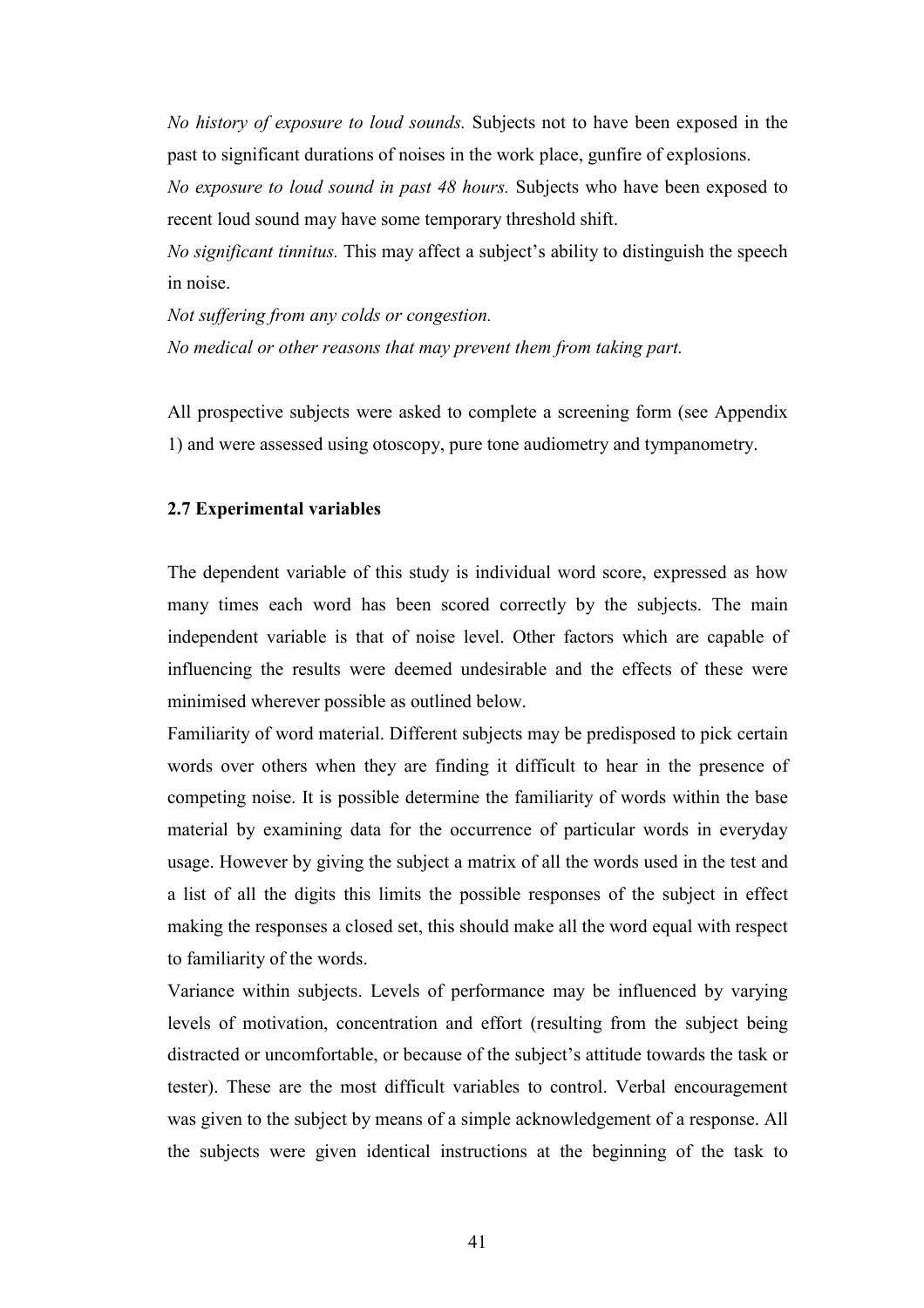prevent inconsistencies arising due to misunderstanding the instructions. Breaks from testing were offered after the completion of each quarter of the test protocol. Tester/equipment. For the duration of the data collection period the tester and all the equipment remained the same.

Familiarity with the test material. None of the subjects were acquainted with the test material prior to taking part in the study.

## 2.8 Equipment and testing

### 2.8.1 Arrangement of equipment

A Heine otoscope with disposable speculae and Grason Stadler GSI 33 tympanometer were used for screening. A Grason Stadler GSI 16 clinical audiometer in conjunction with Telephonics TDH 50P earphones was used to present the speech materials.

A Hi-Grade computer with 16-bit soundcard conforming to the Windows sound system requirements and running the Automated Sentence Test v8.01 provided the speech materials. The output from the soundcard was fed to the Tape/CD input of the audiometer.

## 2.8.2 Test room

The test room was a quiet room situated in the Hearing and Balance Centre, Institute of Sound and Vibration Research, University of Southampton. Figure 2.1 illustrates the layout of the room during testing.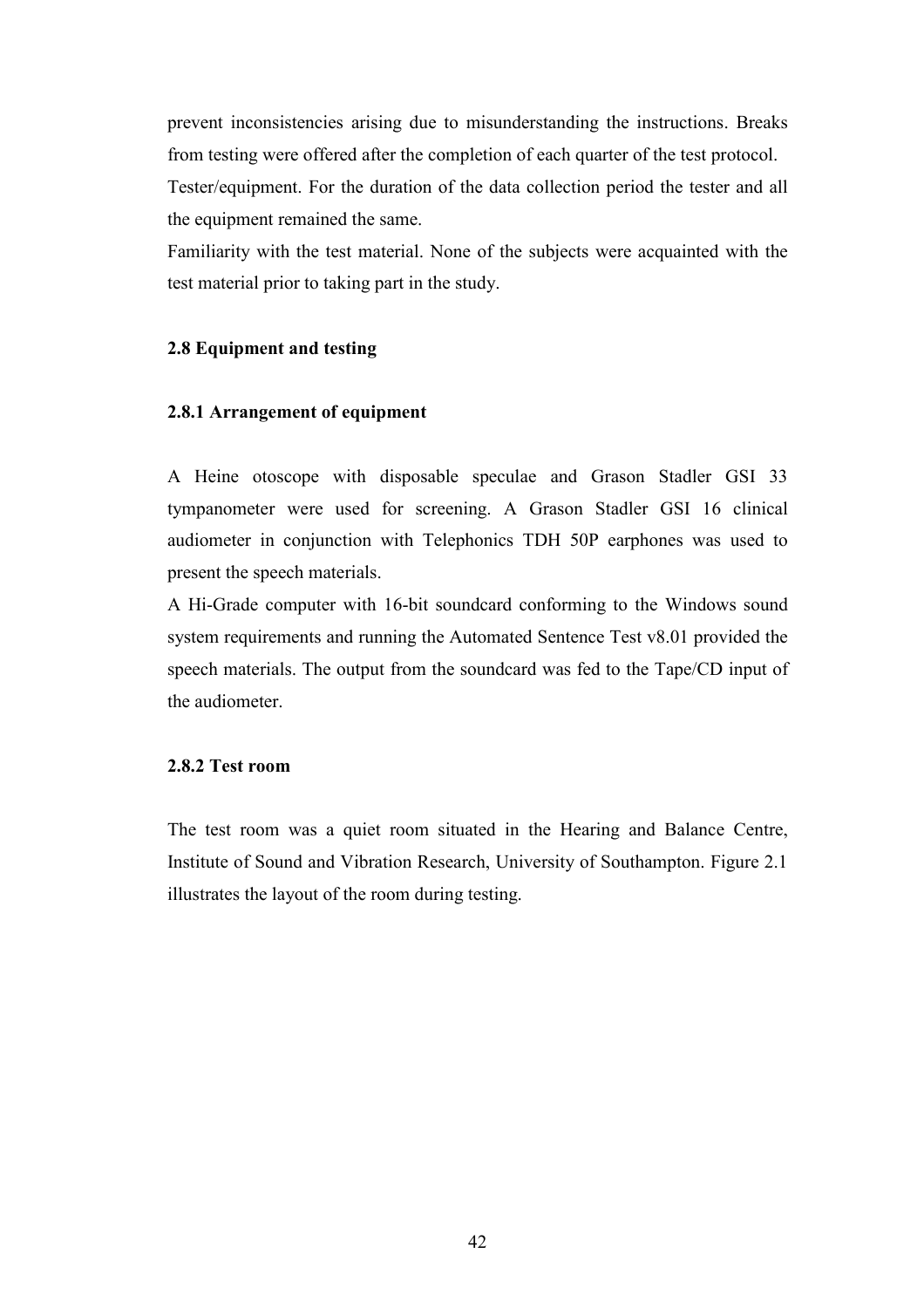

Figure 2.1 The layout of the room during testing.

For speech testing, the subject was seated comfortably facing away from the computer screen. They heard the test materials through earphones and repeated what they heard to the tester, who scored the responses on the computer.

Otoscopy, PTA and tympanometry were performed in a separate sound-proofed room also situated in the Hearing and Balance Centre.

### 2.8.3 Daily checks

The Automated Sentence Test software was checked by listening to synthetic sentences and the number triplet to confirm that they were being correctly presented. The output was calibrated using the 500 Hz test tone provided by the software to set the input sensitivity of the audiometer to a predetermined level, in this case 0 dB VU meter reading.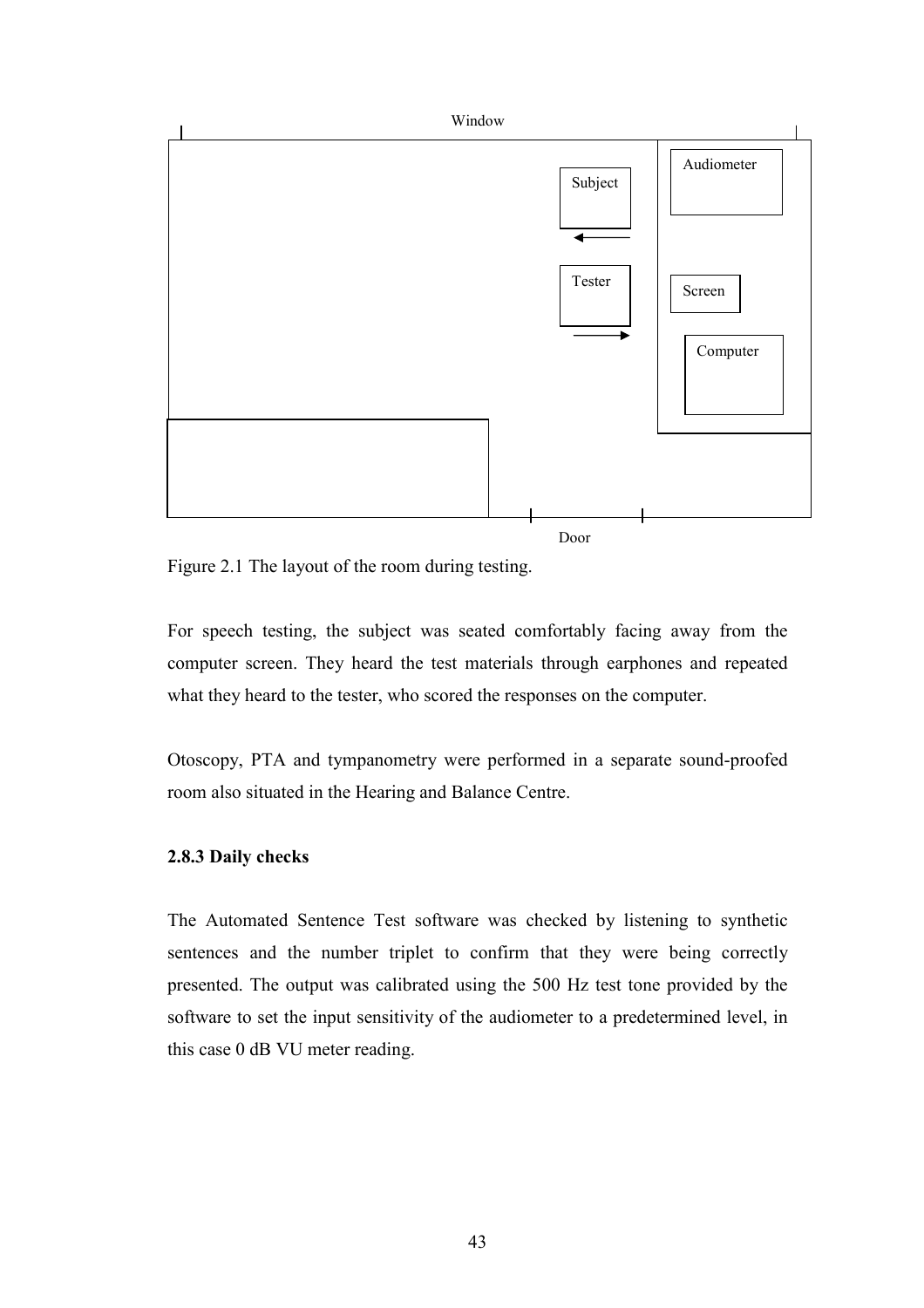## 2.8.4 Test procedure

The order of the test procedure was the same for all of the fourteen subjects, with the exception of randomisation and balancing of conditions described above.

### Explanation

The purpose and nature of the experiment was explained to each subject as well as the expected duration of the session.

### Consent form

All the subjects were asked to complete and sign a form consenting to be a volunteer participant in the experiment in accordance with the Human Experimentation Safety and Ethics Committee guidelines.

### Screening form

Prior to beginning any testing each subject was asked to complete a screening form (see appendix). The form had been designed to give information regarding the age of the subject, history of any ear diseases, the presence of tinnitus, any history of or recent noise exposure any recent illnesses. As well as confirming that English was a first language.

#### Otoscopy

Otoscopy was carried out on each subject prior to testing. This was to identify any wax or foreign bodies as well as the condition of the tympanic membrane and external auditory meatus.

#### Audiometry

Pure Tone Audiometry was performed on all subjects in accordance with British Society of Audiology recommended practice. The subjects were required to have thresholds  $\leq$ 20 dB HL across all frequencies and in both ears.

### Tympanometry

Tympanometry was carried out on all the subjects before testing to confirm that they had middle ear pressure and compliance within normal limits. Normal middle ear pressure was taken to be between −50 and + 50 daPa and a middle ear compliance of 0.3 to 1.5 ml was considered to be normal. The shape of the compliance peak was also examined.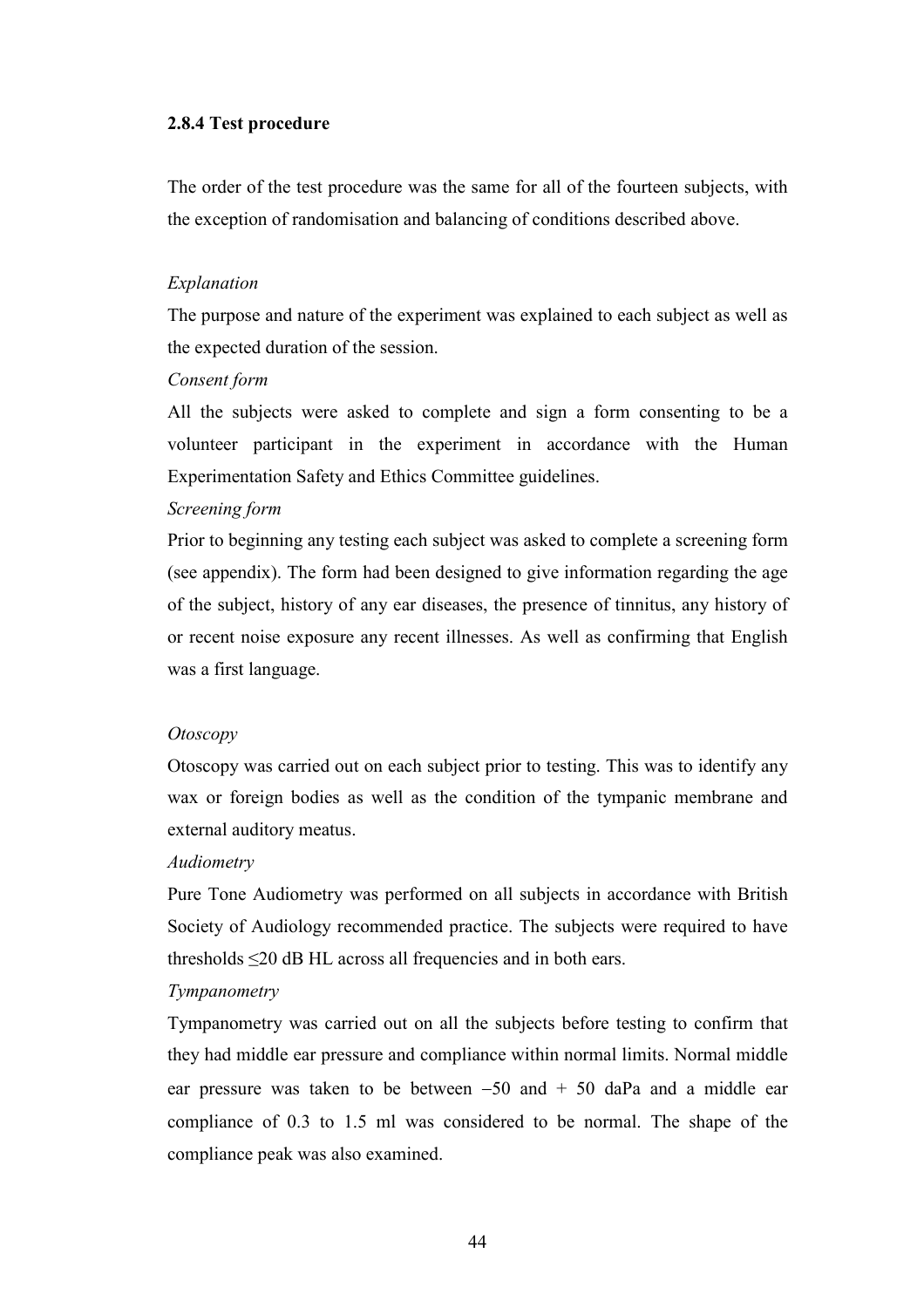Once the screening had been satisfactorily completed the testing was able to commence. The order in which the synthetic sentences or triplets were presented, and to which ear would have already been determined prior to the subject's arrival. The subject would be seated facing away from the computer screen. The subject was then asked to read the following instructions (if the session was to begin with the synthetic sentences)

You will be played 20 lists of 10 sentences (200 sentences in all) through headphones. Some sentences will be easier to understand than others. You will hear sentences in both your left ear and your right ear (but not at the same time).

All the words which make up the sentences are found on the word matrix provided. Each sentence is made up of five words one from each of the columns.

During the test you should listen to each of the sentences as they are played in turn then repeat back what you have heard to the tester. If you are unsure of a word (or words) then select a word from the matrix which you think it might have been.

A new sentence will not start until you have repeated your answer to the previous sentence.

## If you have any questions ask the tester before beginning the testing.

After confirming that they had fully understood the instructions, they were given a copy of the word matrix (see Table 2.1) and a few moments to familiarise themselves with the information. The earphones were then carefully placed over the ears.

The adaptive method was selected and the noise level set to 55 dB (i.e. a signal-tonoise ratio of 0 dB) making the task relatively easy at first. This allowed the subject to become familiar with the material and the test procedure as well as the task of listening in background noise.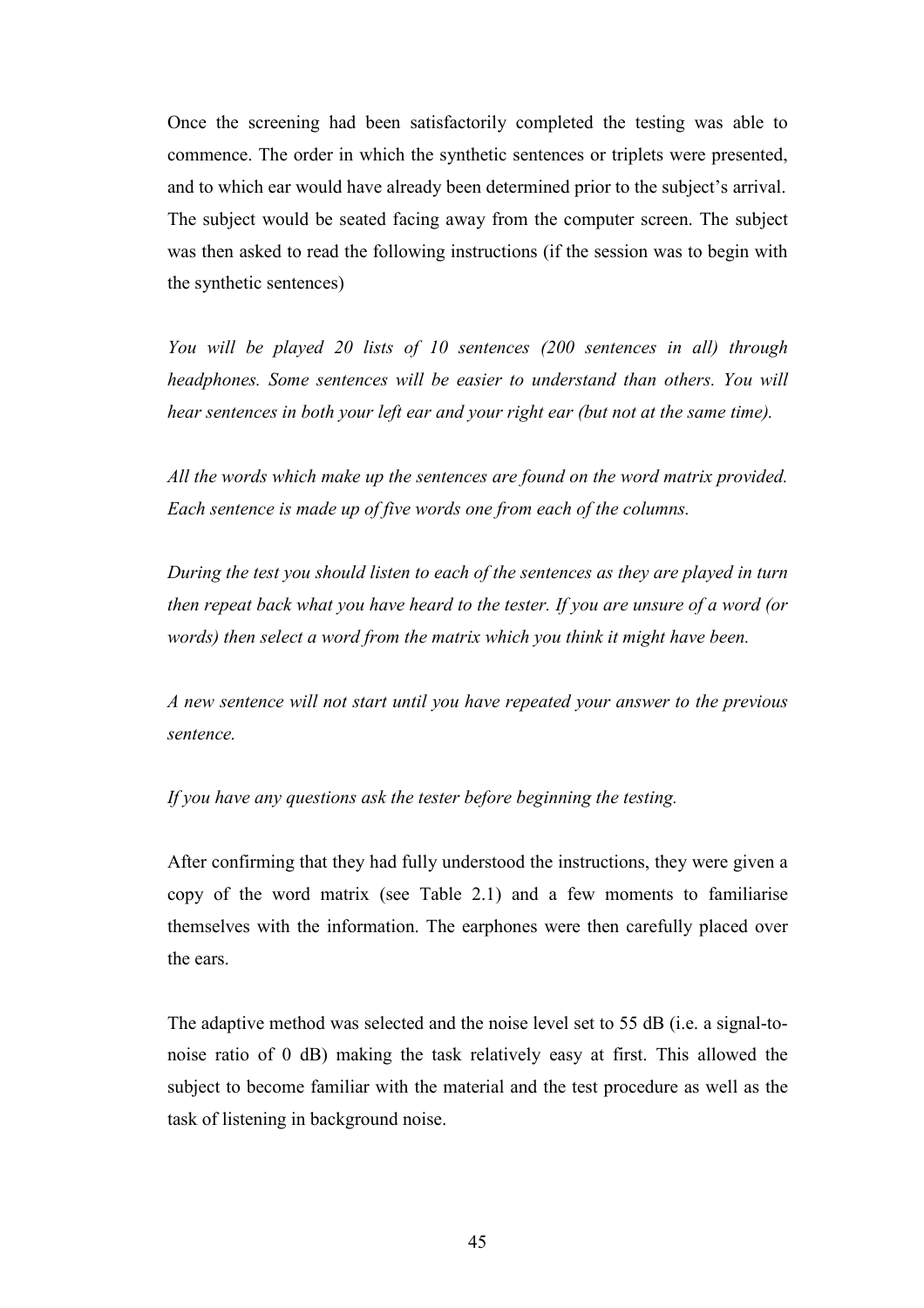The sentence material would then be presented to the subject in one ear only, depending on how the session had been divided. The subject then repeated the sentence back to the tester. The tester then scored the sentence accordingly. In this adaptive procedure it was only possible to score the entire sentence correct or incorrect. In this context, correct was defined as repeating all words correctly. After nine reversals a noise level in dB was given and this was noted. This level was found for both ears separately and used to calculate the noise levels needed to obtain the four fixed signal-to-noise ratios already discussed.

Once these noise levels had been calculated the non-adaptive method was selected and the noise level altered. The subject was then presented with five test lists at one of the selected signal-to-noise ratios. The subject again repeated the sentences back to the tester but this time each word was scored (correct or incorrect) individually. The data generated by the Automated Sentence Test was saved to disk after each test list was completed. After five lists at one of the fixed signal-tonoise ratios the subject was asked if they would like a break or wished to move on to the next set of five test lists. Following any break the next five lists would be presented at a different signal-to-noise ratio. This would then continue until all twenty lists had been completed at the four signal-to-noise ratios.

A compulsory break of between five and ten minutes was then taken before commencing with the number triplet test.

Before beginning the number triplet test the subject was asked to read the following instructions.

You will be played 20 lists of 9 number triplets (180 triplets in all) through headphones. Some number triplets will be easier to understand than others. You will hear number triplets in both your left ear and your right ear (but not at the same time).

The numbers which make up the triplets are found on the sheet provided.

During the test you should listen to each of the triplets as they are played in turn then repeat back what you have heard to the tester. If you are unsure of a number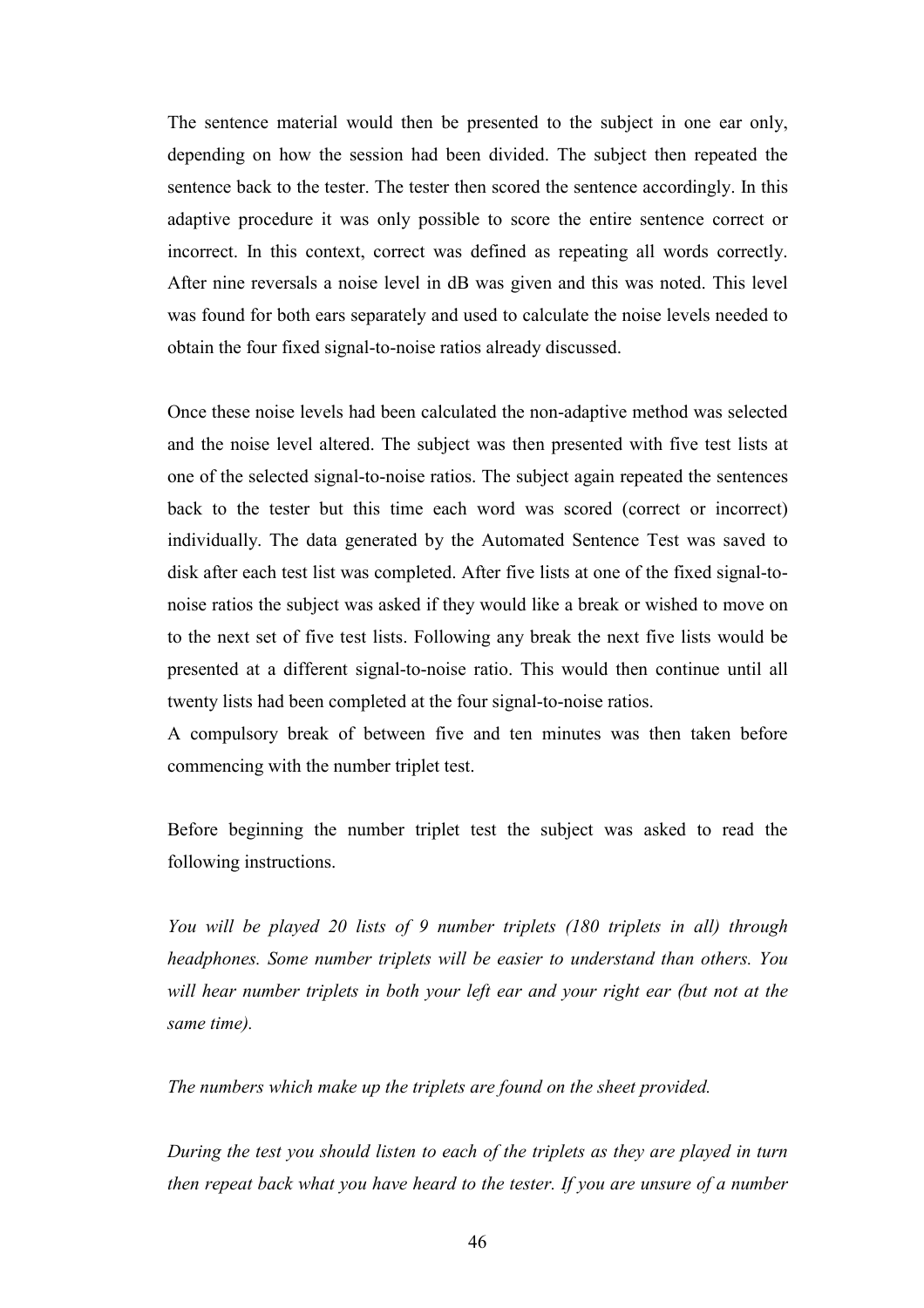(or numbers) then select a number from the sheet which you think it might have been.

A new triplet will not start until you have repeated your answer to the previous triplet.

## If you have any questions ask the tester before beginning the testing.

After confirming that they had fully understood the instructions, they were given a copy of the numbers and a few moments to familiarise themselves with the information. The earphones were then carefully placed over the ears.

The same procedure was then followed as described above for the synthetic sentences. The adaptive method was used first to determine the subject's threshold then the non-adaptive method using the same four signal-to-noise ratios. Breaks were offered at the same intervals. The data was also saved to disk. That concluded the test session.

### 2.9 Pilot study

The current study was given approval by the Human Experimentation Safety and Ethics committee in July 2005. Following receipt of this a pilot study was undertaken.

The main reason for undertaking a pilot study was to evaluate which signal-tonoise ratios gave word scores which approximated the 30, 50 and 70 percent correct levels.

It also gave the tester experience in administering the test, including practice in scoring the test and saving the data. It also helped ensure the smooth running of the test protocol highlighting any modification needed to the procedure and the instructions, and gave an idea of the time needed to complete a full session of testing. In this way tester practice effects were reduced.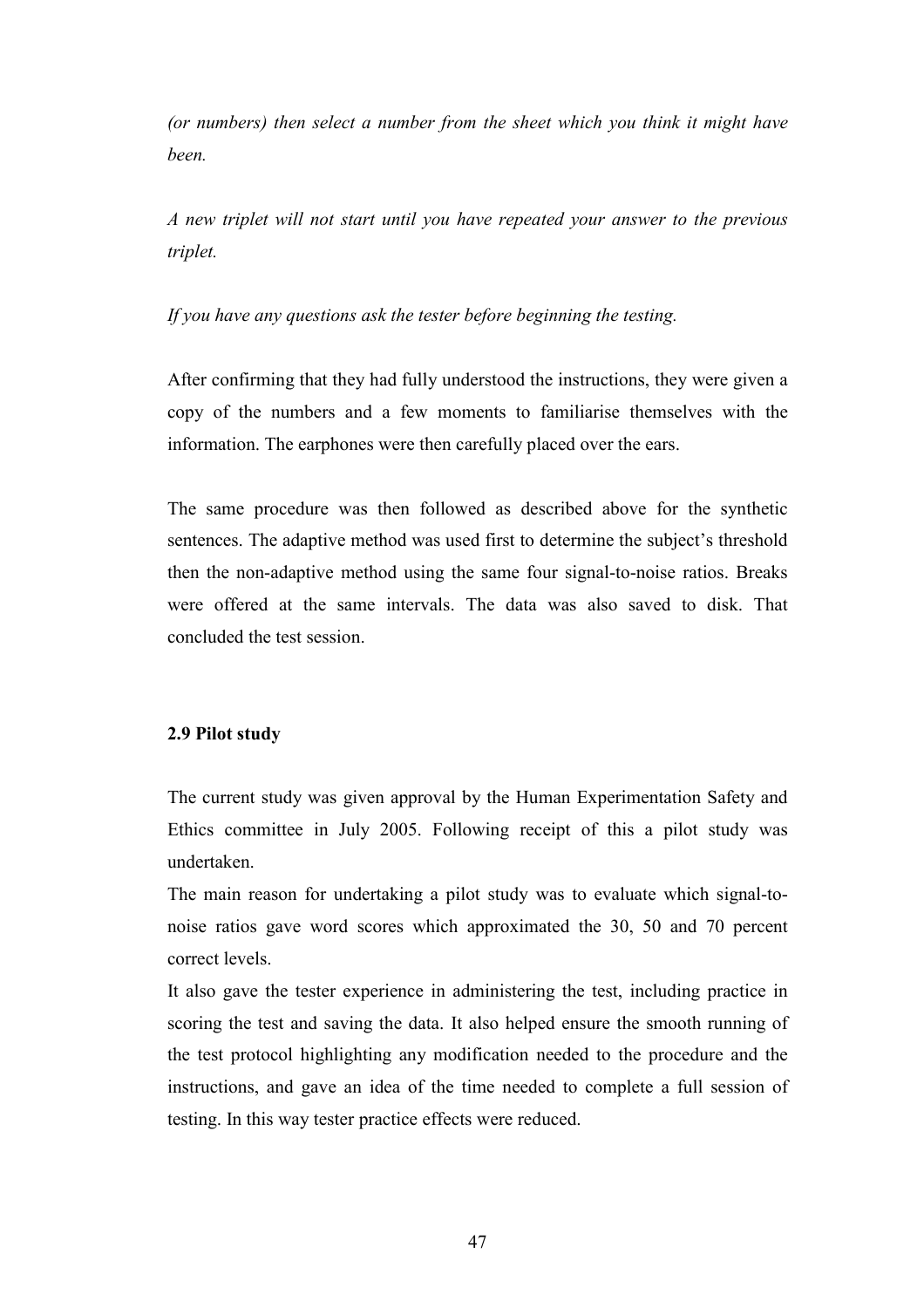## 2.9.1 Subject sample

Two adults agreed to participate in the pilot study. Both had hearing and middle ear function within the limits already outlined. After the completion of the test they were asked for any comments relating to the running of the tests.

## 2.9.2 Results of the pilot study

The subjects were given the same instructions as above. The adaptive technique was then used to find the threshold at which to start. They were then played a single list of ten sentences and the number of words correctly scored noted down. Depending on the % correct the signal-to-noise ratio was either increased or decreased until scores approximating 30, 50 and 70 percent correct had been achieved. The noise levels were then noted down and a further list at the same noise level presented to confirm that the score was repeatable.

## Synthetic sentences

|             | Adaptive threshold | Noise level for     | Noise level for     | Noise level for     |
|-------------|--------------------|---------------------|---------------------|---------------------|
|             | (dB)               | $30\%$ correct (dB) | $50\%$ correct (dB) | $70\%$ correct (dB) |
| Subject: 1  | 59                 | 62                  | 64                  | 66                  |
| Signal-to-  |                    | $-3$                | $-5$                |                     |
| noise ratio |                    |                     |                     |                     |

| Subject: $2 \mid 59$ | υ∠ | OJ. | 00 |
|----------------------|----|-----|----|
| Signal-to-           | -  | —   |    |
| noise ratio          |    |     |    |

Table 2.3 Pilot study results synthetic sentences.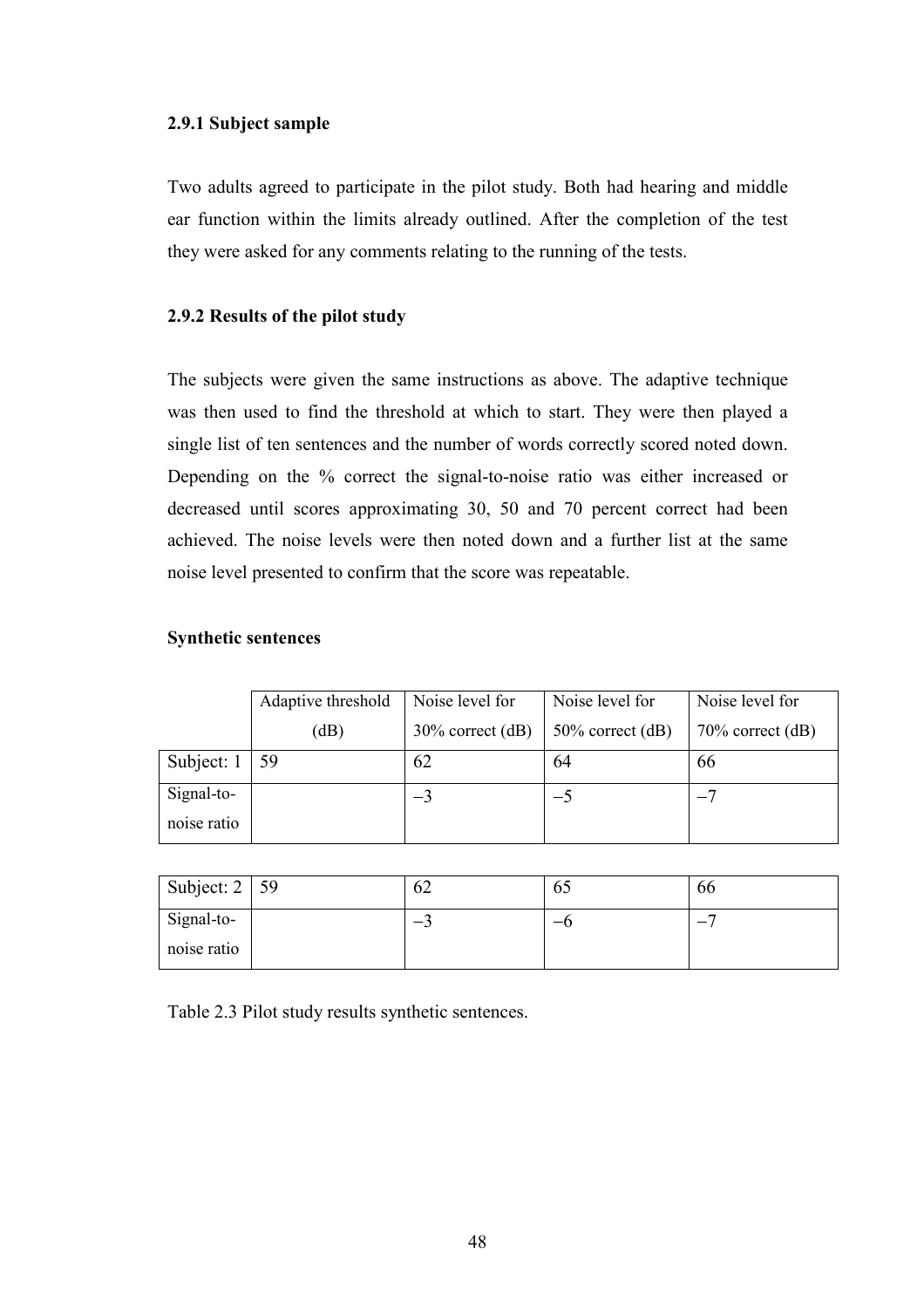## Number triplets

|             | Adaptive threshold | Noise level for | Noise level for     | Noise level for |
|-------------|--------------------|-----------------|---------------------|-----------------|
|             | (dB)               | 30% correct     | $50\%$ correct (dB) | 70% correct     |
|             |                    | (dB)            |                     | (dB)            |
| Subject:    | 61                 | 63              | 67                  | 68              |
|             |                    |                 |                     |                 |
| Signal-to-  |                    | $-2$            | $-6$                | $-7$            |
| noise ratio |                    |                 |                     |                 |

| Subject:    | 62 | 65 | 68 | OУ |
|-------------|----|----|----|----|
|             |    |    |    |    |
| Signal-to-  |    |    |    |    |
| noise ratio |    |    |    |    |

Table 2.4 Pilot study results number triplets.

Having examined the results it was noted that suitable signal-to-noise ratios for 30, 50, and 70% correct would be −7, −5 and −3 for the sentence test and −7, −6 and −2 for the triplet test, all relative to the threshold obtained on the adaptive test.

It was at this point that it was noted that due to the number of lists, three fixed noise level would make the division of the sessions uneven. It was therefore decided that four fixed noise levels would be used. The levels of −2, −4, −6 and −8 were then chosen as they fitted the spread of the previous levels and would still allow the individual word functions to be accurately plotted, and equal division of the sessions.

Both the subjects experienced few difficulties with the test procedure and commented that the instructions described the protocol adequately. Both subjects did make enquiries about how well they were doing. To avoid affecting the subjects motivation it was decided that instead giving a direct answer the subject was encouraged to carry on and assured that they were 'doing well'.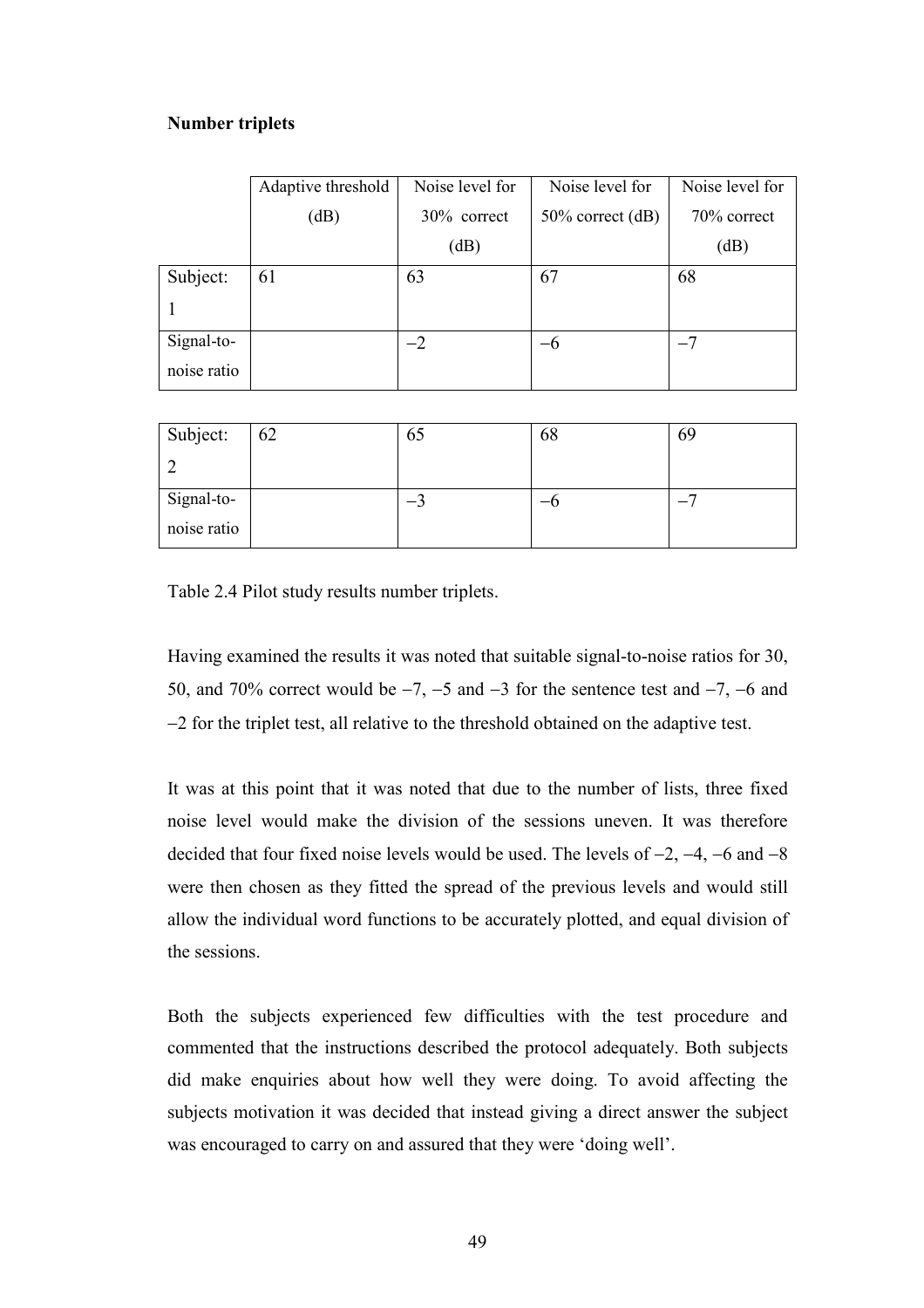The pilot further aided the tester with familiarisation with both the administration of the test and scoring. It also gave an insight into potential subject reactions and responses. The pilot also gave an insight to the length of the entire test session. This was now gauged to be approximately from one hour thirty minutes to two hours depending on the time taken by the subject to respond.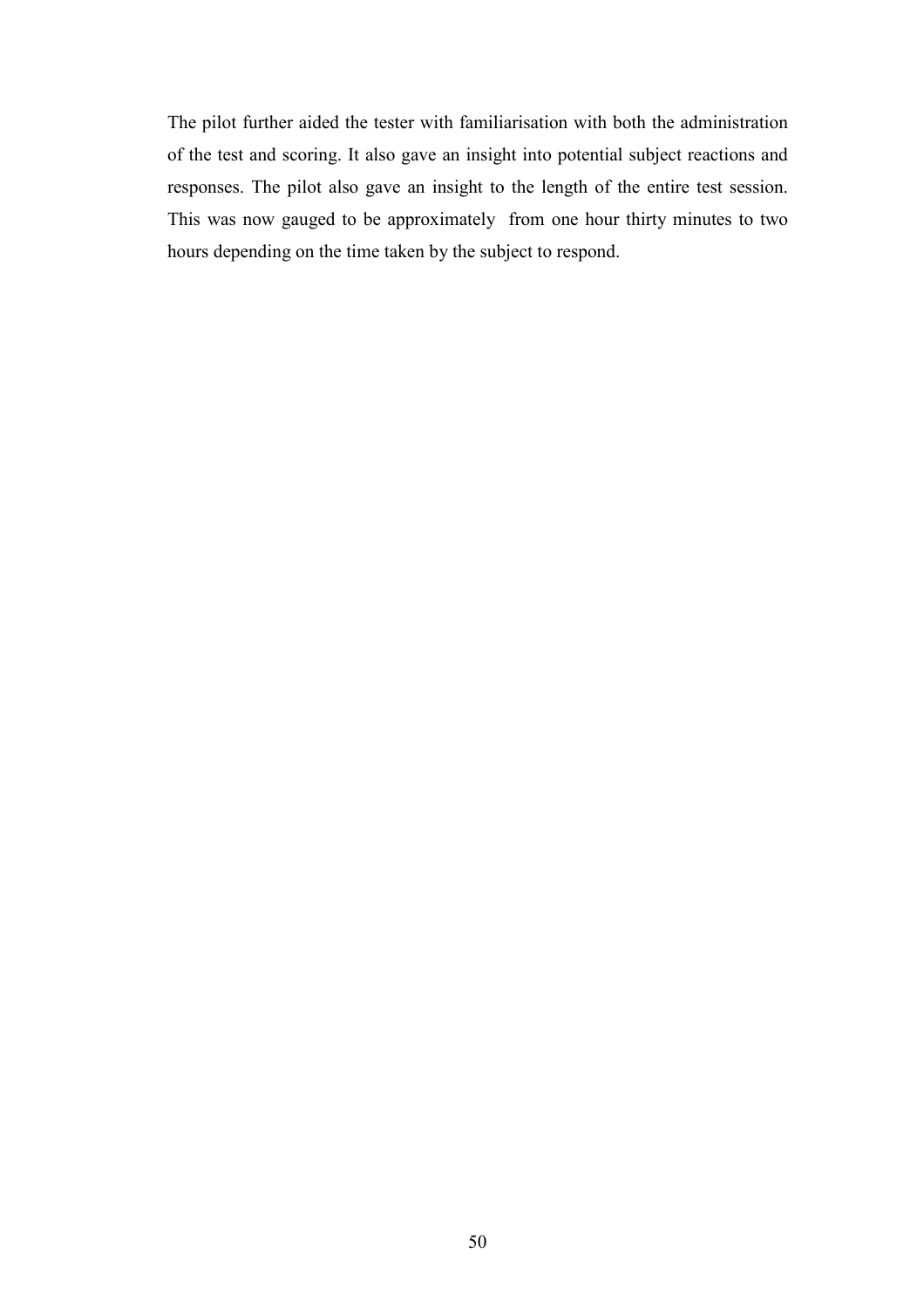## Chapter Three: Results

## 3.1 Subjects

Of the fourteen subjects who comprised the original sample all passed the screening process and were therefore eligible participate in the study.

## 3.2 Raw data

The data obtained from the study required a small alteration to be made to the Automated Sentence Test (AST) operating procedure to allow the data to be exported. The data had to be first exported from the AST software then cut and pasted into a new file so that analysis could begin. The analysis was undertaken using Microsoft Excel 2003 and SPSS for Windows version 13.0. Once the data had been input it was checked for transcription errors.

## 3.3 Exploration of data

### 3.3.1 Synthetic sentences

Before exploring the data obtained for each individual word, an exploration of the mean correct scores against noise level for each of the twenty lists making up the synthetic sentence test was undertaken. Pooling the data for each list and the four fixed signal-to-noise ratios it was possible to derive mean scores for each list at the various noise levels used and to plot this information graphically.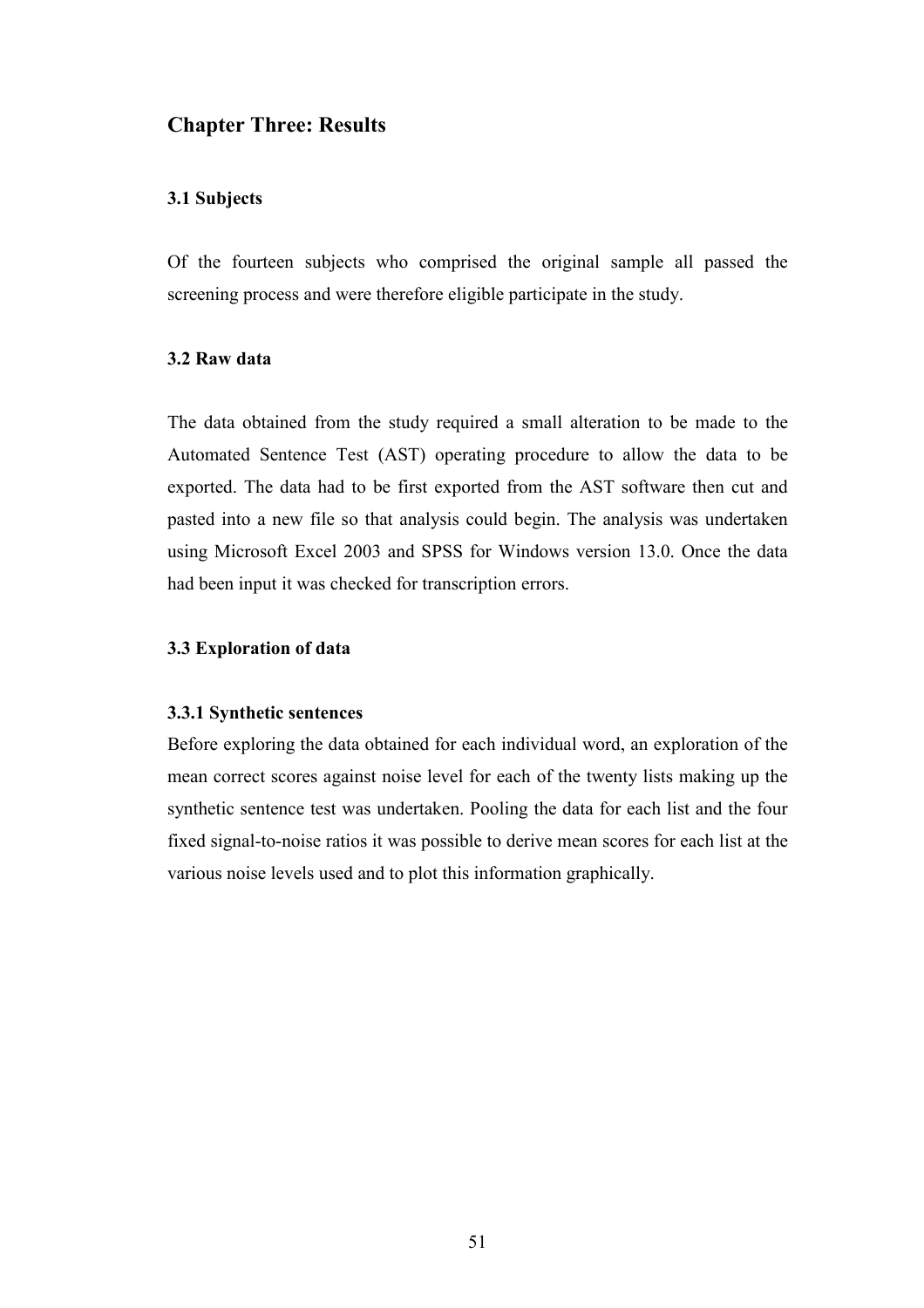

Figure 3.1 Proportion correct word scores against noise for individual synthetic sentence lists. Each curve is for a different list (1-20).

Inspection of the Fig 3.1 reveals that for each of the twenty lists as the relative noise level is reduced (the speech presentation level being fixed at 55 dB) the mean correct score increases. This follows the expected pattern of distribution for speech tests as the signal-to-noise ratio is improved in favour of the subject.

It can also been seen that as the noise level is increased (particularly beyond 65 dB) that the individual lists become more widely dispersed.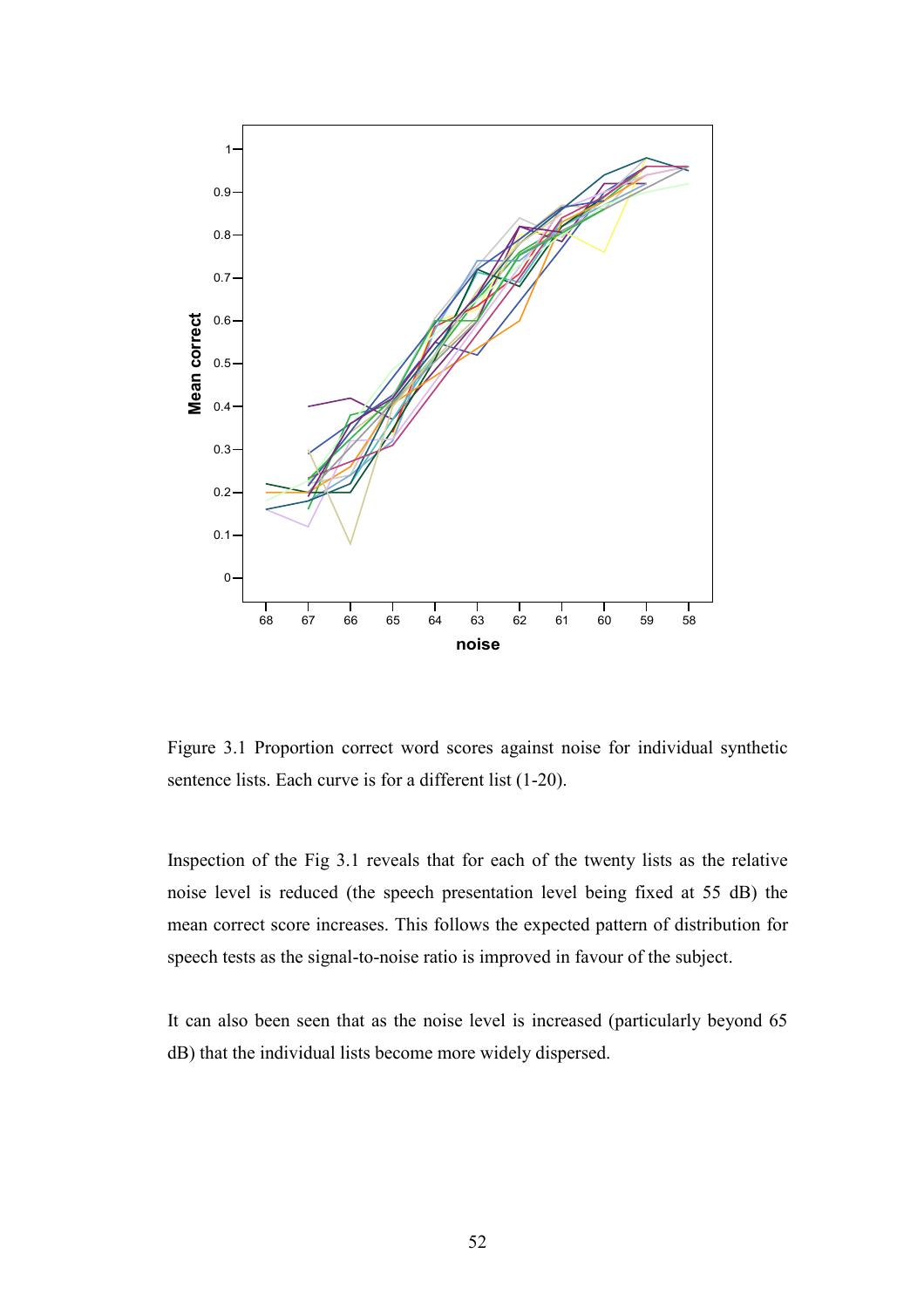

Figure 3.2 Proportion correct word scores plotted against noise for entire sample population of synthetic sentences.

Figure 3.2 shows the distribution of mean correct scores against noise for the entire sample population of fifty words in the synthetic sentence test combined. This also follows the expected trend that as the noise level is decreased relative to the fixed speech level of 55 dB the number of words scored correctly increases.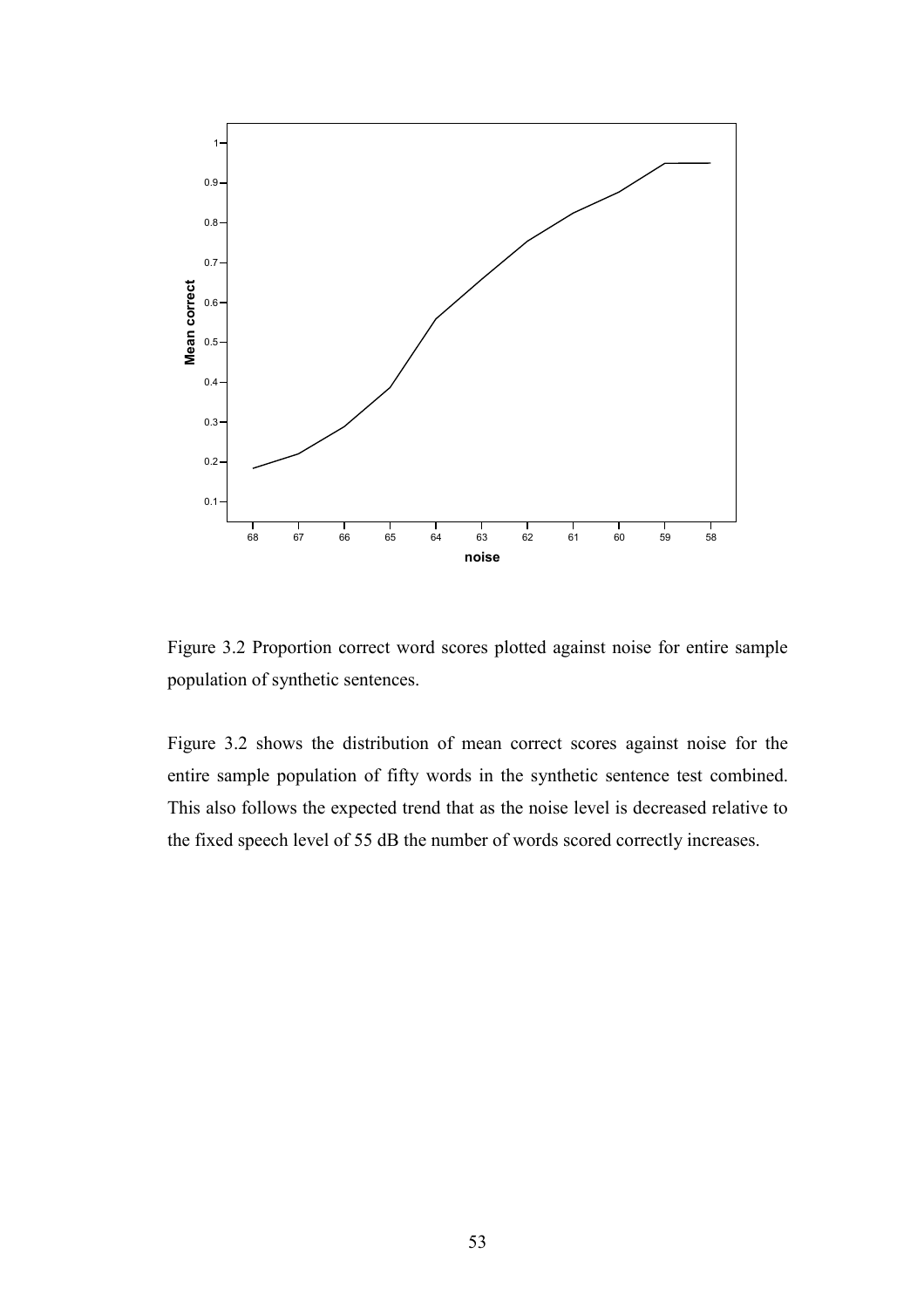## 3.3.2 Number triplets

The data for the number triplets will be examined in a similar manner to that described above for the synthetic sentences.



Figure 3.3 Proportion correct word scores against noise for individual number triplet lists. Each curve is for a different list (1-20).

Fig. 3.3 reveals a similar picture to that of the sentences. For each of the twenty lists as the relative noise level is reduced with presentation level being fixed at 55 dB the mean correct score increases.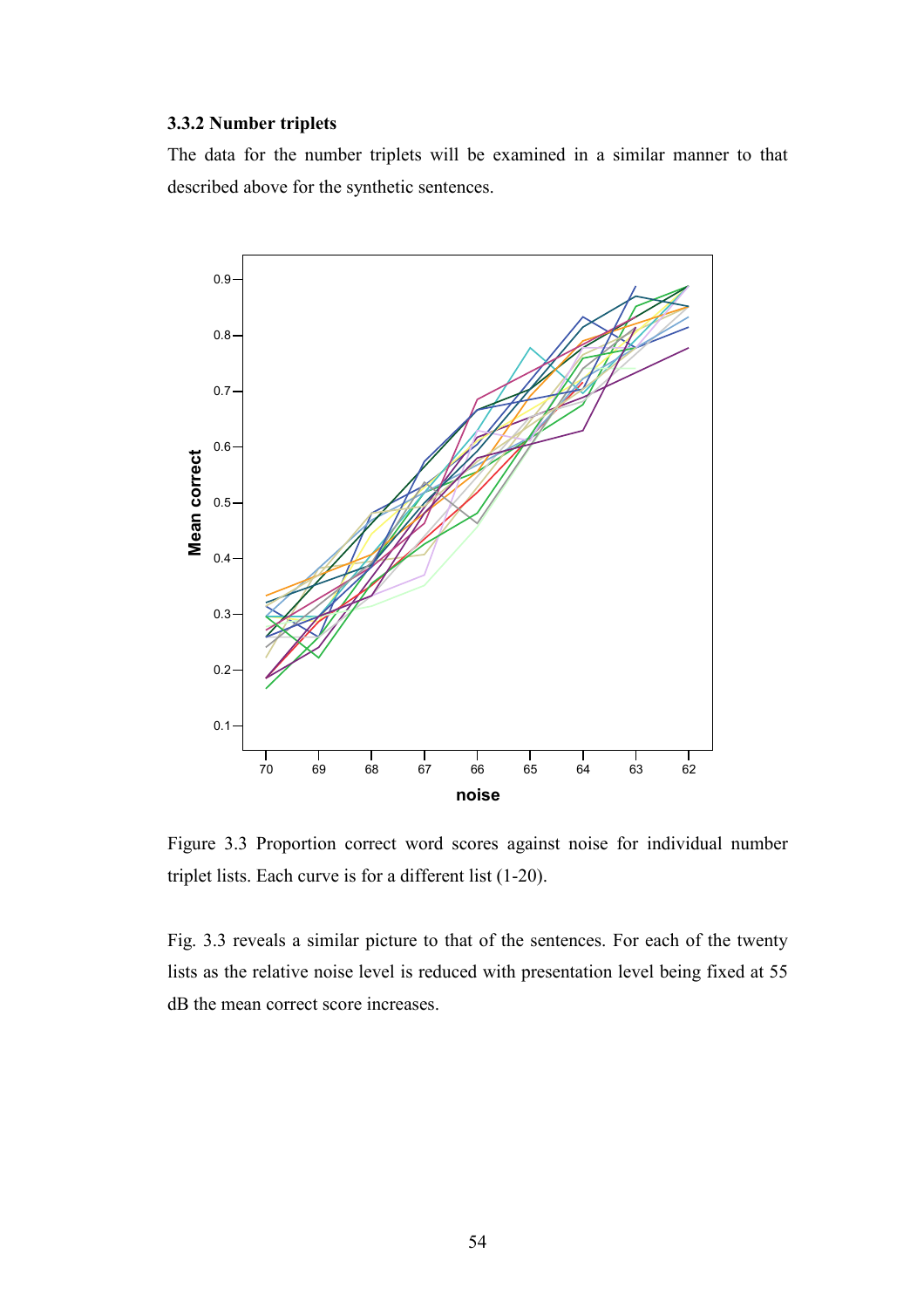

Figure 3.4 Proportion correct word scores against noise level for the entire sample population of number triplets.

Figure 3.4 shows the distribution of mean correct scores against noise for the entire sample population of all the words comprising the number triplet test. This can be seen to be following a similar trend to that described above.

## 3.4 Individual word scores

It is the main aim of this study to be able to derive the mean noise level in dB at which each word is correctly scored 50% of the time. This can then be compared to the overall noise level in dB at which all the words combined are correctly scored 50% of the time.

The comparison of these two dB noise levels will then reveal how much the mean of each individual word 50% correct score differs from the overall mean 50% correct word score for all the words combined. This difference then becomes the amount that each individual word needs to be adjusted so that the words all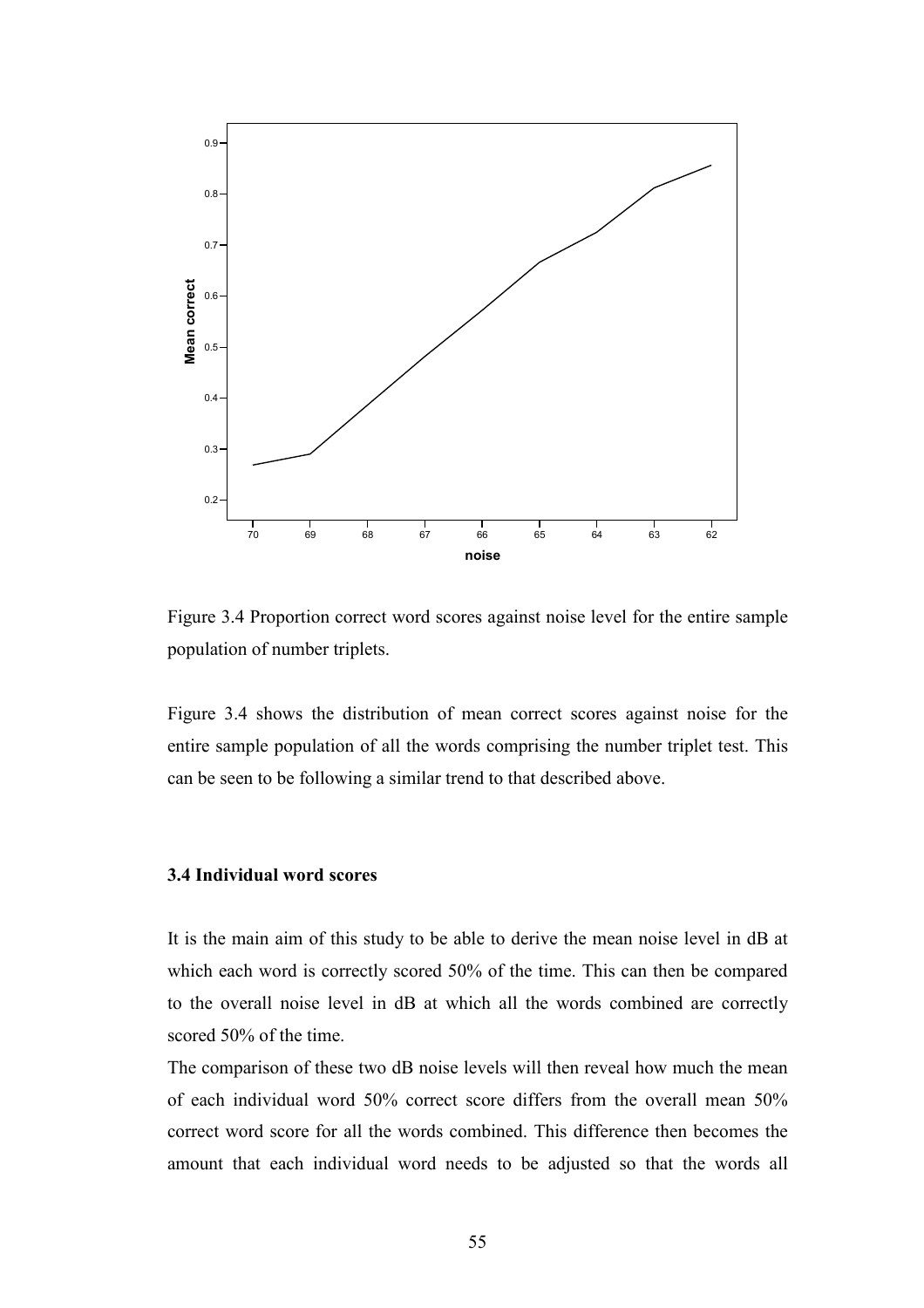become equally intelligible. This adjustment can be done relatively easily using the same software that was used in the cutting of the test materials.

The derivation of these 50% noise level has been achieved using similar plots to those described above. The data relating to each individual word are first selected and the mean word scores plotted against the noise levels relating to the fixed signal-to-noise ratios. A trend line  $(2<sup>nd</sup>$  order polynomial) was added to all of the graphs. The intersection of this trend line and the 50% correct score (0.5 on the Y axis) was then used to establish the relative noise level at which 50% correct was achieved.



## 3.4.1 Synthetic sentences word scores

Figure 3.5 Proportion correct across all words for synthetic sentences combined as a function of noise level.

Figure 3.5 shows the plot (the unbroken line) for all the words of the synthetic sentences combined and plotted against the noise levels representing the fixed signal-to-noise ratios. The dashed line is the trend line for the data. The intersection of the 50% correct point on the Y axis and the trend line gives the relative noise level at which all the words are scored correctly 50% of the time (a value of 64.5 dB in this case).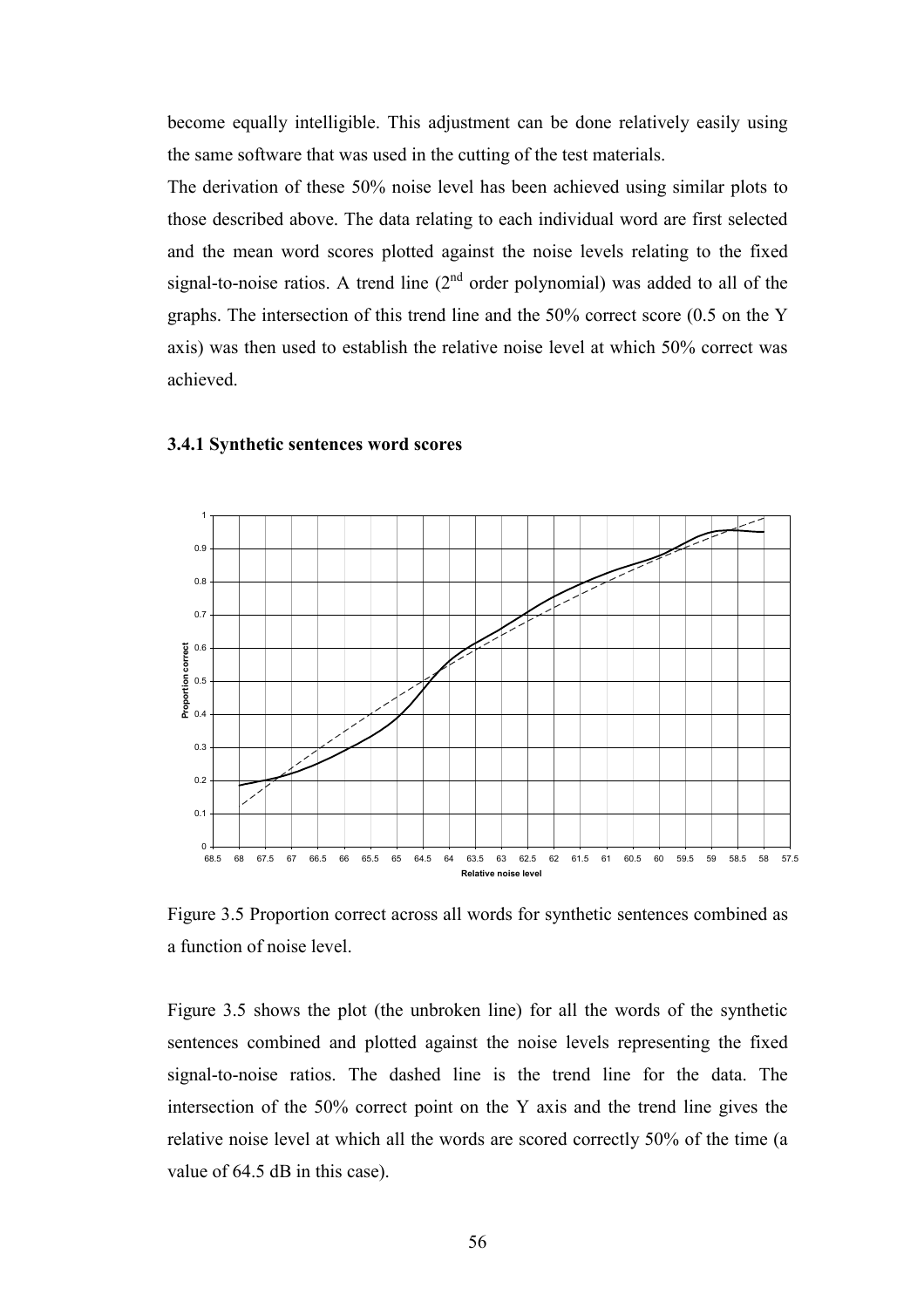The same analysis was then applied to each of the fifty words. Firstly deriving the mean correct word scores for the different noise levels. Then secondly representing the data graphically and reading off the relative noise level at which the 50% correct intersects with the trend line.



Figure 3.6 Proportion correct for word "Barry" as a function of noise level.

Figure 3.6 illustrates individual words correct against relative noise level for the word 'Barry'. The dashed line is the trend line and its intersection with the 50% correct score line gives a relative noise level of 64.2 dB.

Comparing this noise of 64.2 dB with the overall level of 64.5 dB gives a relative value of −0.3 dB. This is the amount that the word 'Barry' needs to be adjusted to make both values equal. This procedure needs to be carried out for all the fifty words in the synthetic sentence test and once all the adjustments have been made all the words should be equally intelligible. This data is however an average across the ten different version of the word "Barry" which were originally recorded (which may not all be equally intelligible). Likewise the triplet data each number was cut from three different positions in two versions.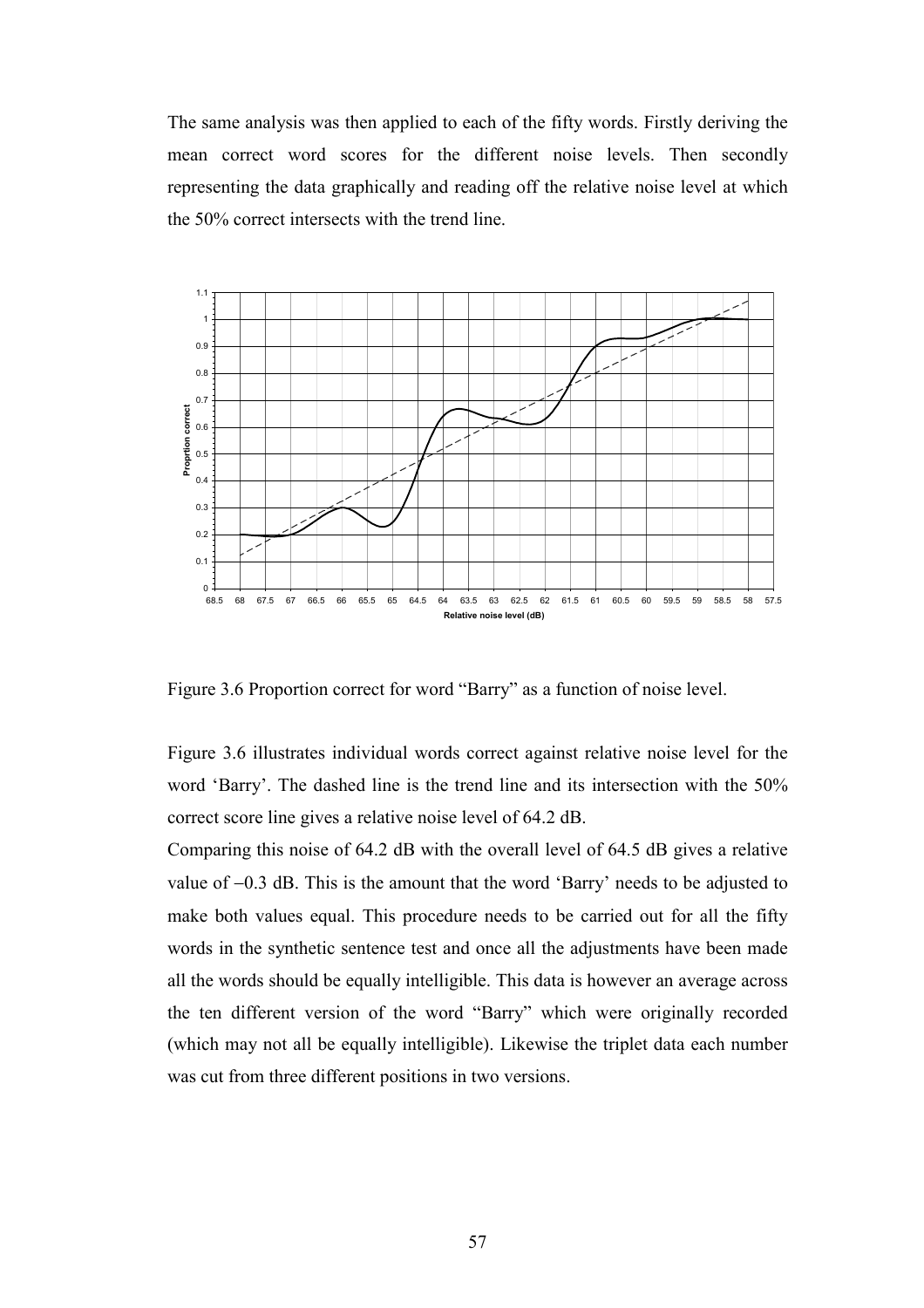## 3.4.2 Number triplet word scores





Figure 3.7 Proportion correct across all words for number triplets combined as a function of noise level.

Figure 3.7 shows the plot for all the words in the number triplet test. The noise level corresponding to 50% correct in this case is 66.8 dB.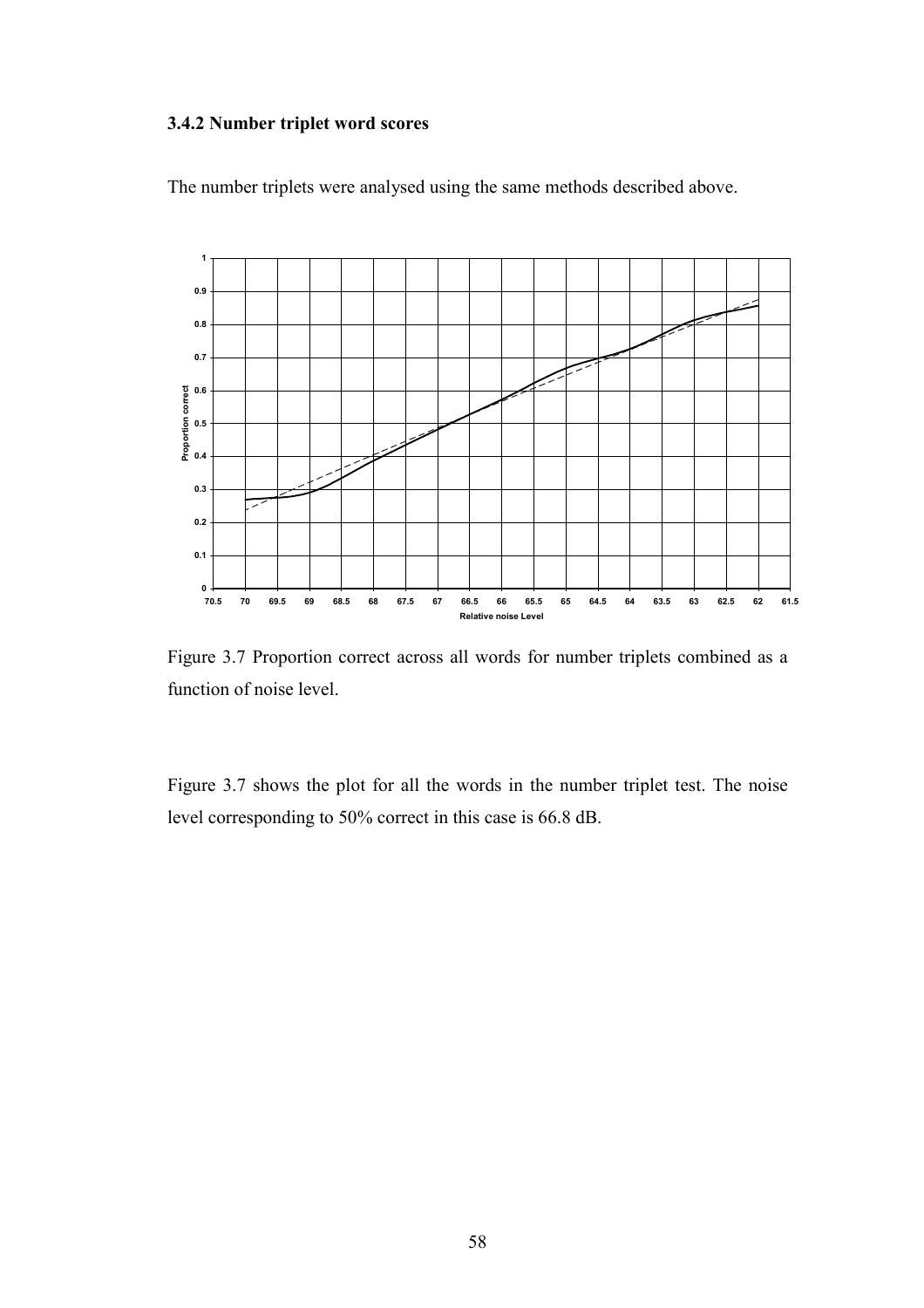

Figure 3.8 Proportion correct for the triplet digit "eight" as a function of noise level.

Figure 3.8 shows the plot for the triplet digit "eight", where it can be seen that the noise level corresponding to 50% correct is 69.1 dB.

Each of the nine words of the triplet number test was represented in this graphical manner. The relative noise levels representing scores of 50% correct could then be measured for each word.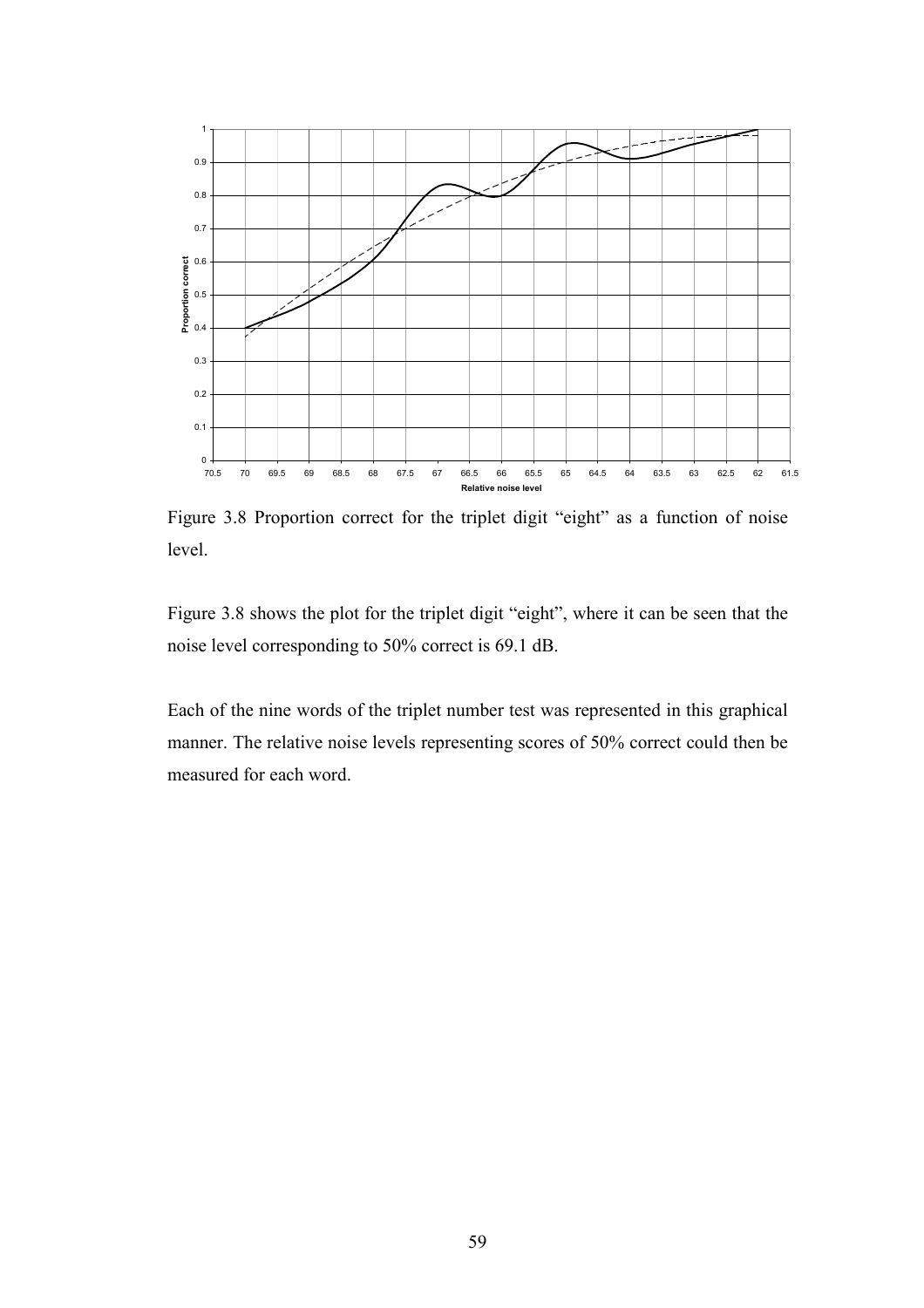# 3.5 Summary of data

| Word         | Noise level at |  | 50%              | <b>Correction</b> | in |
|--------------|----------------|--|------------------|-------------------|----|
|              | correct        |  |                  | dB                |    |
| Peter        | 64.0           |  |                  | $-0.5$            |    |
| Kathy        | 62.3           |  | $-2.2$           |                   |    |
| Lucy         | 66.7           |  |                  | $\overline{2.2}$  |    |
| Alan         | 68.5           |  |                  | $\overline{4.0}$  |    |
| Rachel       | 68.7           |  |                  | 4.2               |    |
| <b>Barry</b> | 64.2           |  |                  | $-0.3$            |    |
| Steven       | 65.0           |  |                  | 0.5               |    |
| Thomas       | 65.4           |  |                  | 0.9               |    |
| Hannah       | 57.3           |  |                  | $-7.2$            |    |
| Nina         | 63.2           |  |                  | $-1.3$            |    |
| got          | 63.5           |  |                  | $-1.0$            |    |
| sees         | 65.4           |  |                  | 0.9               |    |
| bought       | 63.7           |  |                  | $-0.8$            |    |
| gives        | 63.4           |  |                  | $-1.1$            |    |
| sold         | 64.3           |  |                  | $-0.2$            |    |
| likes        | 66.0           |  |                  | 1.5               |    |
| has          | 67.3           |  |                  | $\overline{2.8}$  |    |
| kept         | 63.6           |  |                  | $-0.9$            |    |
| wins         | 60.5           |  |                  | $-4.0$            |    |
| wants        | 62.8           |  |                  | $-1.7$            |    |
| three        | 63.8           |  |                  | $-0.7$            |    |
| nine         | 65.4           |  |                  | 0.9               |    |
| five         | 64.9           |  |                  | 0.4               |    |
| eight        | 66.5           |  | 2.0              |                   |    |
| four         | 65.6           |  | $\overline{1.1}$ |                   |    |
| six          | 66.7           |  |                  | 2.2               |    |
| two          | 66.1           |  | 1.6              |                   |    |
| ten          | 65.5           |  | 1.0              |                   |    |
| twelve       | 64.6           |  |                  | $\overline{0.1}$  |    |
| some         | 65.7           |  | 1.2              |                   |    |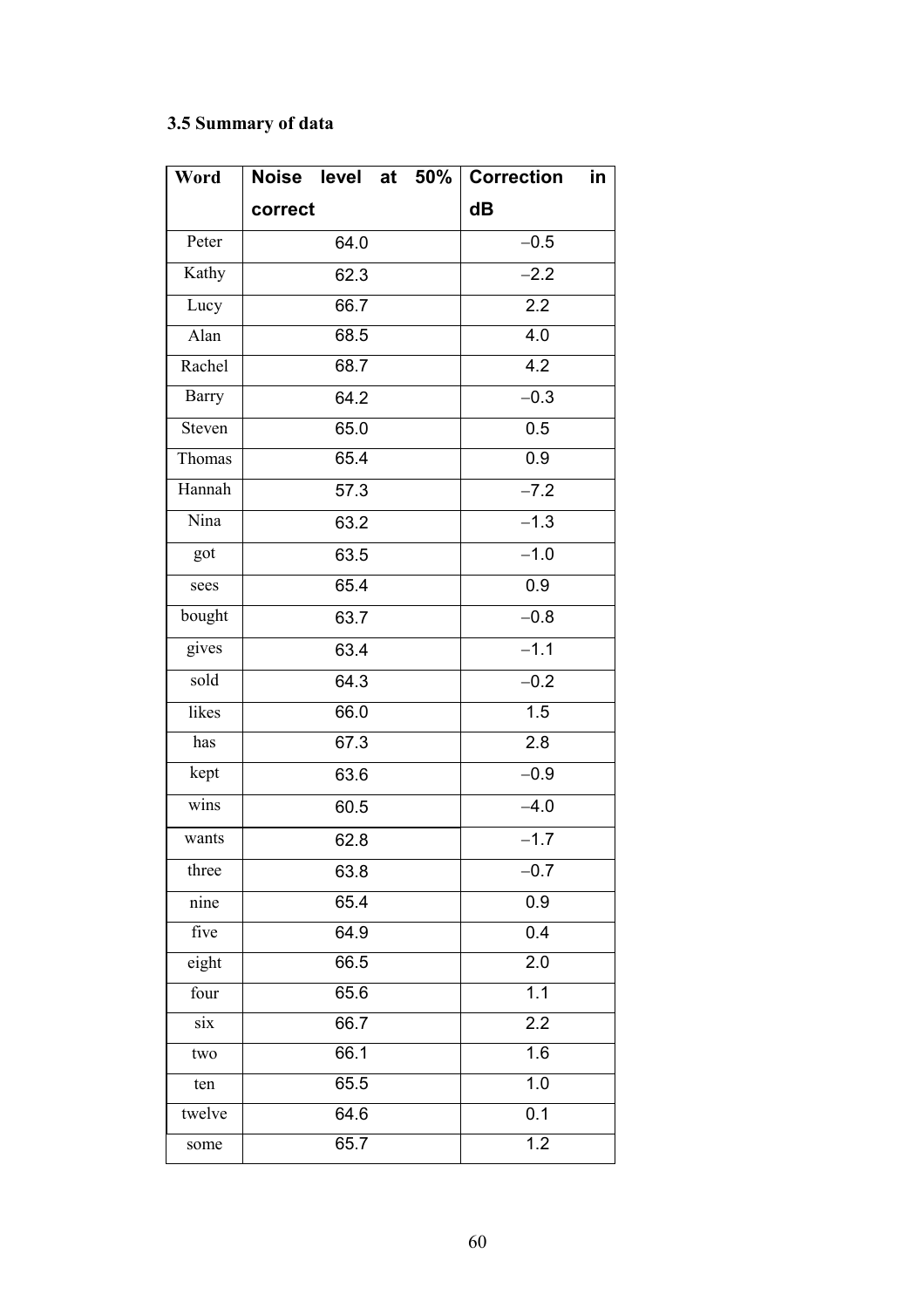| Word   | Noise level at 50% | <b>Correction</b><br>in |
|--------|--------------------|-------------------------|
|        | correct            | dB                      |
| large  | 64.9               | 0.4                     |
| small  | 63.9               | $-0.6$                  |
| old    | 63.3               | $-1.2$                  |
| dark   | 65.1               | 0.6                     |
| thin   | 57.6               | $-6.9$                  |
| green  | 63.6               | $-0.9$                  |
| cheap  | 65.4               | $\overline{0.9}$        |
| pink   | 60.5               | $-4.0$                  |
| red    | 63.4               | $-1.1$                  |
| big    | 60.8               | $-3.7$                  |
| desks  | 65.4               | $\overline{0.9}$        |
| chairs | 65.6               | 1.1                     |
| shoes  | 66.1               | 1.6                     |
| toys   | 63.7               | $-0.8$                  |
| spoons | 64.1               | $-0.4$                  |
| mugs   | 64.7               | 0.2                     |
| ships  | 66.0               | 1.5                     |
| rings  | 62.8               | $-1.7$                  |
| tins   | 64.4               | $\overline{-0.1}$       |
| beds   | 62.1               | $-2.4$                  |

Table 3.1 summaries of the noise levels representing 50% correct scores and the level adjustment required for each word in the synthetic sentence test.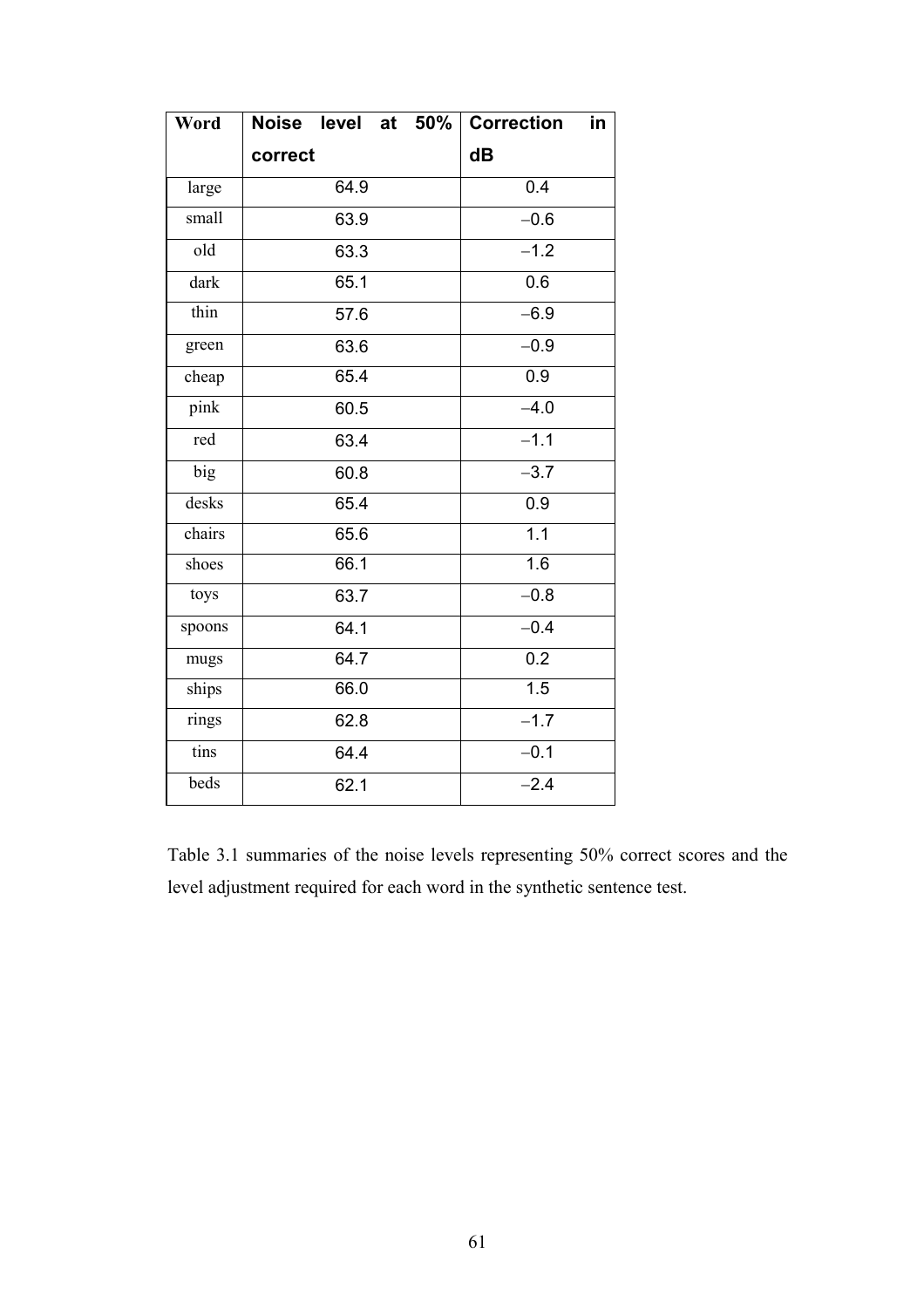| Number | 50% correct | correction in dB |
|--------|-------------|------------------|
| oh     | 65.5        | $-1.3$           |
| one    | 64.3        | $-2.5$           |
| two    | 68.1        | 1.3              |
| three  | 62          | $-4.8$           |
| four   | 65.7        | $-1.1$           |
| five   | 66.4        | $-0.4$           |
| six    | 71.4        | 4.6              |
| eight  | 69.1        | 2.3              |
| nine   | 65.5        | $-1.3$           |

Table 3.2 summaries of the noise levels representing 50% correct scores and the level adjustment required for each word in the synthetic sentence test.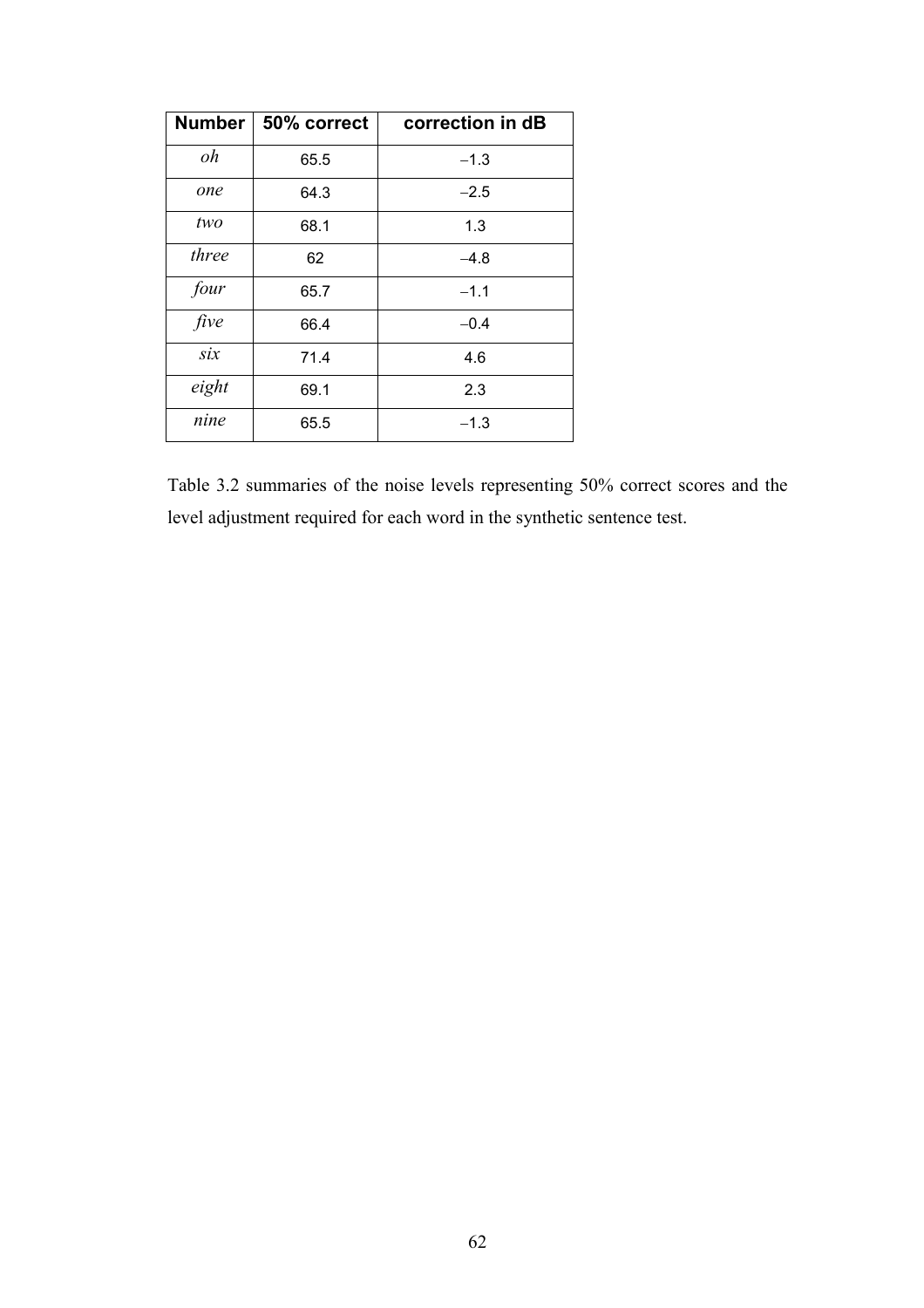## Chapter Four: Discussion

### 4.1 Limitations of study

The experimental goals of this study were to collect normative data from a sample of adults for two newly created speech-in-noise tests; then to use the data relating to the intelligibility of each word to calculate word specific values in dB which when applied would make all the words equally intelligible. Prior to drawing any conclusions the limitation of the experimental design should be discussed.

## Individual words/ individual word files.

The main objectives as discussed above have been to calculate a word specific values in dB which when applied would make all the words equally intelligible. This has been achieved; however each of the fifty words in the synthetic sentence test is actually made up of ten different waveform files (four hundred in total as the adjective/object files are in the same file) which have been cut from different source sentences in the original recorded material. This means that either further work is required to derive these correction values for each individual waveform files or a method determined to use the values already calculated for all the different files.

A similar limitation is found in the number triplets the study has only calculated nine correction values but the test has been created from 54 individual waveform files.

## Adjective and Object files.

The adjective and object word at the end of each sentence have been cut together into the same waveform file, however adjustment values have been calculated for each separate word. This then becomes a problem when applying the adjustments without splitting the two words. For example, the adjective object combination "thin spoons" requires and adjustment of −6.9 dB for the word "thin" and only a −0.4 dB adjustment for the word "spoons".

### Sample size.

Whilst the size of the sample fits in with the guidance set out in Wagener's 2005 notes for validation of these types of speech test, the larger the sample size the more representative of the normative data will be of a wider population. If time had not been a factor then a larger sample of subjects could have been used.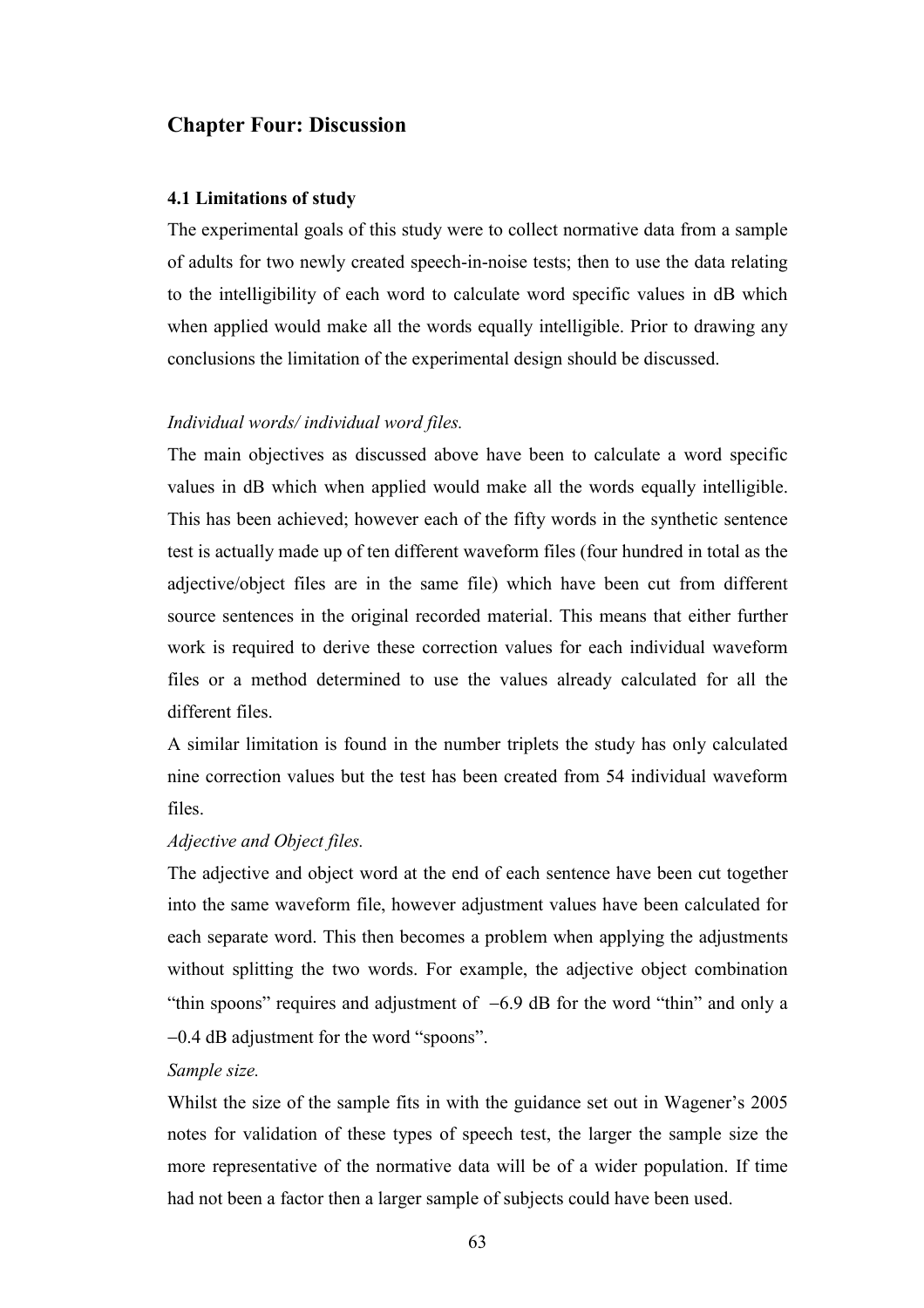#### Subject recruitment

The subject sample was taken from the University of Southampton student population and therefore was not balanced in terms of socio-economic group or racial background. Whilst no subjects were excluded as a result of the screen process, it was not a particularly easy task recruiting subjects in light of similar experiments taking place which offered monetary inducements for participation. Sex distribution

The subjects recruited were 11 females and only 3 males, so there is a significant bias towards females in the sample population. This may have had no effect on the results, but this has not been statistically tested. It is possible that this has had an effect on the results as Lutman (1991) reveals that based on a sample of over 1000 subjects, females performed 2.5% better on performance tests (including sentences in noise) than males. In the further evaluation of the test material it may be wise to recruit equal number of both sex and investigate any statistical difference in the scores.

### Attention span/ motivation

This could potentially vary within and between subjects as a result of discomfort or distractions, although efforts were made to reduce that likelihood. It was however perceived by the tester that there were noticeable differences in the amount of effort that different subjects gave to the task especially at the lower signal-to-noise ratios.

## 4.2 Correction of individual word levels

The study has succeeded in producing a speech intelligibility function for all the words in the synthetic sentence test and the triplet number test. It has also been possible to use these functions to determine the relative noise level of the position at which each word is correctly scored 50% of the time. This has then been compared to the function for the entire sample populations of the respective tests and the relative noise level that represents correct word scores of 50% has been determined. Simple subtraction of these two values then gives the amount in dB which the individual word should be altered to achieve equal intelligibility. This information is found in tables 3.1 and 3.2.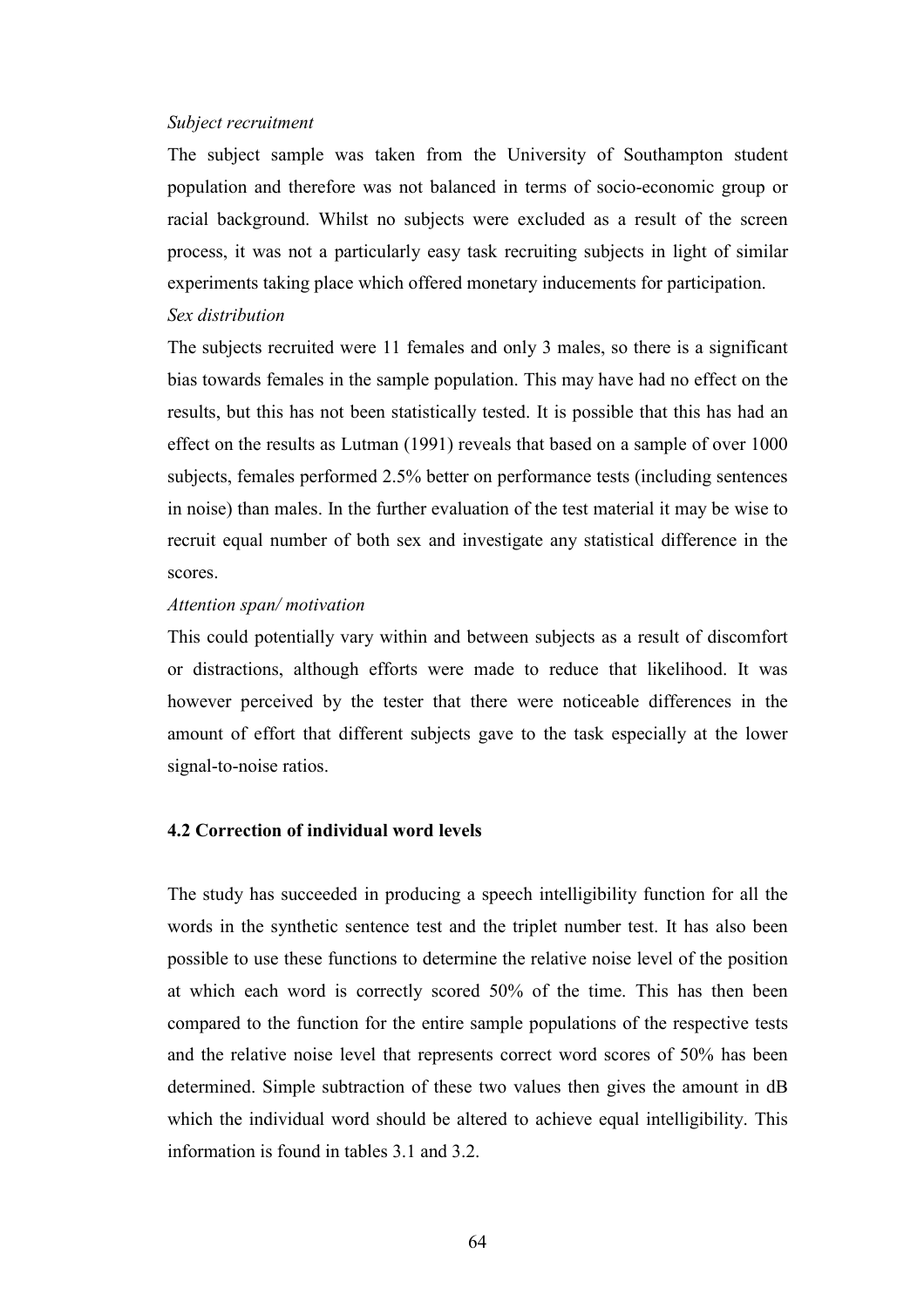The plots of the individual word intelligibility functions have shown some interesting and unexpected results. On examining some of the intelligibility functions it was noted that certain words, after following the expected pattern of correct scores becoming lower as the noise level is increased some words actually showed an improvement in correct word scores after a particular noise level had been reached. Further increases in the noise level then continued to improve the word scores.



Figure 4.1 Proportion correct for word "has" as a function of noise level.

Figure 4.1 shows this phenomenon for the word 'has'. As the relative noise level is increased the correct scores fall to 18% correct at 66.8 dB then as the noise level is increased further the correct score rises dramatically to 80% correct at a relative noise level of 68 dB. This apparently indicates that some words become easier to identify after a certain noise level has been reached. This trend was noted not only in the word 'has' but also in plots for 'Alan', 'beds', 'Peter', 'red', 'thin' and 'two' although these have been much less dramatic. This seems not to have been noted in any other written work. However other researchers have privately acknowledged that this phenomenon exists. Given that different subjects contributed different data points, it is possible to question the reliability of this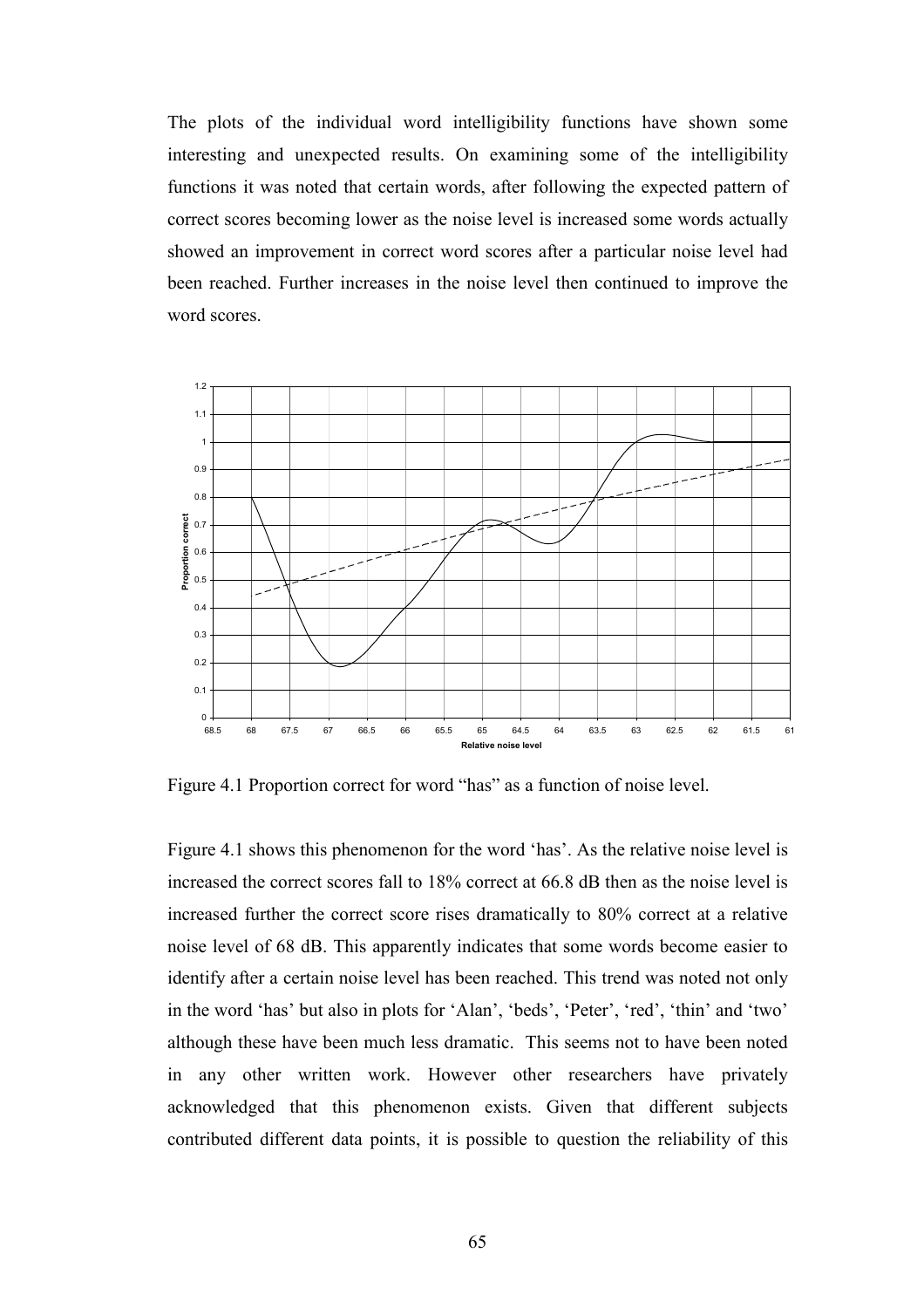information. It might be possible that by chance having "good" subjects for some points could cause this.

The word 'Hannah' was the only word where the trend line failed to intersect with the 50% correct level and an estimate of the 50% correct score was made by extrapolation from lower scores (Figure 4.2). This indicates that the recording of 'Hannah' was too difficult to recognise relative to other words.



Figure 4.2 Proportion correct for word "Hannah" as a function of noise level.

The tables 3.1 and 3.2 show all the words of the synthetic sentence test and the number triplet test and the correction levels in dB. It has been suggested by Wagener et al (2003) that if a natural intonation is to be preserved then level adjustments to individual words should be restricted to  $\pm 4$  dB. The words 'Hannah' (−7.2 dB adjustment required), 'Rachel' (4.2 dB adjustment required) and 'thin' (−6.9 dB adjustment required) from the synthetic sentence material and the words 'six' (4.6 dB adjustment required) and 'three' (−4.8 dB adjustment required) from the triplet number test would all fall outside this range. Further work would need to be undertaken to decide if these words should be adjusted by the required amounts or by a smaller amount or removed and replaced by other examples from the word material of the two tests. Alternatively the whole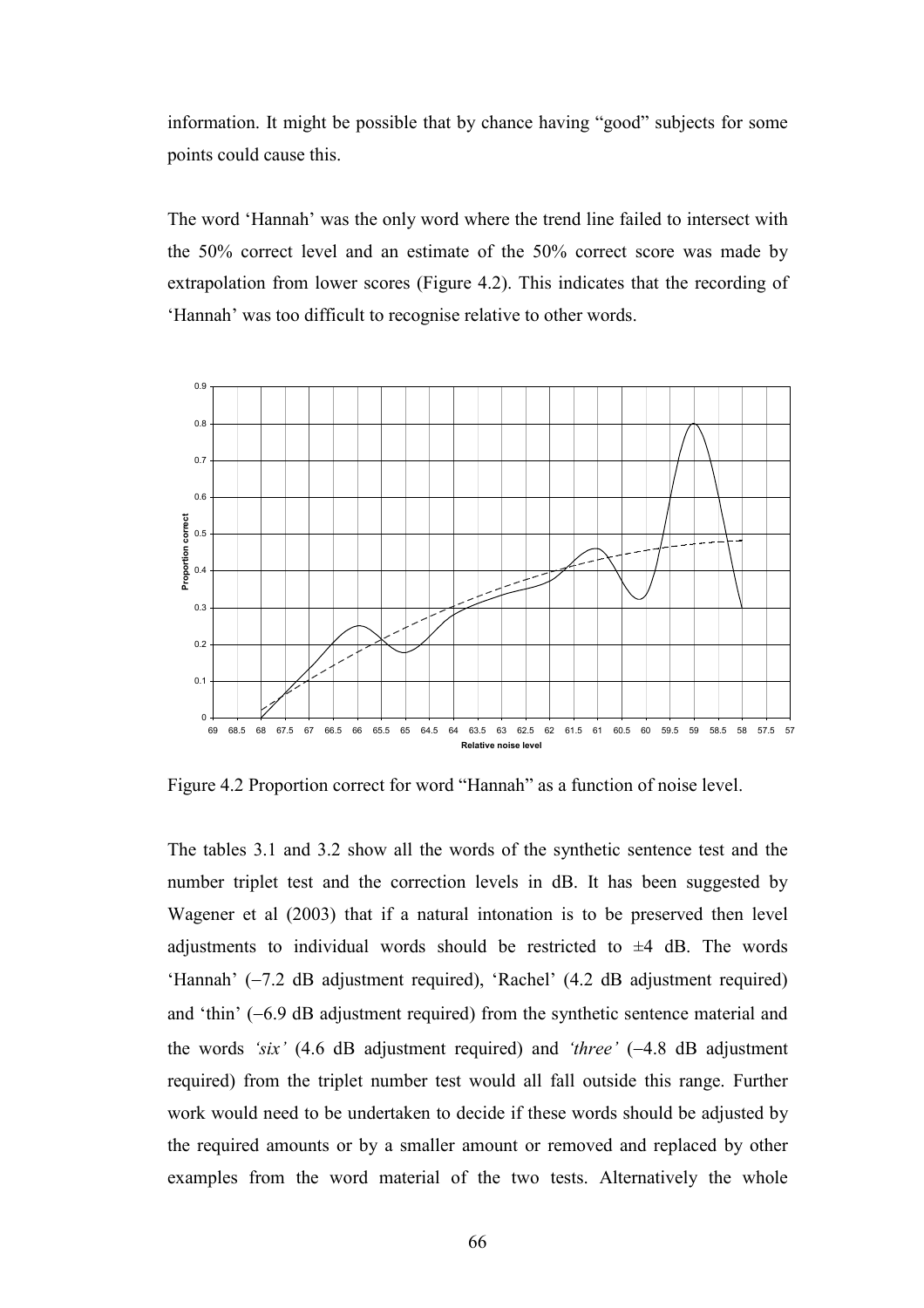sentences which included those words could be removed and replaced with new sentences without those particular words. Of course this would alter the a priori probabilities of the words in the tests.

The problem of the adjective object files also needs to be addressed. The options include averaging the adjustment and applying this data to the combined file or splitting the file and applying the level adjustment to each word individually. As the levels have been calculated for each individual word and the some of these values are quite different the latter would seem the better option.

### 4.3 Comparisons with other studies

It has already been mentioned that other similar work has been undertaken. It is therefore possible to compare the signal-to-noise ratios at which words are correctly scored 50% of the time of the various tests.

The mean 50% correct noise level for the synthetic sentence test was 64.5 dB the speech signal was fixed at 55 dB which corresponds to a signal-to-noise ratio of −9.5 dB. The DANTALE II Danish sentence test (Wagener et al 2003) has a mean SRT of −8.43 dB SNR.

The mean 50% correct noise level for the number triplet test was 66.8 dB. As the same software was used for both tests the speech signal was also fixed at 55 dB so the corresponding signal-to-noise ratio is −11.8 dB. This can be compared to the Dutch speech-in-noise test developed for telephone use (Smits et al 2004) which measured a mean SRT for normal hearing subjects of −11.2 dB when presented via earphones.

So these mean SRT scores show good agreement especially with the number triplets. Differences may be explained by the differences between the three languages used in the different tests and the vagaries of individual speakers and recordings. However, the differences are small enough, especially for the triplets, to be due to uncertainties of estimation in the respective validation studies.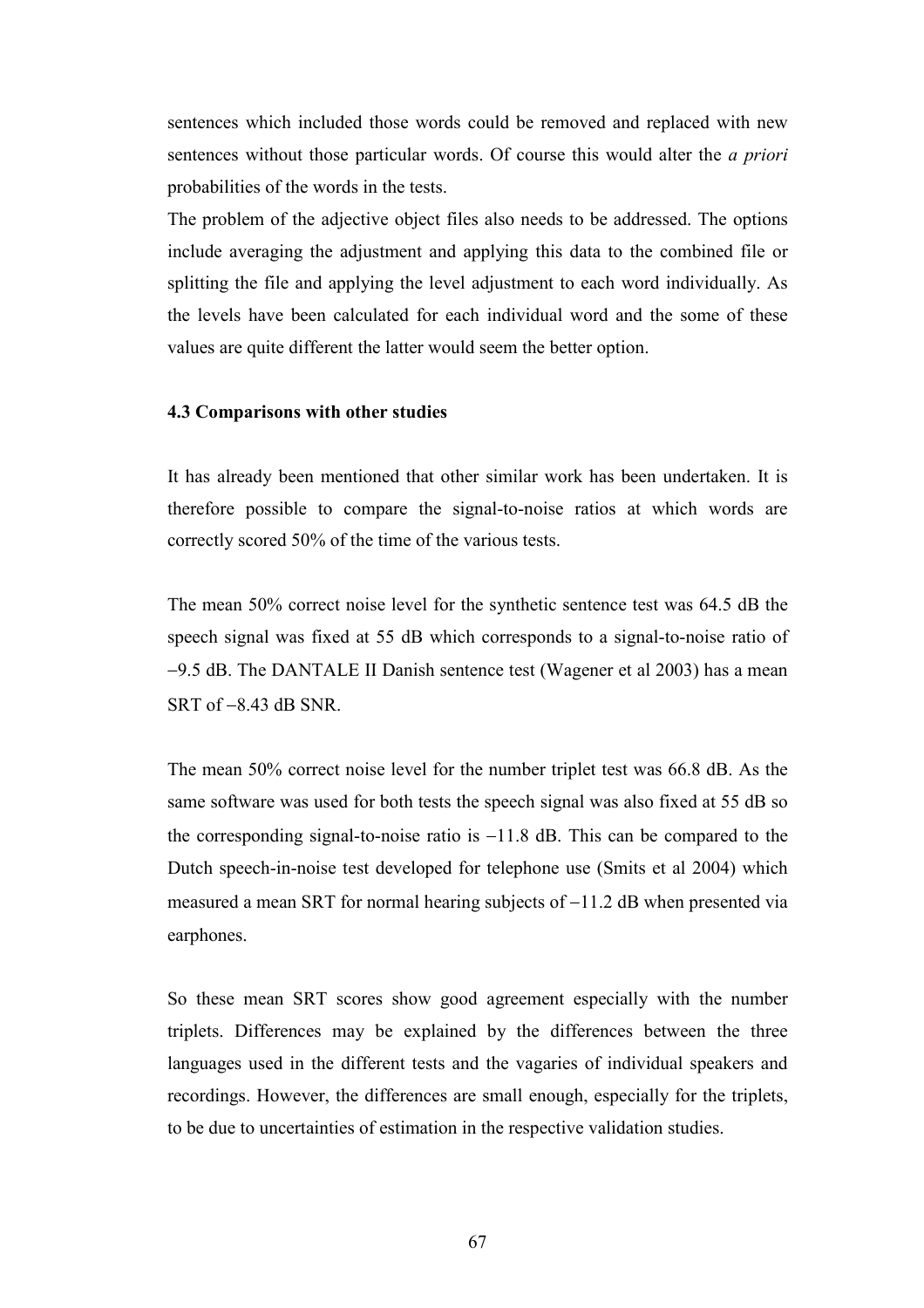### 4.4 Further research

Having first resolved the problems already discussed with the correction of the correct waveform files. It would also need to be decided if the words outside the ±4 dB ranges need to be replaced.

The second stage of the study would be to apply this adjustment then new material should be evaluated to determine if equal intelligibility has been achieved. The further evaluation should involve a larger number of normal subjects, preferably large enough to be statistically representative of the population and to give larger numbers of data points for each intelligibility function especially when subdivided into each recording of each word. Wagener et al (2003) used sixty normally hearing subjects for the DANTALE II sentences test and Smits et al (2004) evaluated the Dutch number triplets with eighty normally hearing subjects. On completion of the second stage evaluation normative data can then be generated.

As the completed test is to be used with groups other than those with normal hearing, such as the hearing impaired and possibly older children. It would therefore be wise to collect further standardised data for these groups. The normative data may be unreliable for use with these groups and conclusions drawn of limited diagnostic value. So further research could involve testing adults and children with varying degrees and configurations of hearing loss. Such studies could also show how the test scores vary with hearing threshold level, which will be important if they are to be used as screening tests where a cut-off value must be decided upon.

The number triplets are to form part of a test that will be self completed over the subject's home telephone. So having made the adjustments and second stage evaluation further work involving the use of telephone systems will be required. In particular the in was noted by Smits et al (2004) that SRT values obtained using two different telephone systems were −7.1 dB and −6.9 dB respectively whilst using headphones −11.2 was achieved. These lower scores may arise from bandwidth of the telephone system, telephone instruments, system noise,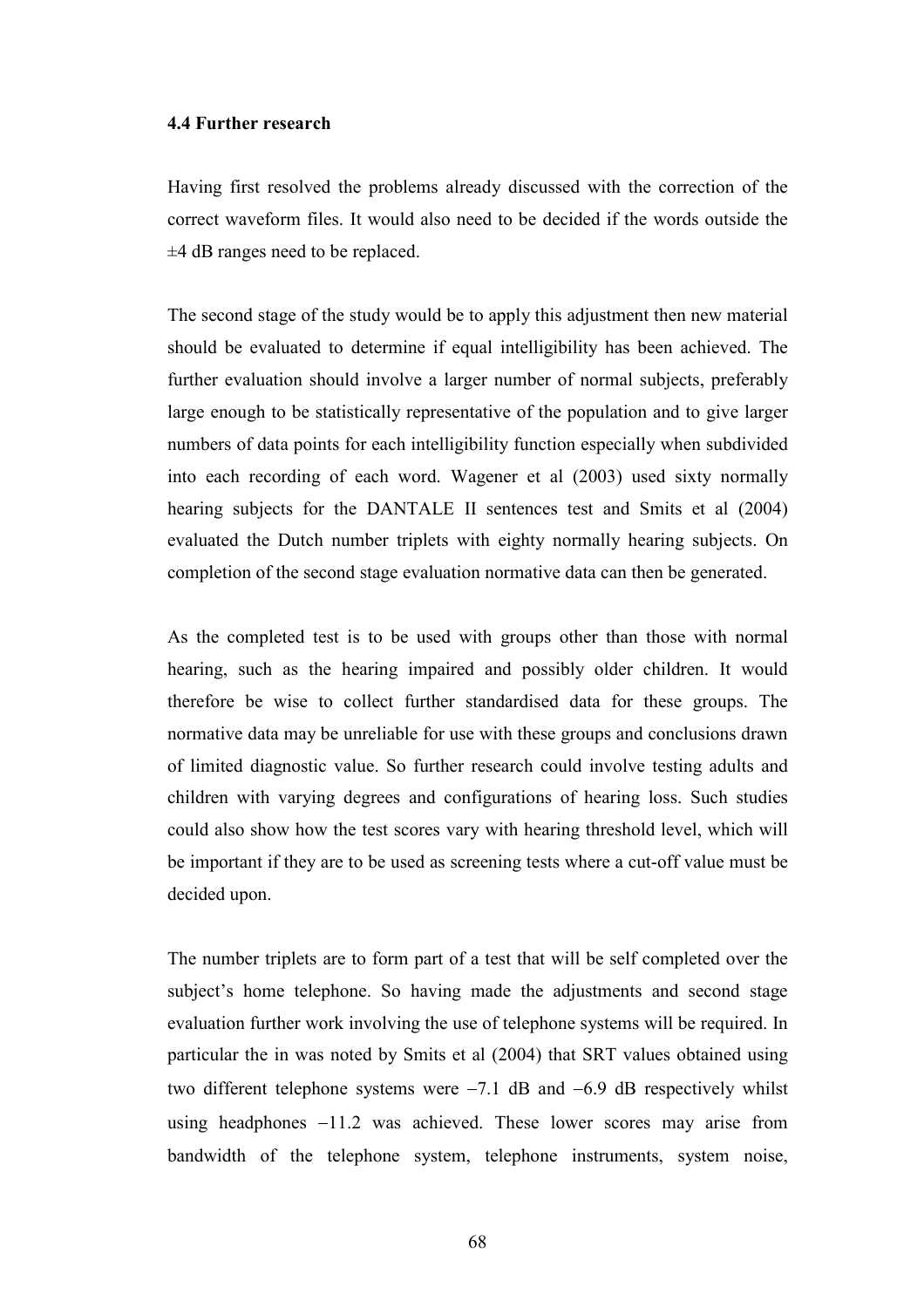compression within the system or other distortions. This implies that new normative data for these conditions should be collected.

## 4.5 Conclusion

This research has created the materials needed for the synthetic sentence in noise test and the number triplet test. It has followed same principles as the Hagerman sentences (Swedish), the Oldenburg sentences (German), DANTALE II (Danish) and the Dutch speech-in noise screening test for completion by telephone. Data regarding the intelligibility of the material has been collected from normally hearing adult subjects, using these test materials.

Scores have obtained at different signal-to-noise ratios for each word, and compared with the overall scores of the combined word material.

The mean SRT scores for the two tests show a good agreement with scores obtained from similar studies. However it was noted that the individual word scores were in fact an average of all the combinations of that particular word from the base material.

Correction values have been obtained for each word in dB so that when applied all words will equally intelligible. The correction levels now need to be applied to each of the words so that equally intelligibility can be achieved and then a further evaluation carried out to establish if this is in fact the case.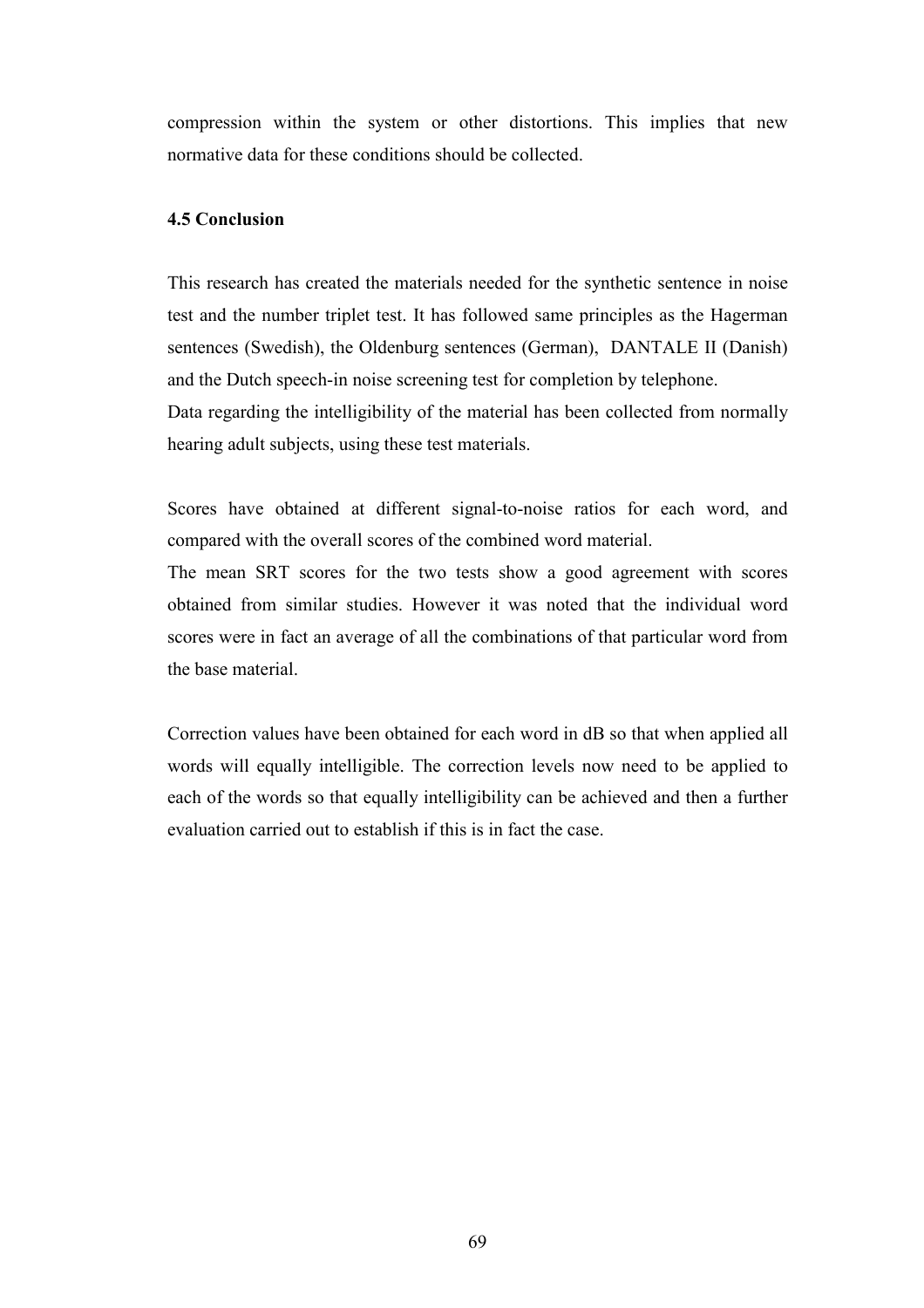### References:

American Academy of Otolaryngology Committee on Hearing and Equilibrium, and the American Council of Otolaryngology Committee on the Medical Aspects of Noise (1979). "Guide for the evaluation of hearing handicap," Journal of the American Medical Association; 241 (19): 2055-2059.

Bench, J., Kowal, A, and Bamford, J. (1979) The BKB (Bamford-Kowal-Bench) sentence lists for partially-hearing children. British Journal of Audiology; 13: 108- 112.

Boothroyd, A. (1968) Developments in speech audiometry. Sound; 2: 3-10.

Brand, T. and Kollmeier, B. (2002) Efficient adaptive procedures for threshold and concurrent slope estimates for psychophysics and speech intelligibility tests. Journal of the Acoustical Society of America; 111: 2801-2810.

Byrne, B., Dillon, H., Tran, K., et al (1994) An international comparison of long term average speech spectra. Journal of the Acoustical Society of America; 96: 2108-2120.

Carhart, R. (1951) Basic principles of speech audiometry. Acta Otolaryngologica 40: 62-71.

Dirks, D.D., Morgan, D., Dubno, J. (1982) A procedure for quantifying the effects of noise on speech recognition. Journal of Speech and Hearing Disorders; 47: 114- 123.

Duquesnoy, A.J. (1983) The intelligibility of sentences in quiet and in noise in aged listeners. Journal of the Acoustical Society of America; 74: 1136-1144.

Festen, J.M. and Plomp, R. (1983) Relations between auditory functions in impaired hearing. Journal of the Acoustical Society of America; 73: 652-662.

70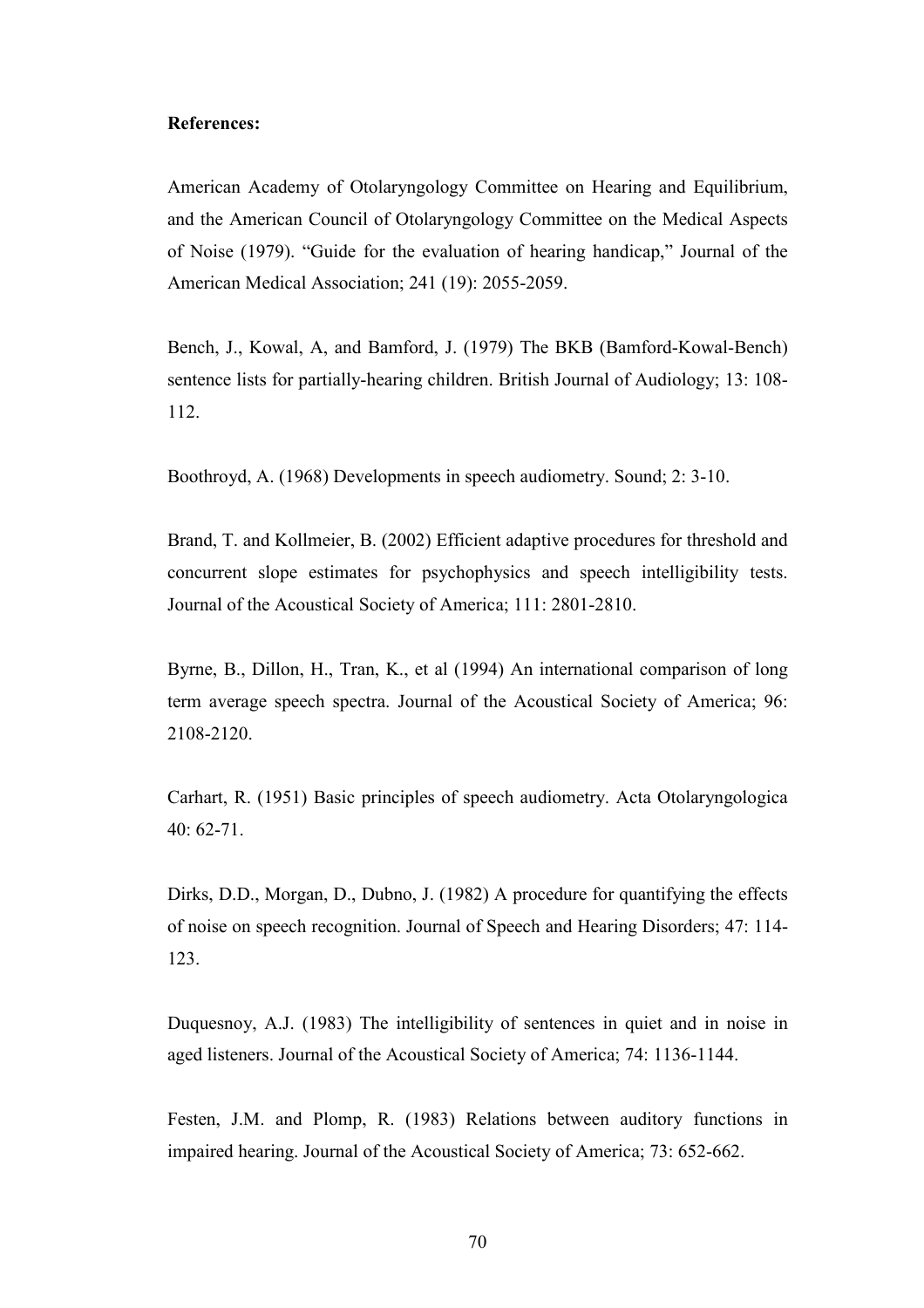Festen, J.M. and Plomp, R. (1990) Effects of fluctuating noise and interfering speech on the speech reception threshold for impaired and normal hearing. Journal of the Acoustical Society of America; 88: 1725-1736.

Foster, J.R. and Haggard, M.P. (1987) The four alternative auditory feature test (FAAF) linguistic and psychometric properties of the material with normative data in noise. British Journal of Audiology; 21: 165-174.

Fry, D.B. (1961) Word and sentence tests for use in speech audiometry. Lancet, 2, 197-199.

Gibson, L.J. (1998) Comparison of equal-level and equal-intelligibility construction of materials for sentence recognition in noise. University of Southampton; MSc Dissertation.

Hagerman, B. (1982) Sentences for testing speech intelligibility in noise. Scandinavian Audiology; 11: 79-87.

Hagerman , B. (1993) Efficiency of speech audiometry and other tests. British Journal of Audiology; 27: 423-425.

Hagerman, B. (1997) Attempts to develop an efficient speech test in fully modulated noise. Scandinavian Audiology; 26: 93-98.

Hagerman, B. (2002) Speech recognition threshold in slightly and fully modulated noise for hearing-impaired subjects. International Journal of Audiology; 41: 321- 329.

Hagerman, B., and Kinnefors, C. (1995) Efficient adaptive methods for measuring speech reception threshold in quiet and in noise. Scandinavian Audiology; 24: 71- 77.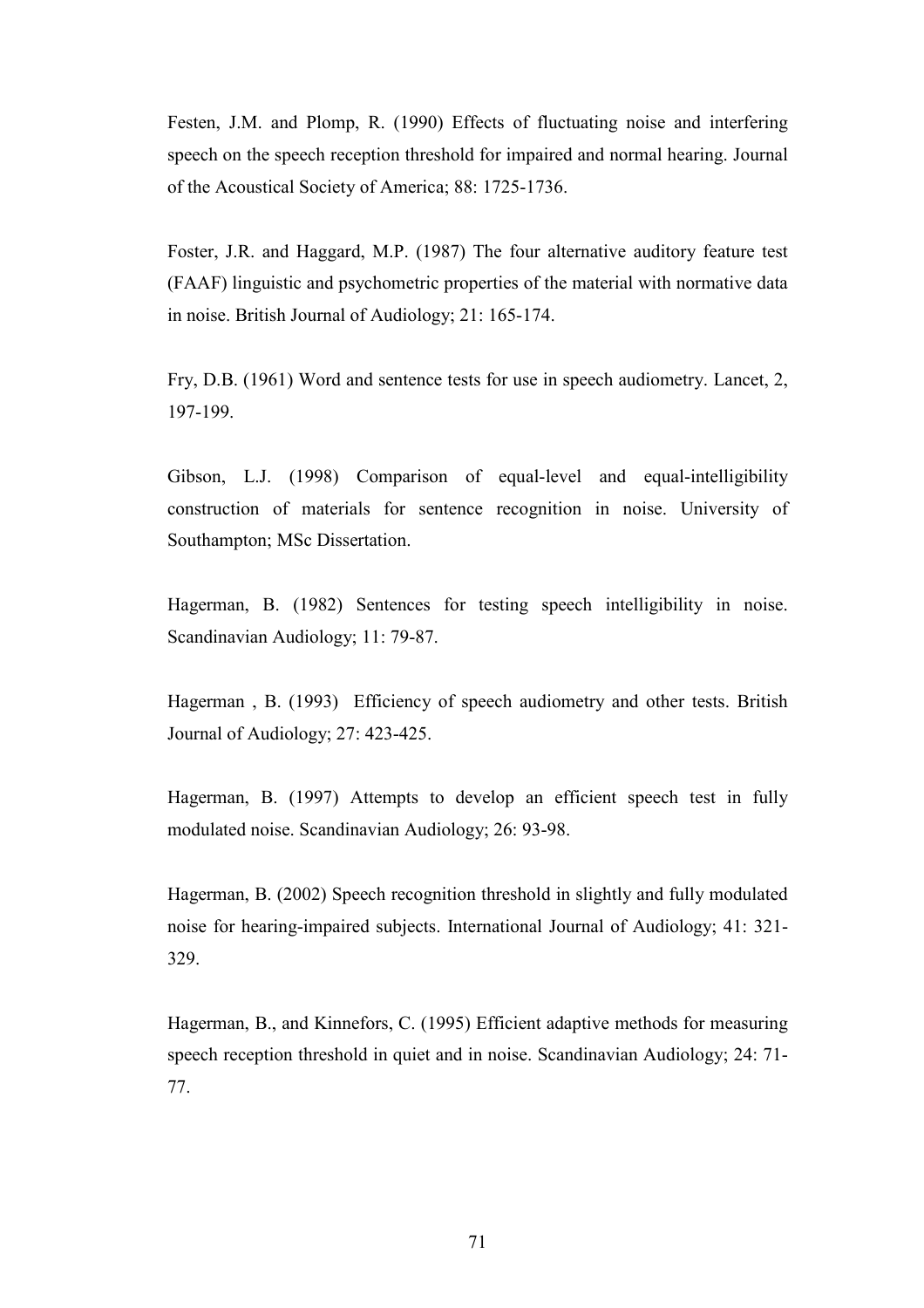Howes, D. (1957) On the relation between the intelligibility and frequency of occurrence of English words. Journal of the Acoustical Society of America; 29: 296-305.

Kalikow, D. N., Stevens, K.N. and Elliot, L.L. (1977) Development of a test of speech intelligibility in noise using sentence materials with controlled word predictability. Journal of the Acoustical Society of America; 61: 1337-1351.

King, P.F., Coles, R.R.A., Lutman, M.E. and Robinson, D.W. (1992) Assessment of Hearing Disability. London: Whurr Publishers Ltd.

Kollmeier, B. and Wesselkamp, M. (1997) Development and evaluation of a German sentence test for objective and subjective speech intelligibility assessment. Journal of the Acoustical Society of America; 102: 2412-2421.

Kramer, S.E., Kapteyn, T.S., and Festen, J.M. (1998) The self-reported handicapping effect of hearing disabilities. Audiology; 37: 302-312.

Lehmann, R. (1962) Etude psychophysique de l'intelligibilite du langage. Theses de l'Universite de Paris, Editions de la Revue d'Optique Theorique et Instrumentale.

Levitt, H. (1971) Transformed up-down methods in psychoacoustics. Journal of the Acoustical Society of America; 49, 467-477.

Lutman, M.E. (1991) Hearing disability in the elderly. Acta Otolaryngologica; Suppl. 476: 239-248.

Lutman, M.E. (1997) Speech tests in quiet and noise as a measure of auditory processing. In Martin, M (1997) Speech Audiometry. (2<sup>nd</sup> Ed) London: Whurr Publishers Ltd, 63-73.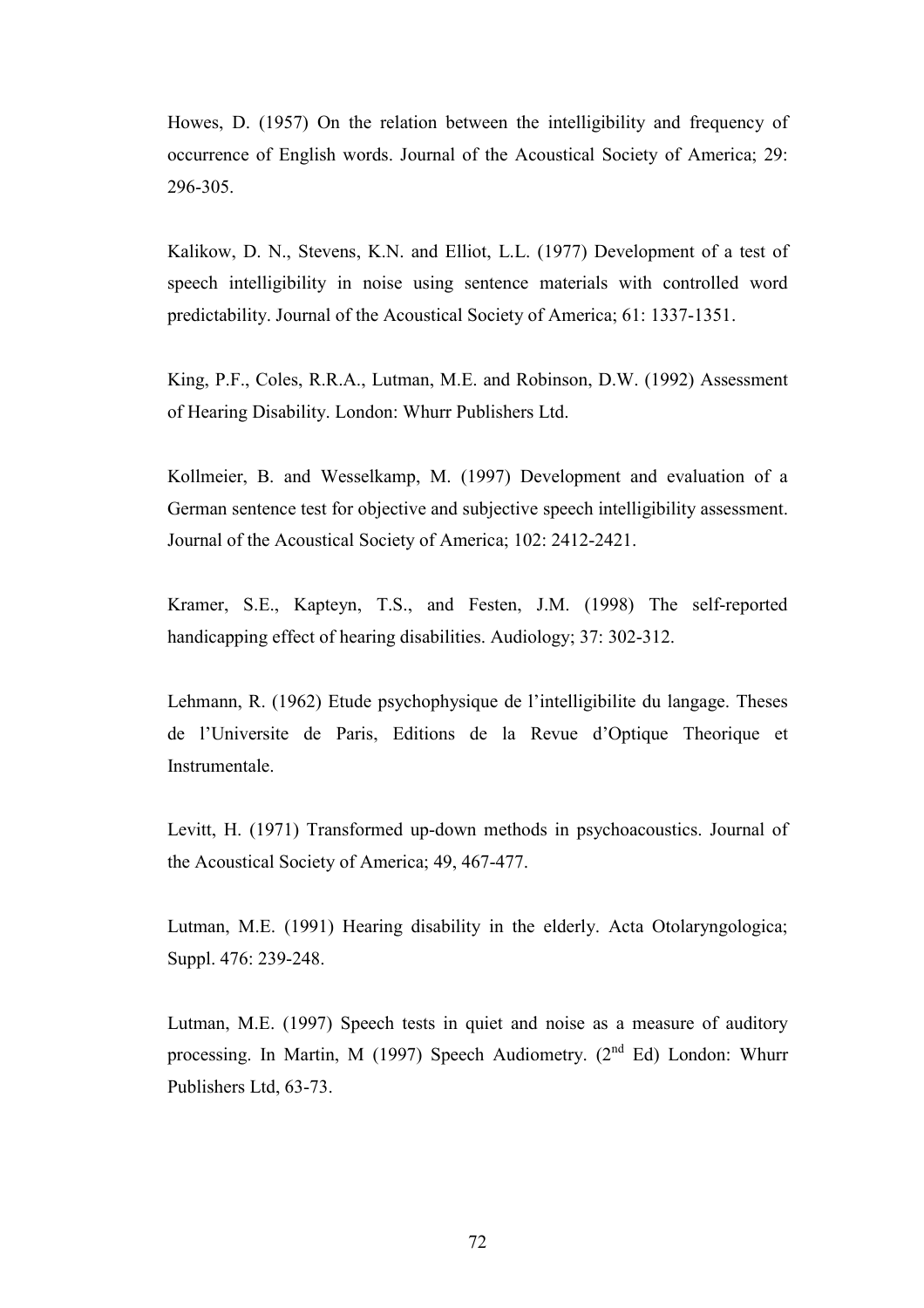Lutman, M.E., Brown, E.J., and Coles, R.R.A. (1987) Self reported disability and handicap in the population in relation to pure-tone threshold, age, sex and type of hearing loss. British Journal of Audiology; 21: 45-58.

Lutman, M.E., Clarke, J. (1986) Speech identification under simulated hearing aid frequency response characteristics in relation to sensitive frequency resolution and temporal resolution. Journal of the Acoustical Society of America: 80: 1030-1040.

Lyregaard, P.E., Robinson, D.W. and Hinchcliffe, R. (1976) feasibility study of Diagnostic speech audiometry. Teddington: National Physical Laboratory, Acoustic Report AC73.

Lyzenga, J. (2005) Literature overview on sentence test for assessing speech intelligibility in noise and quiet. Personal communication.

MacLeod, A. and Summerfield, A.Q. (1990) A procedure for measuring auditory and audio-visual speech-reception thresholds for sentences in noise. British Journal Audiology; 24: 29-43.

Markides, A. (1978a) Whole word scoring versus phoneme scoring in speech audiometry. British Journal of Audiology; 12: 40-46.

Markides, A. (1978b) Speech discrimination functions for normal hearing subjects with AB isophonemic word lists. Scandinavian Audiology; 7: 239-245.

Martin, M (1997) Speech Audiometry.  $(2<sup>nd</sup> Ed)$  London: Whurr Publishers Ltd.

Munro, K. J. Lutman, M.E. (2003) The effect of speech presentation level on measurement of auditory acclimatization to amplified speech. Journal of the Acoustical Society of America; 114: 484-495.

Nilsson, M., Soli, S.D. and Sullivan, J.A. (1994) Development of a hearing in noise test for the measurement of speech reception thresholds in quiet and noise. Journal of the Acoustical Society of America; 95: 1085-1099.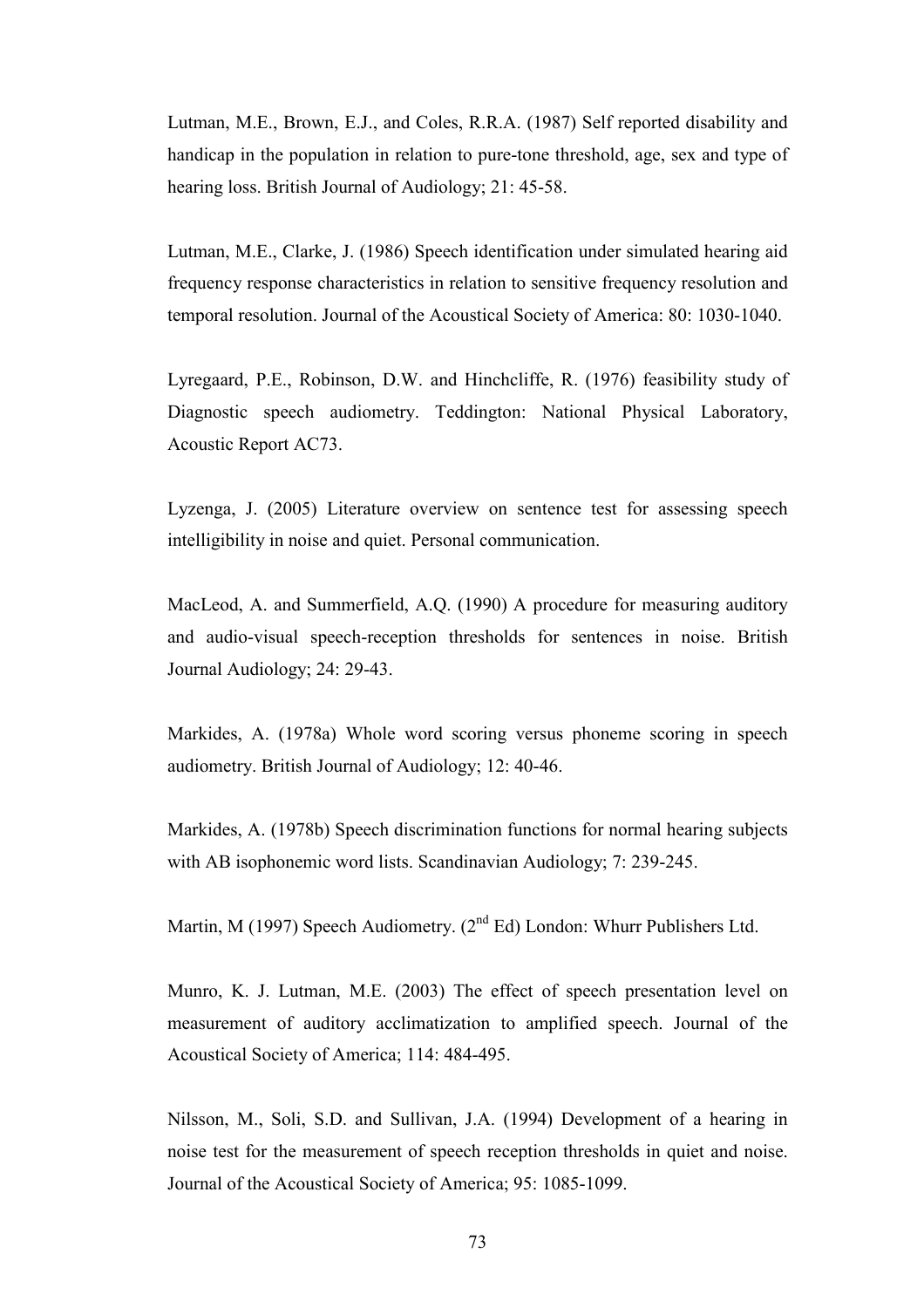Owens, E. (1961) Indelibility of words varying in familiarity. Journal of Speech and Hearing Research; 4: 113-129.

Parnell, M.M. and Amerman, J.D. (1978) Maturational influences on perception of coarticulatory effects. Journal of Speech and Hearing Research; 21: 682-701.

Plomp, R. and Mimpen, A.M. (1979a) Speech reception threshold for sentences as a function of age and noise level. Journal of the Acoustical Society of America; 66: 1333-1342.

Plomp, R. and Mimpen, A.M. (1979b) Improving the reliability of testing the speech reception threshold for sentences. Audiology; 18: 43-52.

Sahakian, A. (1998) A normative study of an automated adaptive BKB sentencein-noise test. University of Southampton. MSc Dissertation.

Savin, H.B. (1963) Word frequency effects and errors in the perception of speech. Journal of the Acoustical Society of America; 35: 200-206.

Smits, C, Kapteyn, T.S. and Houtgast, T (2004) Development and validation of an automatic speech-in-noise screening test by telephone. International Journal of Audiology; 43: 15-28.

Smits, C. and Houtgast, T. (2005) Results from the Dutch speech-in-noise screening test by telephone. Ear and Hearing; 26: 89-95.

Smoorenburg, G.F. (1992) Speech reception in quiet and in noisy conditions by individuals with noise-induced hearing loss in relation to their tone audiogram. Journal of the Acoustical Society of America; 91: 421-437.

Thornton, A.R. and Raffin, M.J. (1978) Speech-discrimination scores modelled as a binomial variable. Journal of Speech and Hearing Research; 21: 507-18.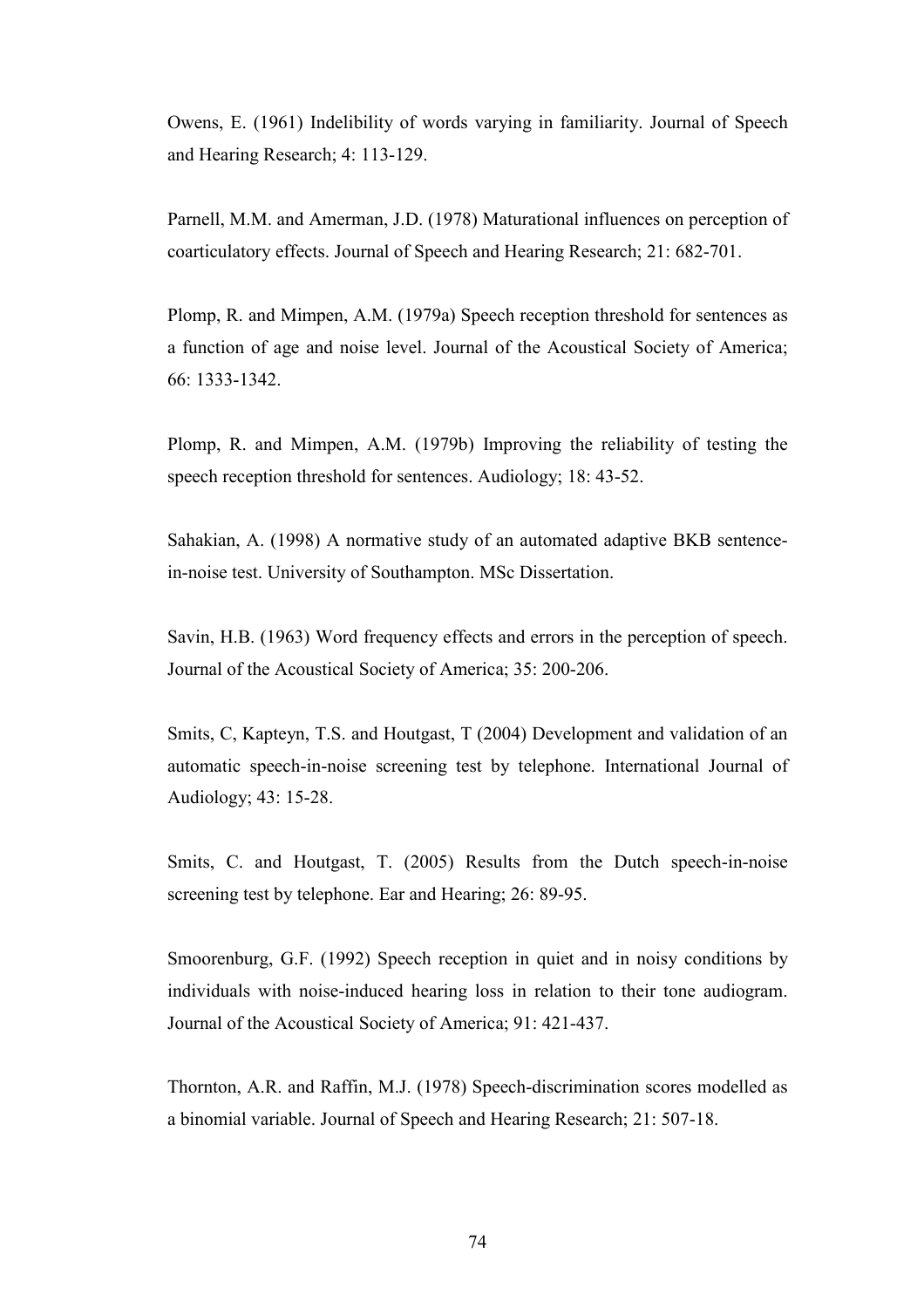Tschopp, K., and Ingold, L. (1994) Entwicklung einer deutschen version des SPIN-Tests (Speech Perception in Noise). In: Moderne Verfahren der Sprachaudiometrie, edited by B. Kollmeier. Heidelberg, Germany: Median Verlag; 311-329.

Versfeld, N.J., Daalder,L., Festen, J.M. and Houtgast, T. (2000) Method for the selection of sentence material for efficient measurement of the speech reception threshold. Journal of the Acoustical Society of America; 107: 1671-1684.

Wagener, K. (2005) Description of recording, cutting and validating Oldenburg sentence test types. Personal communication.

Wagener, K., Brand, T., and Kollmeier, B. (1999a) Entwicklung und evaluation eines satztests fur die deutsche sprache I. Design des Oldenburger Satztests. Z. Audiology; 38: 4-15.

Wagener, K., Brand, T., and Kollmeier, B. (1999b) Entwicklung und evaluation eines satztests fur die deutsche sprache II. Optimierung des Oldenburger Satztests. Z. Audiology; 38: 44-56.

Wagener, K., Brand, T., and Kollmeier, B. (1999c) Entwicklung und evaluation eines satztests fur die deutsche sprache III. Evaluation des Oldenberger Satztests. Z. Audiology; 38: 86-95.

Wagener, K., Josvassen, J.L. and Ardenkjaer, R. (2003) Design optimization and evaluation of a Danish sentence test in noise. International Journal of Audiology; 42: 10-17.

Wright, R. (1997) Basic properties of speech. In Martin, M (1997) Speech Audiometry.  $(2^{nd} Ed)$  London: Whurr Publishers Ltd, 1-33.

www. Phon.ucl.ac.uk/home/andyf/natasha.htm

www.Hearcom.com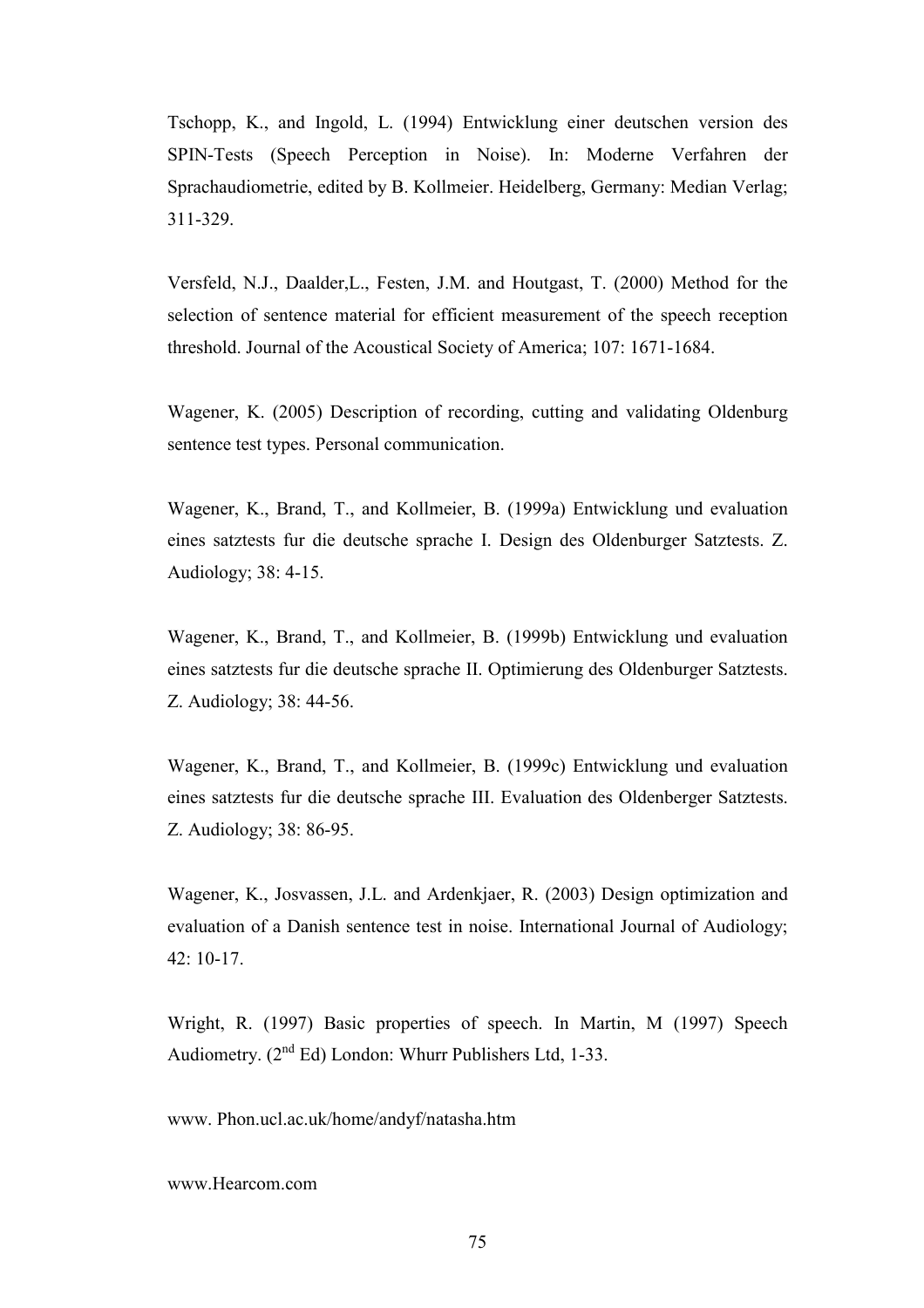Appendix 1 Screening questionnaire

## Screening questionnaire to be completed by all volunteer subjects.

| Do you consider yourself to have English as a first language? | N <sub>0</sub><br>Yes<br>(please circle) |
|---------------------------------------------------------------|------------------------------------------|
| If no please state your first language.                       |                                          |
|                                                               |                                          |
|                                                               |                                          |
| Do you have any history of ear disease?                       | Yes<br>N <sub>0</sub><br>(please circle) |
| If yes please give details.                                   |                                          |
|                                                               |                                          |
|                                                               |                                          |
|                                                               |                                          |
| Have you ever had any operations on your ears?                | Yes<br>N <sub>0</sub><br>(please circle) |
| If yes please give details.                                   |                                          |
|                                                               |                                          |
|                                                               |                                          |
|                                                               |                                          |
| Do you have a history of exposure to loud sounds?             | No<br>Yes<br>(please circle)             |
| If yes please give details.                                   |                                          |
|                                                               |                                          |
|                                                               |                                          |
|                                                               |                                          |

| Have you been exposed to loud sounds in the past 48 hours? | $Yes$ /<br>-No<br>(please circle) |
|------------------------------------------------------------|-----------------------------------|
| If yes please give details.                                |                                   |